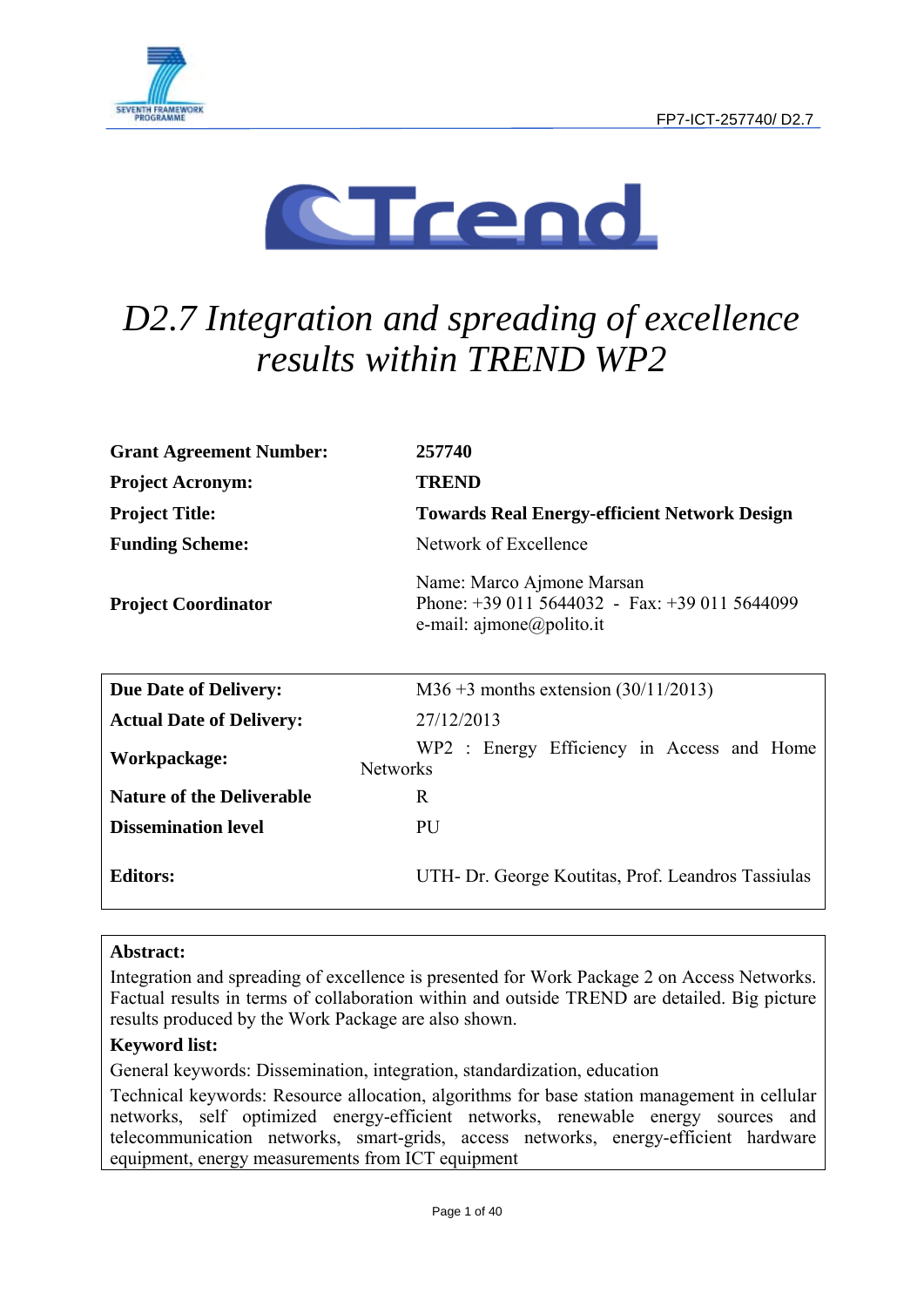

## **Disclaimer**

*The information, documentation and figures available in this deliverable are written by the TREND Consortium partners under EC co-financing (project FP7-ICT-257740) and do not necessarily reflect the view of the European Commission.* 

*The information in this document is provided "as is", and no guarantee or warranty is given that the information is fit for any particular purpose. The user uses the information at its sole risk and liability.*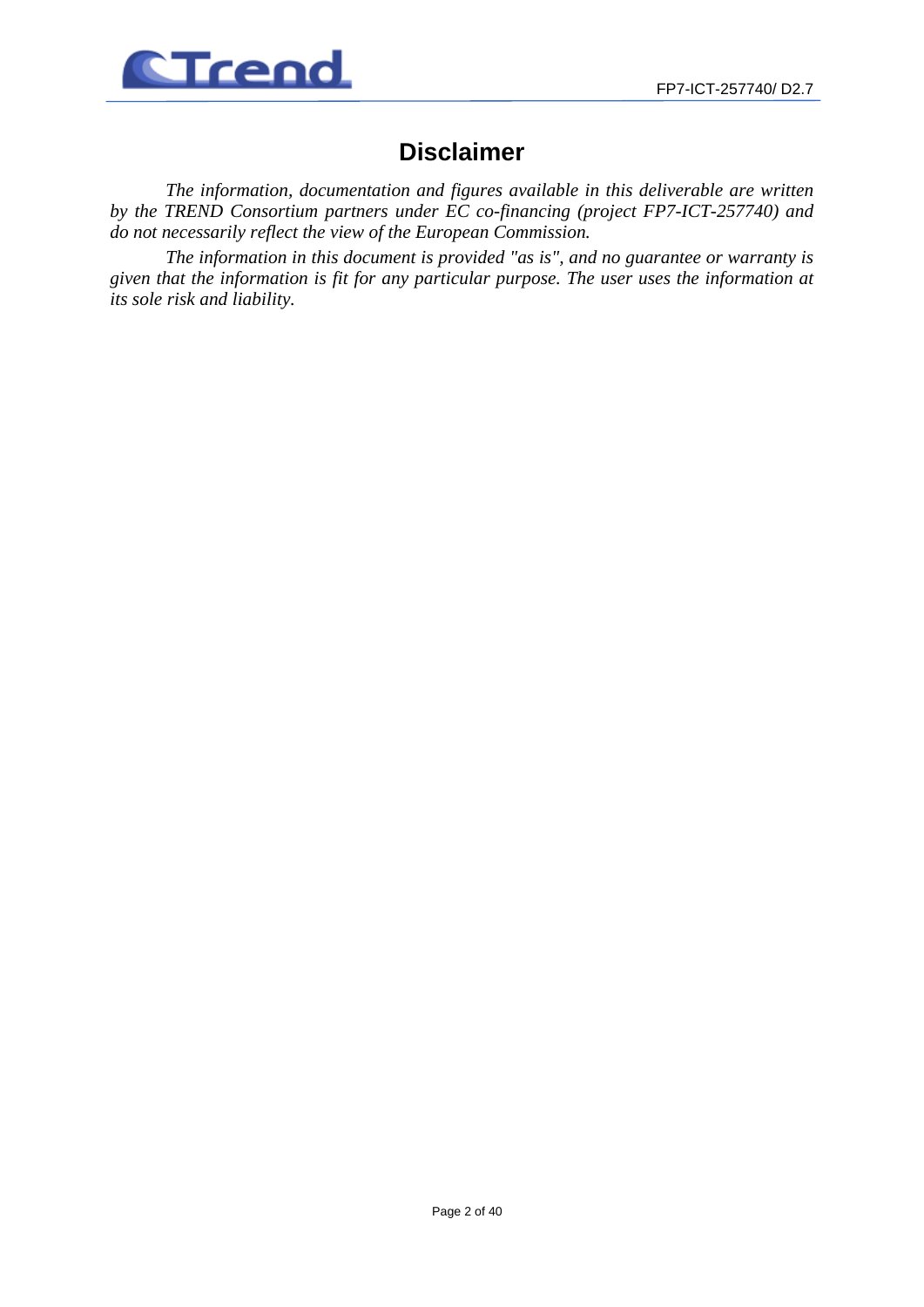

## **Table of Contents**

| 1.               |     |                                                                     |    |
|------------------|-----|---------------------------------------------------------------------|----|
| $\overline{2}$ . |     |                                                                     |    |
| 3.               |     |                                                                     |    |
|                  | 3.1 |                                                                     |    |
|                  | 3.2 |                                                                     |    |
|                  | 3.3 |                                                                     |    |
|                  | 3.4 |                                                                     |    |
|                  | 3.5 |                                                                     |    |
|                  | 3.6 |                                                                     |    |
| 4.               |     |                                                                     |    |
|                  | 4.1 | Consolidating power consumption values (joint activity with WP1) 14 |    |
|                  | 4.2 |                                                                     |    |
|                  | 4.3 |                                                                     |    |
| 5.               |     |                                                                     |    |
|                  | 5.1 |                                                                     |    |
|                  | 5.2 |                                                                     |    |
| 6.               |     |                                                                     |    |
|                  | 6.1 |                                                                     |    |
|                  | 6.2 | Project integration (factual results in terms of collaboration)31   |    |
| 7.               |     |                                                                     | 33 |
| 8.               |     |                                                                     |    |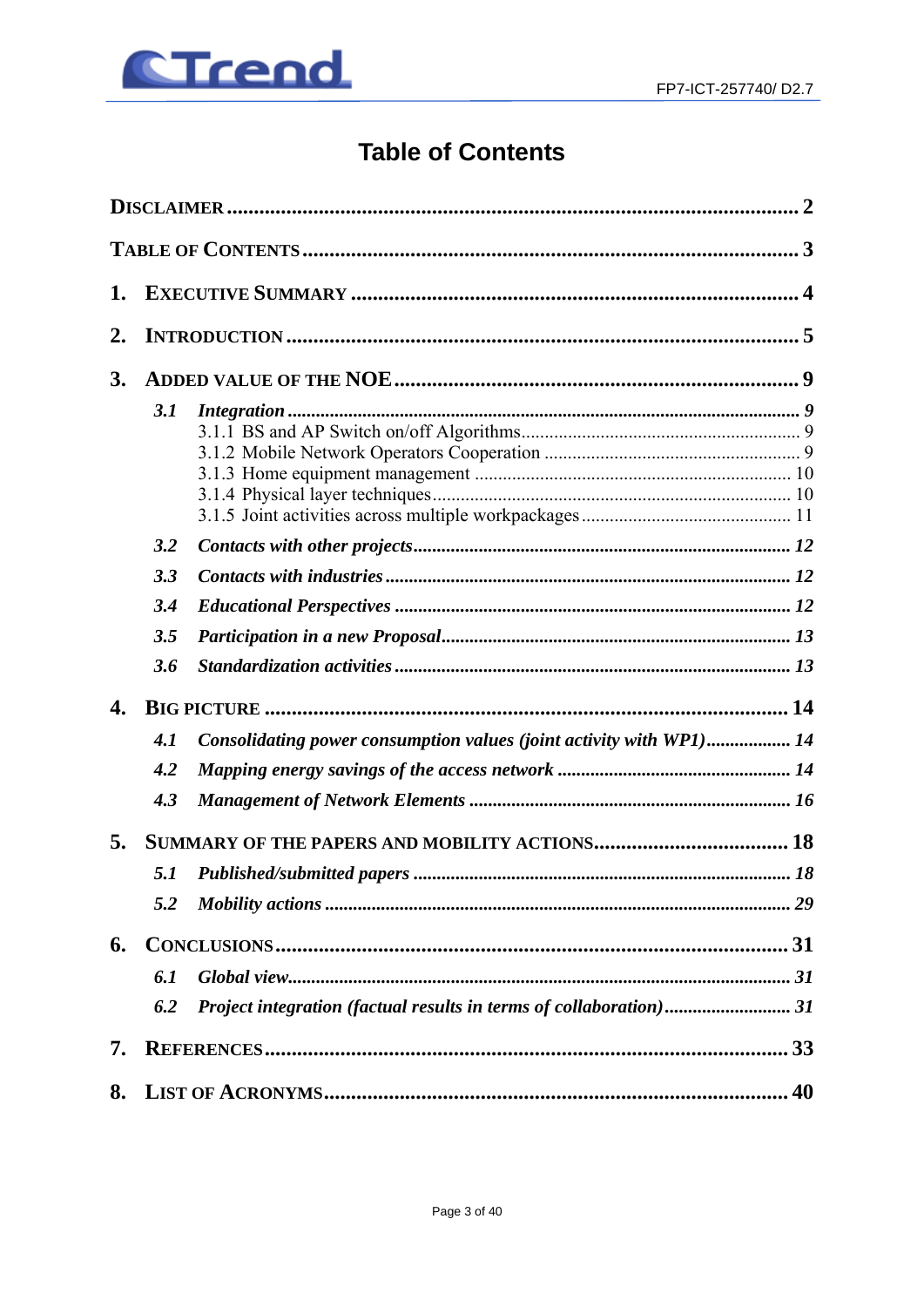

## **1. Executive Summary**

This deliverable presents the outcome of the Work Package 2 of the TREND project in terms of integration, contacts with other projects, and standardization. It gives an overview of the collaboration that was achieved during the three years of the project on access networks and briefly summarizes the big picture studies that have allowed putting the technical achievements of the Work Package into a broader perspective.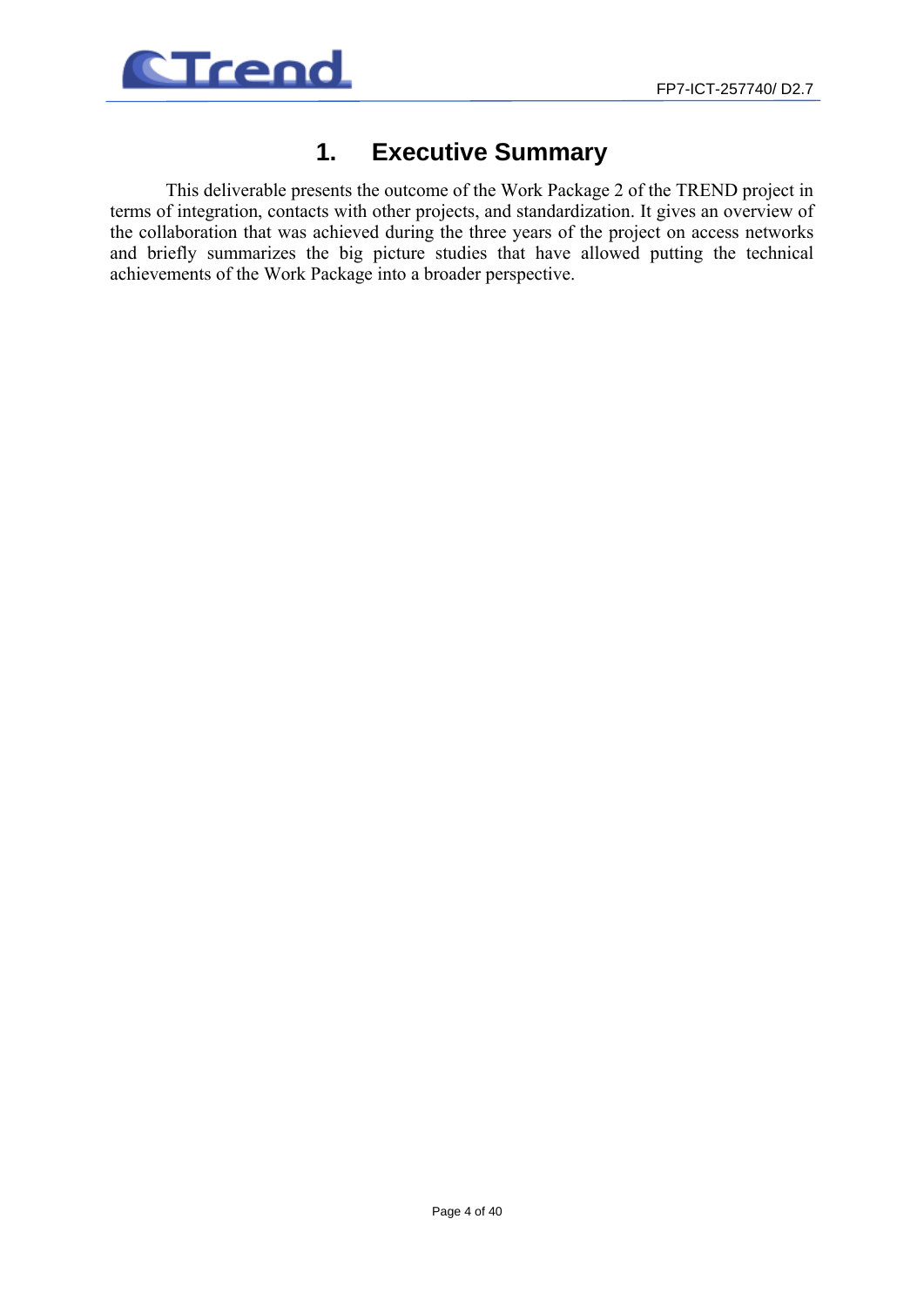



## **2. Introduction**

*Figure 1 – Network Access and domains studied within TREND. The frame represents the segment covered in this paper.*

The access part of modern cellular systems is the most energy demanding part of the network. It incorporates network nodes, such as base stations (macrocells, microcells, picocells and femtocells), as well as access points, such as DSL routers and WiFi APs, as shown in Figure 1. Despite the fact that the power needs and energy consumption of the individual nodes is small, their large number in the network yields to enormous energy demands.

The need for high data rates (5G networks) and large data volumes from non-human centric data (Advanced Metering Infrastructures-AMI and Internet of Things-IoT) that are expected in the future, will drive the number of access nodes and thus their aggregated energy consumption to enormous values. This condition has a direct effect on the OPEX of the operator and the cost of services. Within WP2, TREND has focused on the development of sophisticated solutions and techniques that enable energy saving in the access network or even cooperation with renewable energy sources (RES) to reduce the costs and energy waste of the sector. In the introductory part of the report, WP2 presents a map of the most critical points of interest as well as the main achievements in terms of energy saving.

### **Power Consumption of Modern Networks and Network Nodes**

Modern cellular networks suffer from great energy waste, especially during off-peak hours, when data traffic is low, because the network equipment power consumption presents small sensitivity with respect to network traffic. One important issue that has attracted the concern of regulatory and standardization bodies such as 3GPP and IEEE is to increase the traffic-proportional network power consumption characteristics.

The reason behind the great energy waste (especially during off-peak hours) is that telecommunication nodes (BSs, APs, Femtocells) incorporate two types of losses. The noload losses (parameter b of the equation below) and the IT losses. No-load losses exist even when there is no traffic served by the IT equipment. No-load losses account for a great portion of the total power consumption of the node and are usually related to network critical physical infrastructure (NCPI), such as cooling and power units, fans, etc. This has the consequence of great amounts of energy wasted during off-peak hours, and thus it is important to switch off unnecessary nodes in the network in order to save energy and provide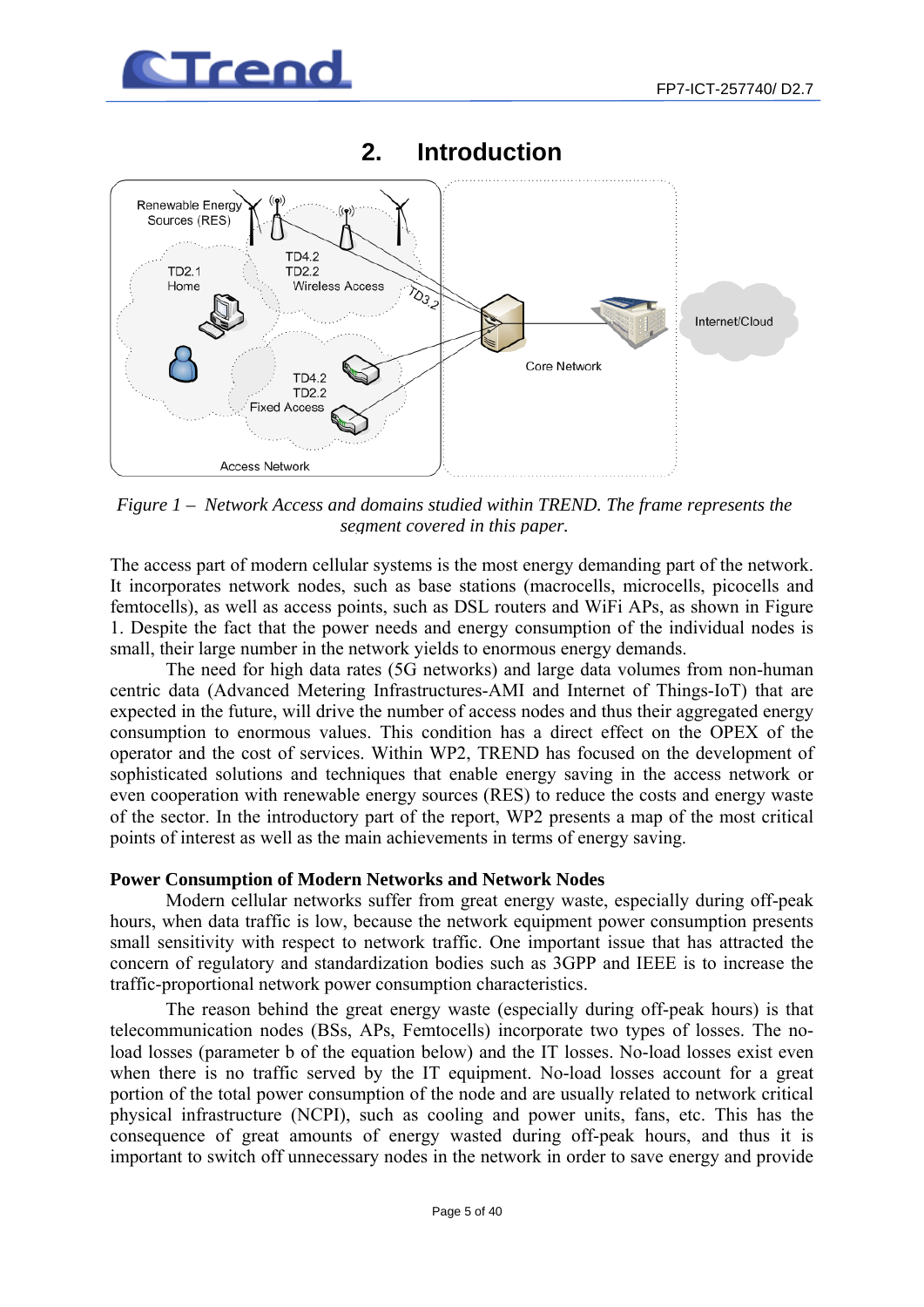

traffic-proportional network power consumption. A typical dependency of BS or AP power consumption with traffic is given in Figure 2.



*Figure 2. Power consumption versus RF out power of typical BSs and APs* 

On the other hand, network traffic presents a high daily variation that in some occasions can yield to traffic variations during the day with peak-to-average ratio greater than 3. This is also met in business districts where traffic during the day can be more than 7 times larger than traffic during the night. Unfortunately, network power consumption does not present such a high correlation with traffic due to the existence of no-load losses and low proportionality characteristics in the hardware of the network nodes. One approach to overcome this situation is to provide switch on/off schemes at the network nodes when necessary, and thus 'force' a higher proportionality with traffic, as shown in Figure 3.



*Figure 3. Traffic variation and eNodeB power consumption with and without energy saving modes based on 3GPP.* 

## **The Future Internet Characteristics**

The future Internet must be a smart network that is flexible, robust and cost effective. This is included in the 5G infrastructure report, that was recently published as a joint academic and industrial guideline. Much research interest is presently focusing upon energyefficient networking techniques, green Service Level Agreements (SLAs) and penetration of RES (renewable energy sources) in the network that offer free energy that can fulfill the costeffective characteristic of the future Internet. The flexibility refers to adaptation to external conditions and also support of different types of data (low data rate for M2M communications, and high data rates for UHDTV).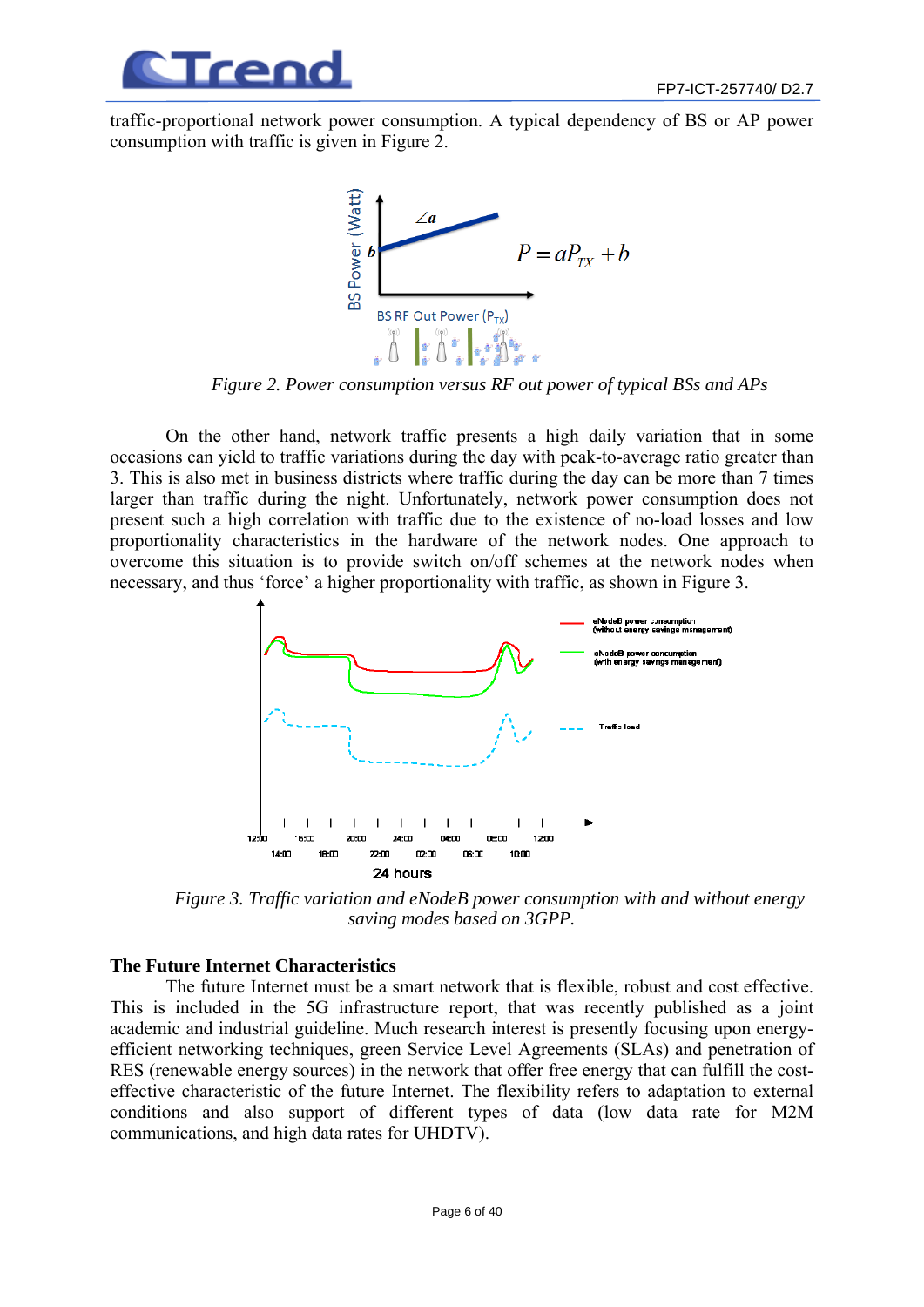

Focusing on the cost-effective part, and more precisely on the operational expenses (OPEX) of the network, which is mainly related to energy consumption, it is expected to observe in the 5G network a saving up to 90% with respect to the situation of today, per unit of service provided. The most important already existing technologies to support such a radical reduction are: base station switch on/off schemes that are already incorporated in 3GPP plans, multipath TCP and multi RAT access that provide resource managementoffloading, task migration and allocation strategies over virtualization schemes and green SLAs that can provide adaptable network operation.

Furthermore, the external conditions that characterize the flexible operation of 5G networks can be context-based, traffic-based, or even characterized by the available energy that is supplied by the power grid network. This is discussed in the next section.

### **The Future Energy Issues**

Together with the need for energy saving during off-peak hours, there is one more important characteristic that needs to be considered in future networks. It is becoming a global trend to install off-grid BSs, or even to power a subset of the network with renewable energy sources (RES). The main constraint of RES is that they provide a limited and time variant power capacity that should not be exceeded if the network must operate in island mode (net-zero operation with no import of energy). To achieve this target, it is important that the telecommunication network operator has the ability to provide load (power) control in the network.

Furthermore, with the development of smart grids, and the open/competitive energy market that will support real time (dynamic) electricity pricing schemes, the network should be able to support load control and demand response (DR) commands in order to reduce consumption during high electricity price hours. In the case, cooperation and offloading to other networks (WiFi or femtocells) is of major importance. Adaptation to real time electricity signals is also important for the cost effective characteristic of the future Internet

In this Work Package (WP) we focus on access networks, including wireless as well as wired access. The main contribution of TREND is to provide the necessary tools and technologies for the management of the network nodes towards energy savings, the integration of the network nodes with the energy sector for supporting RES and net-zero operation. Furthermore, smart-grid based solutions were developed, and these were coupled with technologies in the telecommunication sector to provide new insights for smart telecommunication networks.

This document describes the measurable results obtained by the WP in terms of integration, dissemination and spreading of excellence. It completes a more technical report (D2.6) where detailed descriptions of the technical achievements of partners and collaborating institutions has been provided.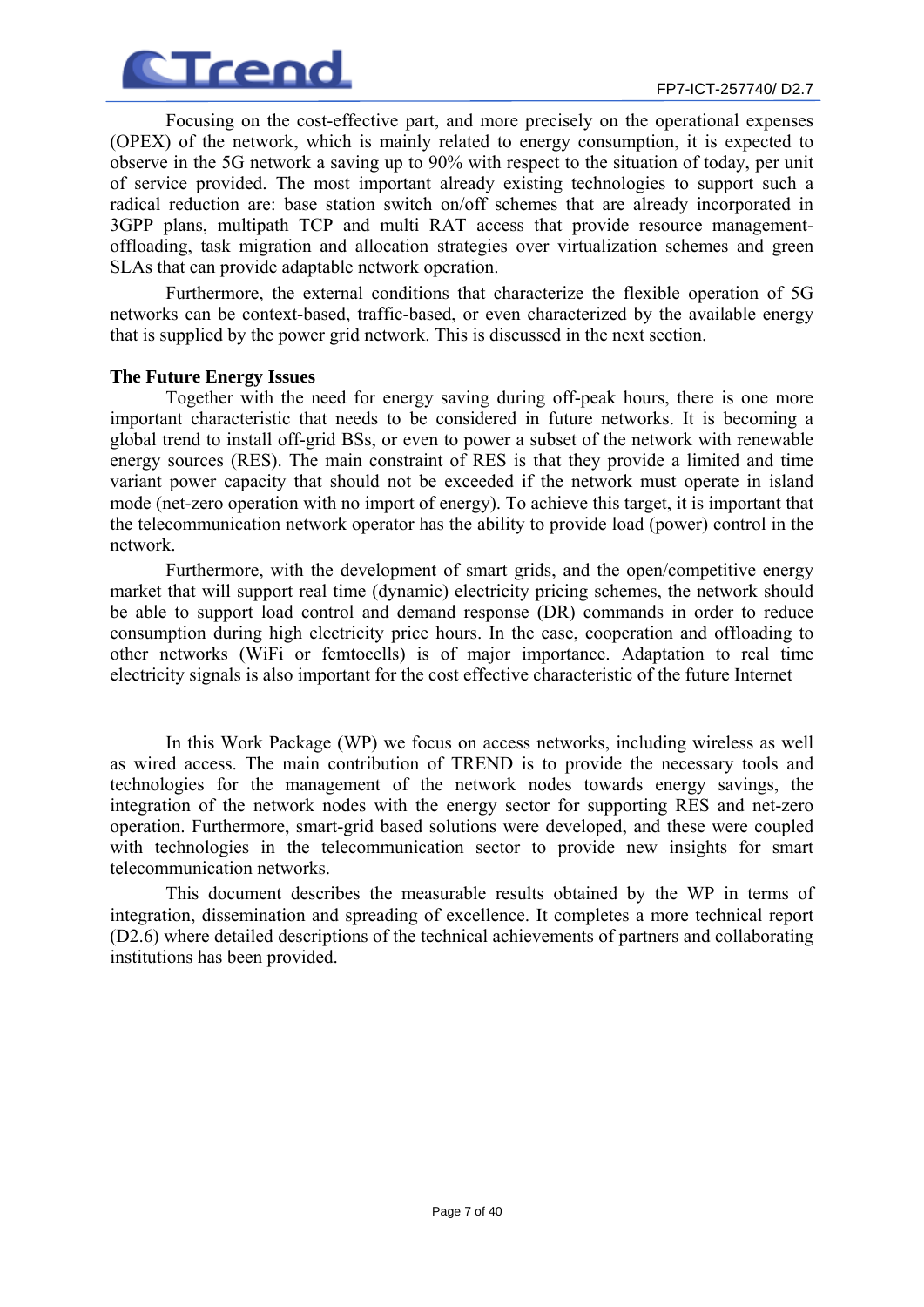

The partners that contributed to this document are listed below:

| <b>Partner short name</b> |
|---------------------------|
| PoliTO                    |
| <b>EPFL</b>               |
| A-LBLF                    |
| UC3M                      |
| <i>IMINDS</i>             |
| <b>TID</b>                |
| TUB                       |
| <b>IMDEA</b>              |
| UTH                       |
| FT                        |
| TUD                       |
| <i>CNIT</i>               |
| INRIA                     |
| IHU                       |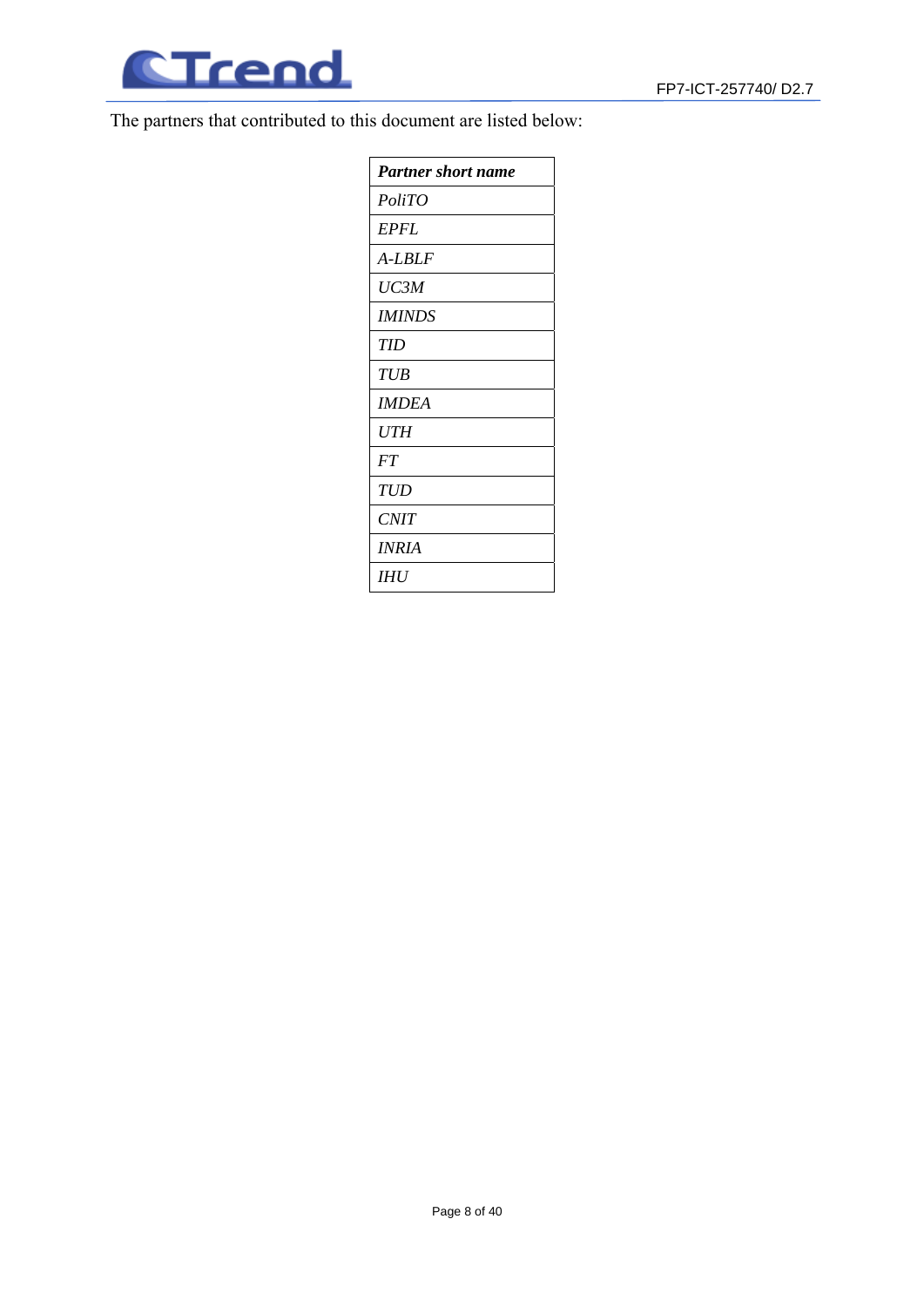

## **3. Added value of the NOE**

This section shows the added value of the WP2 of TREND in terms of integration, contacts with other projects and industries, standardization.

## *3.1 Integration*

The project started with clearly identified joint activities that resulted into a high number of joint papers and mobility actions. This also helped to attract collaborating institutions such as IHU, INRIA, TUD, IMDEA. During the three years of WP2, all of the partners and collaborating institutions of WP2 had at least one mobility action or participation in a joint paper.

The most important joint work of WP2 falls in the following domains

## *3.1.1 BS and AP Switch on/off Algorithms*

This is a big part of WP2 since it gives a holistic overview of the problem of network nodes management. The investigation focused on BSs and APs. This work was part of the IRA 2.2 of WP2 of TREND. The investigation commenced by the work of PoliTO and contintues with UTH, IHU, TUB, iMINDS, EPFL, ALBLF, TID, IMDEA. Within this activity, WP2 presented switch on/off techniques that can collaborate with other heterogeneous networks (WiFi or femtocell) and thus enable load migration and adaptable power consumption at the administrative domain of the mobile operator when necessary (during high traffic hours too). The presented techniques cover BS, AP and femtocell networks and provide acceptable QoS with an important reduction of energy and power when necessary.

The aggregated results covering the major aspects of specialization and papers of TREND partners are incorporated in the following review type papers. In total there were approximately 20 (25%) joint papers in the this area and 10 mobility actions (48%).

- Y. Zhang (PoliTO), L. Budzisz (TUB), M. Meo (PoliTO), A. Conte (A-LBLF), I. Haratcherev (A-LBLF), G. Koutitas (UTH), L. Tassiulas (UTH), M. A. Marsan (PoliTO), S. Lambert (iMinds), An Overview of Energy-efficient Base Station Management Techniques, 24th Tyrrhenian International Workshop on Digital Communications (TIWDC'13), Genoa, Italy, September 2013
- L. Budzisz (TUB), Ganji Fatemeh, G. Rizzo, B. Lanoo, Mario Pickavet, Y. Zhang (PoliTO), M. Meo (PoliTO), A. Conte (A-LBLF), I. Haratcherev (A-LBLF), G. Koutitas (UTH), L. Tassiulas (UTH), M. A. Marsan (PoliTO), S. Lambert (iMinds), 'Dynamic Resource Provisioning for Energy Efficiency in Wireless Access Networks: a Survey and an Outlook', IEEE Communications Surveys and Tutorials, under review (second round), 2013

### *3.1.2 Mobile Network Operators Cooperation*

This work is based on algorithms derived from the BS switch on/off algorithms and started in the last year of the project. The work was based on a paper that was first introduced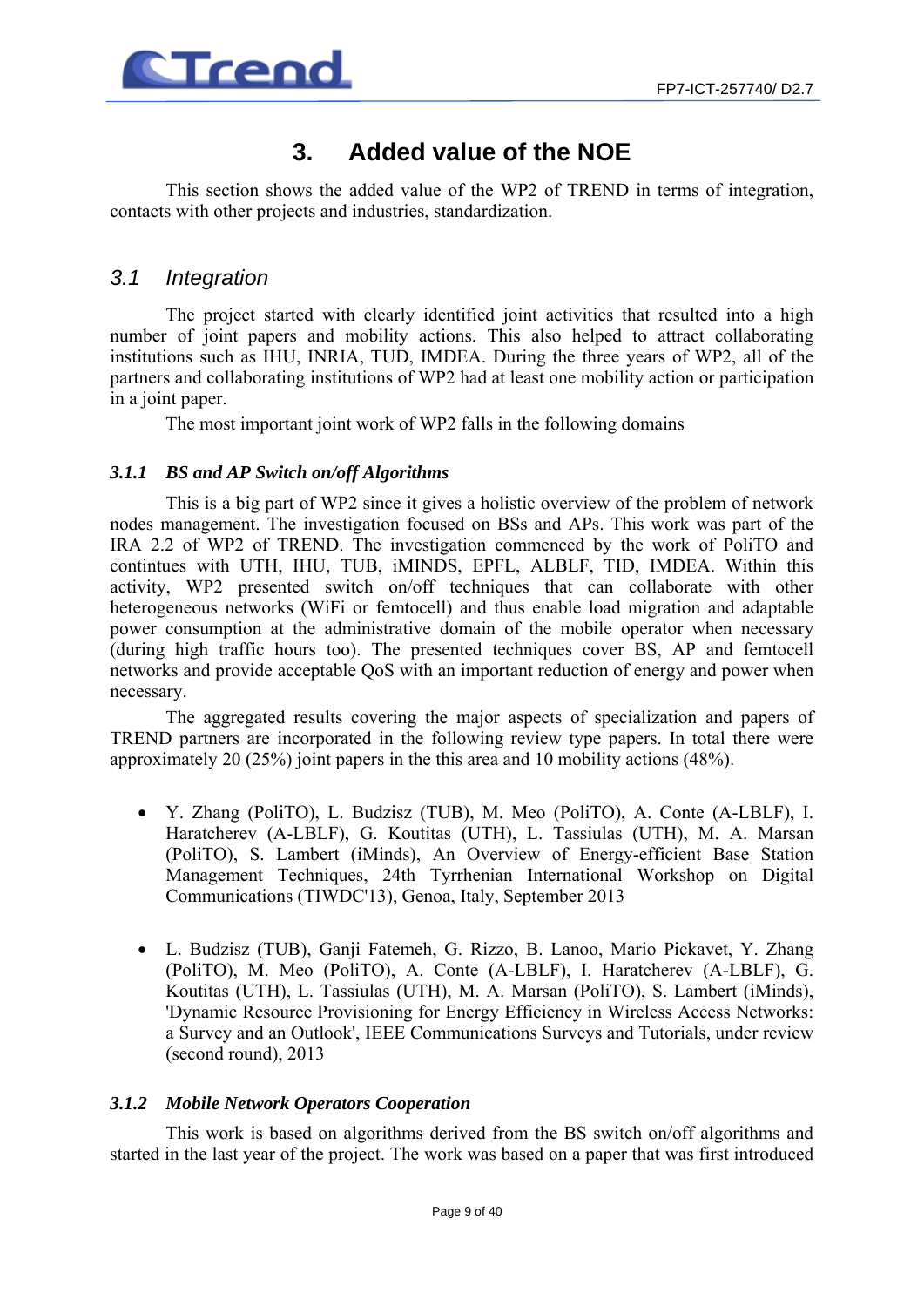

by PoliTO and is continued with the contribution of UTH, IHU, iMINDS, TUB. One joint paper is under submission; it covers all aspects of cooperation between MNOs. This includes non-cooperative and cooperative game theoretic approaches. One paper is under preparation:

• G. Koutitas (UTH), G. Iossifidis (UTH), B. Lanoo (iMINDS), M. Tahon (iMINDS), S. Verbrugge (iMINDS), P. Ziridis (IHU), L. Budzisz (TUB), M. Meo (PoliTO), M. Marsan (PoliTO), L. Tassiulas (UTH), A Game Theoretic Approach for Mobile Network Operators Cooperation, to be submitted Journal, 2013

### *3.1.3 Home equipment management*

This work was part of IRA 2.1. It approached the problem of energy management of home equipment. In this field there were two different threads. One concerned the case of the development of a 3G-femtocell prototype that can support on/off schemes. The other direction of the investigation concerned the development of smart-grid algorithms for energy management of connected home appliances (demand response solutions). The integration of work includes partners such as UTH, IHU, ALBLF, TID. There was one prototype developed and one patent application. The most important publications in this area are

- Haratcherev, A. Conte, "Practical energy efficiency in 3G femtocells"- International Conference INFOCOM, 2013
- Patent Application P201130693
- Iordanis Koutsopoulos and Leandros Tassiulas, 'Challenges in demand load control for the smart grid', IEEE Networks, vol. 15, no. 5, 2011
- I. Koutsopoulos and L. Tassiulas, 'Optimal control policies for power demand scheduling in the smart grid', IEEE Selected Areas on Communic., vol. 30, no.6 ,pp. 1049-1060, 2012
- G. Koutitas, Control of Flexible Smart Devices in the Smart Grid, IEEE Transactions Smart Grids, Vol. 3, No. 3, pp. 1333- 1343, September 2012
- G. Koutitas, L. Tassiulas, Periodic Flexible Demand: Optimization and Phase Management in the Smart Grid, IEEE Transactions Smart Grids, Vol. 4, No. 3, pp. 1305- 1313, September 2013

### *3.1.4 Physical layer techniques*

This work was based on activities that the majority of TREND partners were involved at the beginning of the TREND project. It concerned the development of energy-efficient techniques that are applied at the physical layer of the system, focusing on the wireless transmission medium (OFDM, CDMA, relay systems, MIMO, etc.). There were more than 20 papers published in this domain and some characteristic examples are:

• Zappone (TUD), G. Alfano (PoliTO), S. Buzzi (CNIT), M. Meo (PoliTO), Distributed energy-aware resource allocation in multi-antenna multi-carrier interference networks with statistical CSI, EURASIP Journal on Wireless Communications and Networking, Vol. 2013, to be published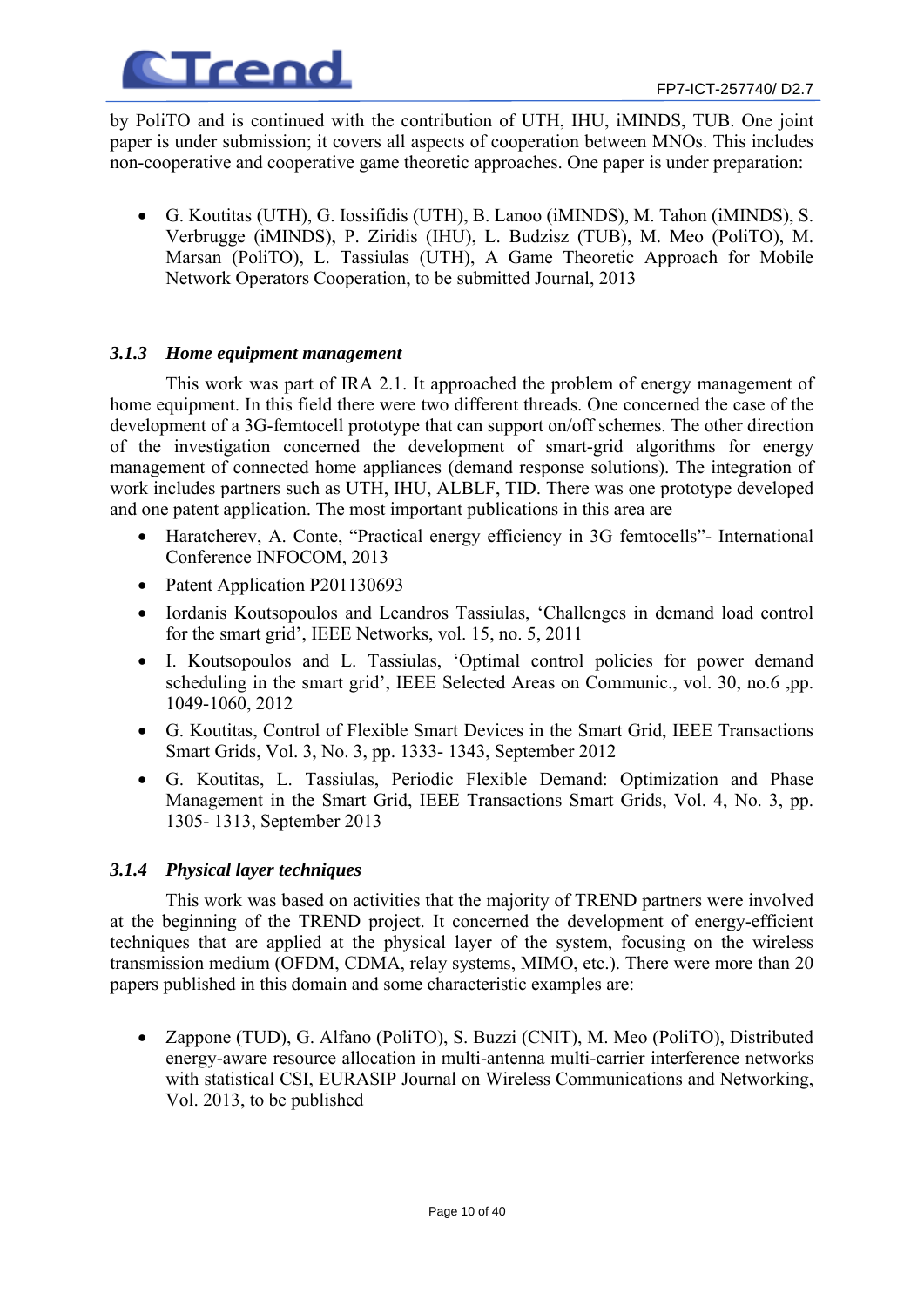

- A. Lombardo (CNIT), C. Panarello (CNIT), G. Schembra (CNIT), EE-ARQ: a Green ARQ-Based Algorithm for the Transmission of Video Streams on Noise Wireless Channels, Network Protocols and Algorithms, Vol. 5, No. 1, March 2013
- S. Buzzi (CNIT), G. Colavolpe (University of Parma), D. Saturnino (Scuola Sant'Anna di Pisa), A. Zappone (CNIT), Potential Games for Energy-Efficient Power Control and Subcarrier Allocation in Uplink Multicell OFDMA Systems, IEEE Journal of Selected Topics in Signal Processing, Vol. 6, No. 2, pp. 89 - 103, USA, April 2012
- A. Zappone and E. Jorswieck, "Resource Allocation in Amplify-and-Forward Relay-Assisted DS/CDMA Channels," IEEE Transactions on Wireless Communications, Vol. 11, pp. 1271-1276, April 2012

### *3.1.5 Joint activities across multiple workpackages*

During the three years of TREND, WP2 has integrated its own research with other WPs such as WP1, WP3 and WP4. More precisely, for WP1 there has been joint research on modelling energy consumption in different parts of the access network and also investigation of mobile network cooperation. For WP3 there has been a joint work on integration of RES with servers/data centers of the network. Finally, there was an integrated work with WP4 in the area of measurements of energy efficiency and power consumption of network equipment and collection of mobility patterns of WLAN users to feed on/off switching algorithms (activity 1 in WP4) between TUB and PoliTO. Some characteristic examples are:

- D. Hatzopoulos (UTH), I. Koutsopoulos (UTH), G. Koutitas (UTH), W. Van Heddeghem (iMinds), Dynamic Virtual Machine Allocation in Cloud Server Facility Systems with Renewable Energy Sources, ICC 2013, Budapest, Hungary, to be published. ( WP2 WP3 )
- E. Le Rouzic (Orange), E. Bonetto (PoliTO), L. Chiaraviglio (INRIA), F. Giroire (INRIA), F. Idzikowski (TUB), F. Jiménez (TID), C. Lange (DT), J. Montalvo (TID), F. Musumeci (CNIT), I. Tahiri (INRIA), A. Valenti (FUB), W. Van Heddeghem (iMinds), Y. Ye (HWDU), A. Bianco (PoliTO), A. Pattavina (CNIT), TREND towards more energy-efficient optical networks, Optical Network Design and Modelling, Invited, Brest, France, April 2013. ( WP2 WP3 WP1 )
- K. Verma (IMDEA), G. Rizzo (IMDEA), A. Fernandez-Anta (IMDEA), R. Cuevas-Rumin (UC3M), A. Azcorra (UC3M), Greening the Internet: Energy-Optimal File Distribution, 2012 IEEE 11th International Symposium on Network Computing and Applications, August 2012. ( WP3 WP2 )
- L. Chiaraviglio, R. Bruschi, A. Cianfrani, O. M. Jaramillo Ortiz, G. Koutitas, 'The TREND Meter: Monitoring the energy consumption of networked devices', Int. Journal of Business Data Communications and Networking (IJBDCN), IGI Global, special issue on 'Green Networking and Computing', 2013 (WP2-WP4)
- S. Wiethölter, M. Emmelmann, R. Andersson, and A. Wolisz, "On the analysis of WiFi communication and WiMAX network entry over single radios", in the Proc. of CONWIRE workshop (co-located with IEEE ICC conference), Ottawa, Canada, June 2012 (WP1-WP2)
- K. Verma (IMDEA), G. Rizzo (IMDEA), A. Fernandez-Anta (IMDEA), R. Cuevas-Rumin (UC3M), A. Azcorra (UC3M), Greening the Internet: Energy-Optimal File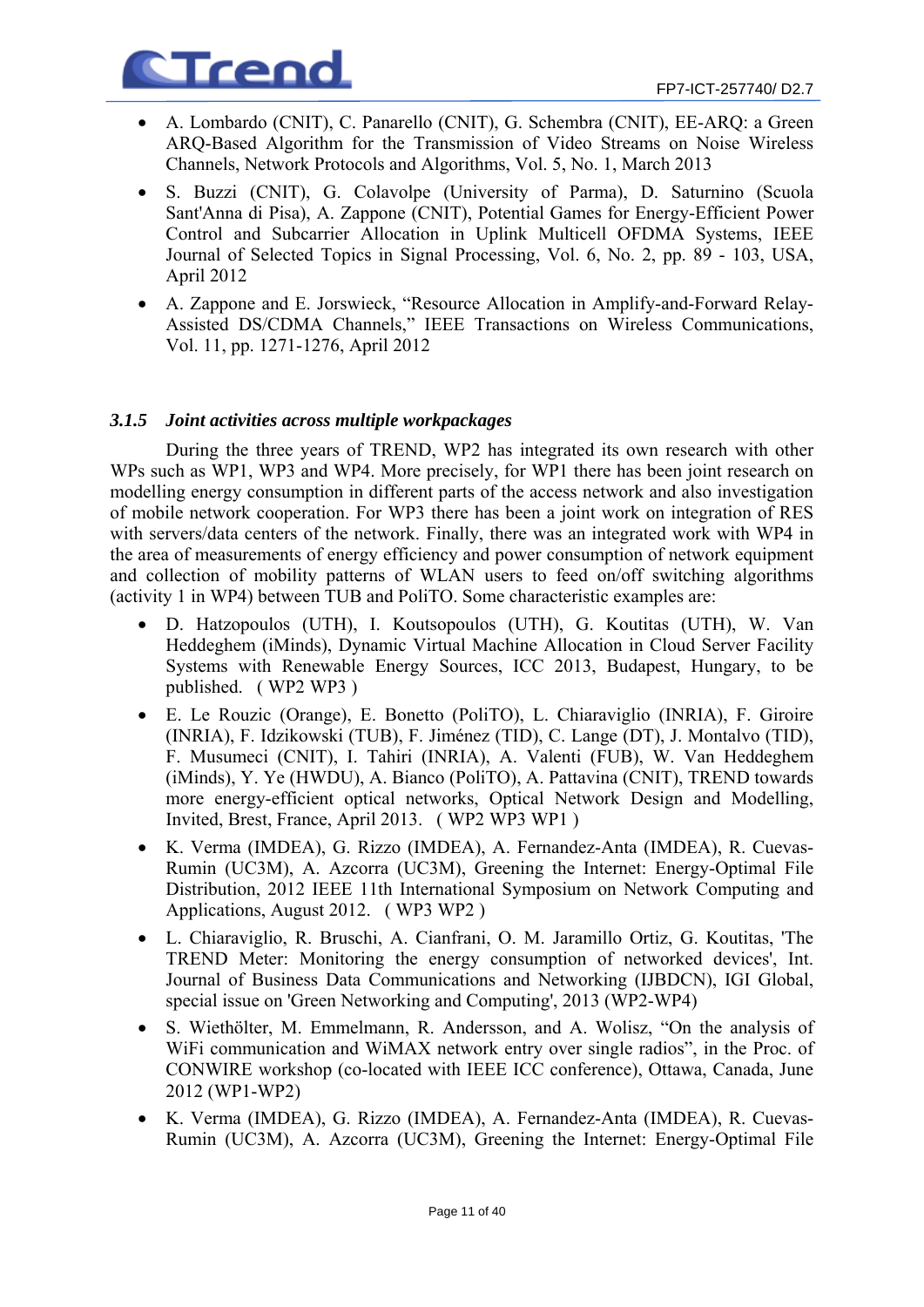

Distribution, 2012 IEEE 11th International Symposium on Network Computing and Applications, August 2012 (WP1-WP2)

• G. Koutitas (UTH), G. Iossifidis (UTH), B. Lanoo (iMINDS), M. Tahon (iMINDS), S. Verbrugge (iMINDS), P. Ziridis (IHU), L. Budzisz (TUB), M. Meo (PoliTO), M. Marsan (PoliTO), L. Tassiulas (UTH), A Game Theoretic Approach for Mobile Network Operators Cooperation, to be submitted Journal, 2013 (WP1-WP2)

## *3.2 Contacts with other projects*

TREND partners have established contacts with other collaborative projects (initiatives, European FP7 projects) as a means of fostering the dissemination of TREND results within the research community and starting collaboration between projects on related topics. The most important collaborations were with:

**GreenTouch** consortium, **ECONET**, **EARTH, GREENNET**: The partners presented WP2 activities and collaborated in the organization of common workshops and exchange of information and ideas.

## *3.3 Contacts with industries*

TREND and WP2 of TREND created synergies with industry. This was actually the main target of the TREND Industrial Conference held in the context of e-Energy 2012 in Madrid. Furtermore, there was some other publications with industries such as:

UTH worked with AirCom (UK) and published one paper

• G. Koutitas, A. Karousos, L. Tassiulas, 'Deployment Strategies and Energy Efficiency of Cellular Networks', IEEE Transactions on Wireless Communications, vol. 7, no.11, pp. 2252-2563, 2012

## *3.4 Educational Perspectives*

WP2 TREND concepts are integrated in various educational activities. A TREND PhD school was organized at PoliTO in 2013 focusing on all aspects of the project, including WP2. This course will be repeated in 2014, and is likely to become a stable offering for PhD students. In addition, an MSc level module entitled "Green ICT" was established, based on the joint activities of PoliTO, UTH and IHU. The module covers energy efficiency in wired and wireless networks, emphasizing the domain of wireless access. In addition, there was a seminar for Electronic Advanced System Master Students at UC3M, a performance evaluation course and a throughput and Power Consumption Lab at EPFL. Furthermore, there were approximately 85 talks-seminars by WP2 TREND partners.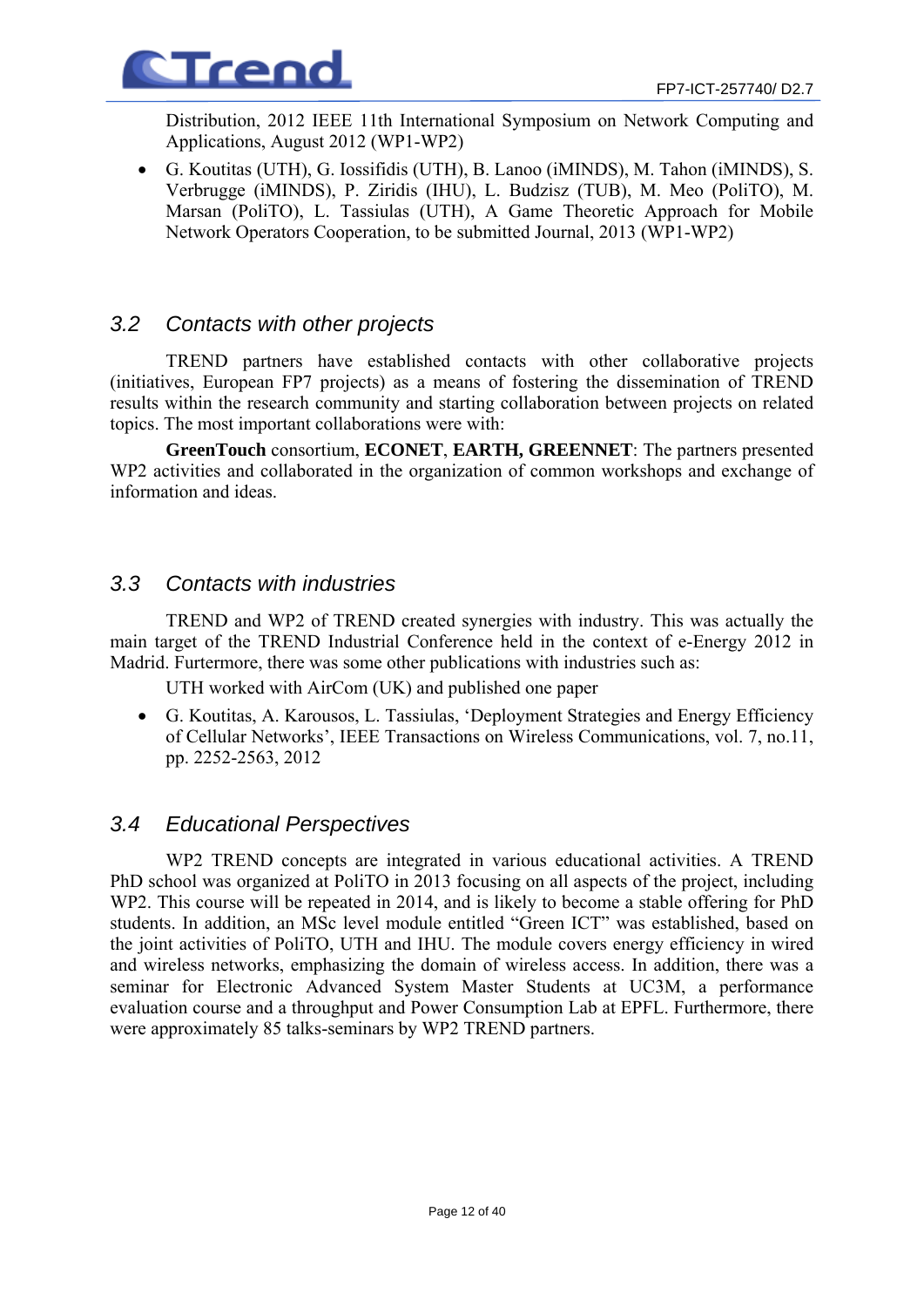

## *3.5 Participation in a new Proposal*

TREND partners have collaborated towards the submission of new research proposals that are associated to the activities of WP2. More precisely there were two strong collaborations over the three years. These are

**Marie Curie (ITN)-DARE Proposal:** In 2012 UTH, IHU, PoliTO, IMDEA, EPFL, UC3M, ALBLF, TUB which are TREND WP2 partners together with external partners (both academia and industry) such as Univ. Southampton, Toshiba Research Europe, Univ. Gent, Secure Meters Limited, Iquadrat Informatica S.L., Sistemas Avazandos de Technologia and ITU (International Telecommunication Union) submitted the proposal DARE (Demand Response in Smart Data and Power Networks). The proposal aims to couple power networks and data networks under the umbrella of demand response.

**COST Action-Sustainable Networking Proposal**: In 2012 WP2 TREND partners collaborated and submitted a COST proposal entitled as Sustainable Networking. The scope of the proposal is to increase networking in Europe in this direction and investigate future paths of Energy Efficient Networking.

## *3.6 Standardization activities*

WP2 TREND partners collaborated with standardization bodies and participated in the development of standards. The collaboration concerned the following bodies: ETSI, 3GPP, IETF, ITU-T. In general there were 18 activities regarding standards mainly from TUB, Orange, TID, ALBLF and PoliTO. More details are available in the WP5 deliverable.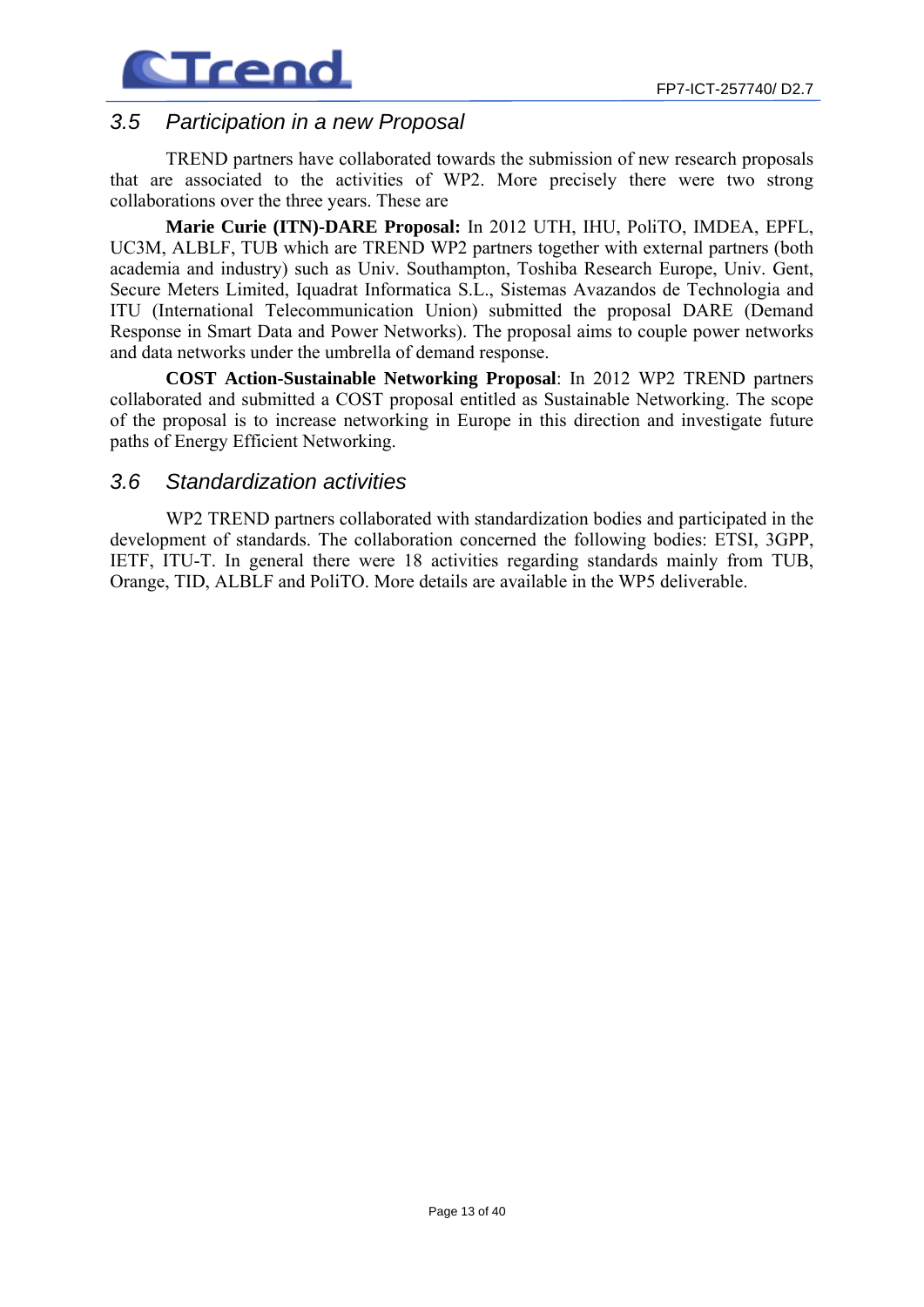

## **4. Big picture**

One important result of the WP2 activities has been the elaboration of the big picture of energy efficiency in access networks, leveraging the work of several partners. Over the last three years, the WP2 of TREND was trying to establish the following operational strategy.



*Figure 4. Power consumption versus RF out power of typical BSs* 

The general objective of the strategy consists in providing benefits to third parties, that translate into protection of the environment.

The general operation of WP2 key results are exposed below

## *4.1 Consolidating power consumption values (joint activity with WP1)*

Partners of WP2 have provided data to Powerlib, a database containing consistent data regarding the power consumption of network elements. Despite the fact that the majoirity of data concern core network equipment, the same WP2 partners have provided data for the access network. These are included in the http://powerlib.intec.ugent.be/ website **powerlib.** 

## *4.2 Mapping energy savings of the access network*

WP2 provided a mapping of possible (expected) energy savings achievable by implementing the proposed technologies and schemes. The aggregated presentation of the findings is based on the collaborative work of WP2 partners. These are shown in the figure below.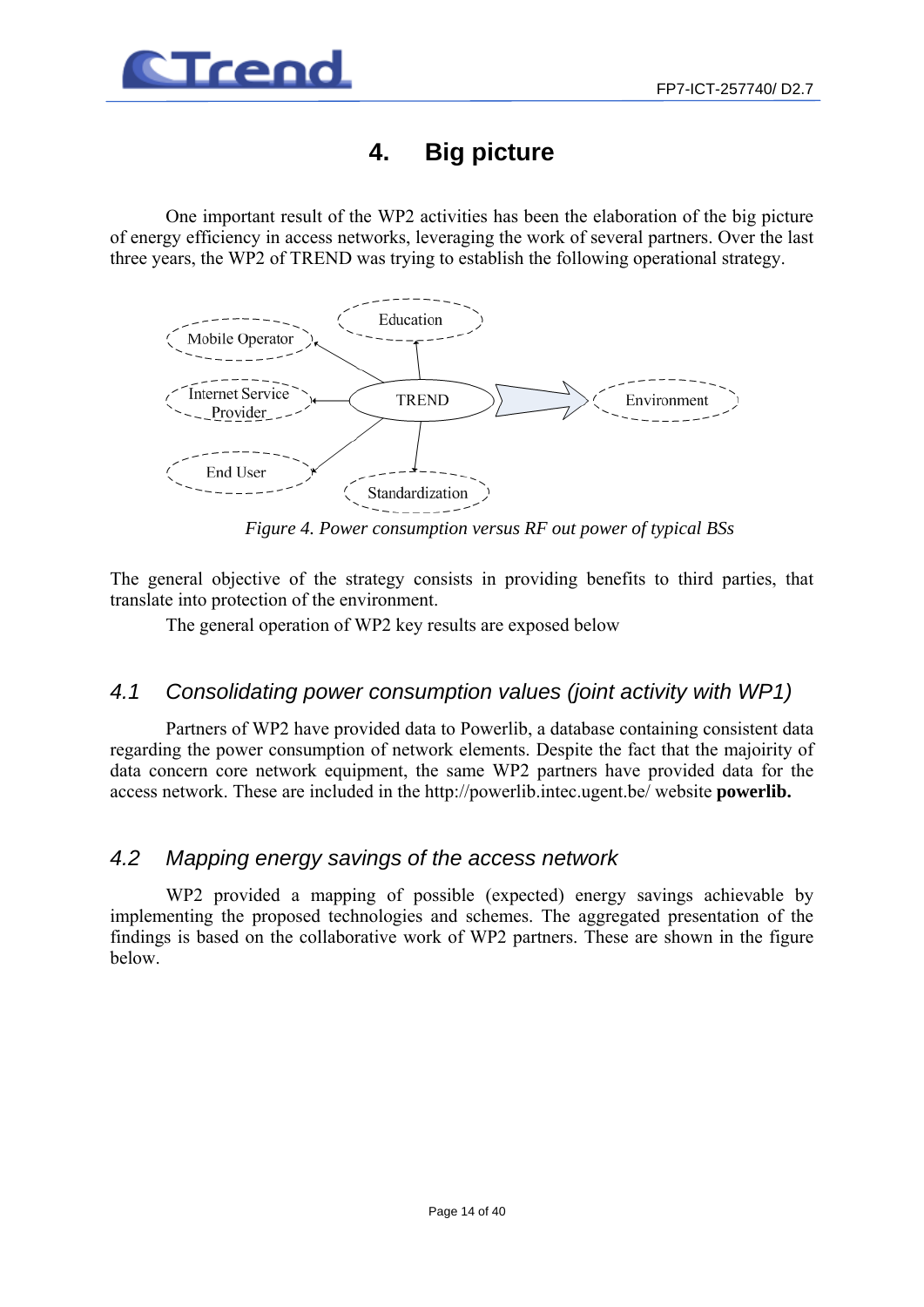



*Figure 5. Expected energy savings from WP2 technologies*

The aforementioned areas can be summarized in the following tables that give the aggregated findings and the beneficiaries of WP2 TREND.

| <b>Technical</b><br><b>Domain</b> | <b>Network</b><br>Map           | <b>Main Topics of Interest</b>                                                                                                                | <b>Energy Savings</b>                                                                                                                                                                |
|-----------------------------------|---------------------------------|-----------------------------------------------------------------------------------------------------------------------------------------------|--------------------------------------------------------------------------------------------------------------------------------------------------------------------------------------|
| TD2.1                             | Home and<br>wireless<br>access  | Prototype 3G WiFi femtocell with sleep modes<br>$\bullet$<br>Femtocell management schemes<br>Smart grid algorithms for energy savings at<br>٠ | 70%<br>Approx.<br>$\bullet$<br>according<br>to<br>user<br>activity in the house<br>Approx. 20%<br>٠<br>Approx. 20%<br>$\bullet$                                                      |
| TD2.2                             |                                 | home appliances                                                                                                                               |                                                                                                                                                                                      |
|                                   |                                 | NGPON network power consumption analysis<br>$\bullet$                                                                                         |                                                                                                                                                                                      |
|                                   |                                 | Residential gateway virtualization for energy<br>$\bullet$<br>savings                                                                         | Depends<br>$\bullet$<br>on<br>architecture.<br>Approx.<br>10%                                                                                                                        |
|                                   | Wireless<br>and fixed<br>access | Multipath TCP energy savings and offloading<br>$\bullet$                                                                                      | The energy that is<br>saved is equal to the<br>difference in energy<br>consumption when a<br>user is served by LTE<br>base station and when<br>he is served by WiFi<br>base station. |
|                                   |                                 | File/Content<br>Consumption<br>Energy<br>in<br><b>Distribution Processes</b>                                                                  |                                                                                                                                                                                      |
| TD2.3                             |                                 | Resource allocation MIMO<br>٠                                                                                                                 | Up to $20\%$                                                                                                                                                                         |
|                                   | Wireless                        | Resource allocation in relay assisted networks<br>٠                                                                                           | Up to $20%$                                                                                                                                                                          |
|                                   | and Fixed<br>access             | Resource allocation in OFDM networks<br>$\bullet$                                                                                             | Up to $20\%$                                                                                                                                                                         |
|                                   |                                 | QoS-constrained<br><b>ARQ</b><br>Energy-Efficient<br>٠<br>protocols                                                                           | Up to $10\%$                                                                                                                                                                         |
| TD 2.4                            | Wireless<br>Access              | Energy efficient network planning<br>$\bullet$                                                                                                | Approx. 60% (prefer<br>$\bullet$<br>small cells)                                                                                                                                     |

| Table 1. WP2 Mapping of Achievements |  |
|--------------------------------------|--|
|--------------------------------------|--|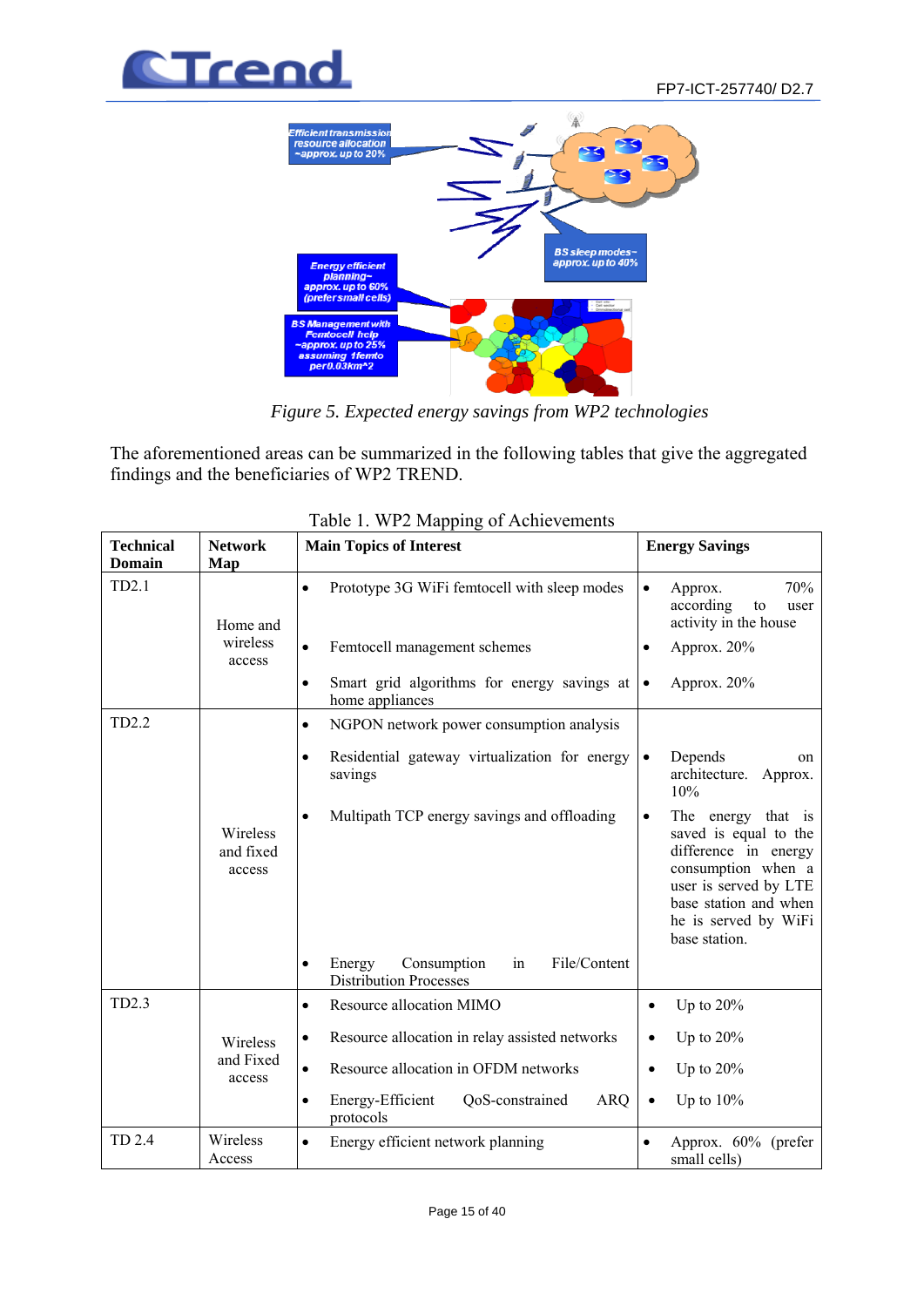

|  | Base station and access point switch on/off $\bullet$<br>schemes | Up to $40\%$ and extra<br>$25\%$ if offloading to<br>layer is<br>femtocell<br>used |
|--|------------------------------------------------------------------|------------------------------------------------------------------------------------|
|  | Integration with renewable energy sources                        | Theoretical net zero<br>operation                                                  |
|  | MNO cooperation                                                  | Up to $40\%$                                                                       |

## Table 2. Beneficiaries of WP2 TREND

| <b>Name of Beneficiary</b> | <b>WP2 TREND Result</b>                                                                                              |
|----------------------------|----------------------------------------------------------------------------------------------------------------------|
| End User                   | Developed a WiFi-3G femtocell prototype that incorporates sleep modes<br>٠                                           |
|                            | Developed solutions to manage WiFi Access Points and femtocells<br>٠                                                 |
|                            | Developed smart grid (demand response) algorithms to manage energy at<br>٠<br>households                             |
|                            | Multipath TCP for offloading<br>٠                                                                                    |
| Mobile Operator            | Developed startegies for energy efficient planning of BSs<br>$\bullet$                                               |
|                            | Developed BS on/off schemes (centralized, distributed, pseudo-distributed)<br>٠                                      |
|                            | Energy efficient transmission techinques (MIMO, power control, OFDM)<br>٠                                            |
|                            | Cooperation schemes for relay networks<br>٠                                                                          |
|                            | Multipath TCP for offloading<br>٠                                                                                    |
|                            | Autonomous networking including RES and BS operation<br>٠                                                            |
| Internet Provider          | Developed resource management algorithms in internet nodes<br>$\bullet$                                              |
|                            | Developed techniques to reduce the number of Optical Line Terminals (OLTs)<br>٠<br>equipment                         |
|                            | Developed theoretical approximations to allocate power consumption<br>to<br>٠<br>file/content distribution processes |

## *4.3 Management of Network Elements*

Within WP2 of TREND a research thread focused in the area of management of network elements. The investigation concerned BSs, APs and femtocells. The key directions behind this effort was to establish applicable solutions for nodes management, such as:

- Provide energy savings in the network and traffic proportional power consumption
- Enable an easy integration of RES into a network capable of supporting demand response signals
- Enable operators to cooperate and share their access network infrastructures.

WP2 partners PoliTO, UTH, IHU, TUB, iMINDS, ALBLF, IMDEA, INRIA, CNIT, worked in this direction to give a holistic approach to the aforementioned problems. The following papers constitute the most generic cases of the investigation.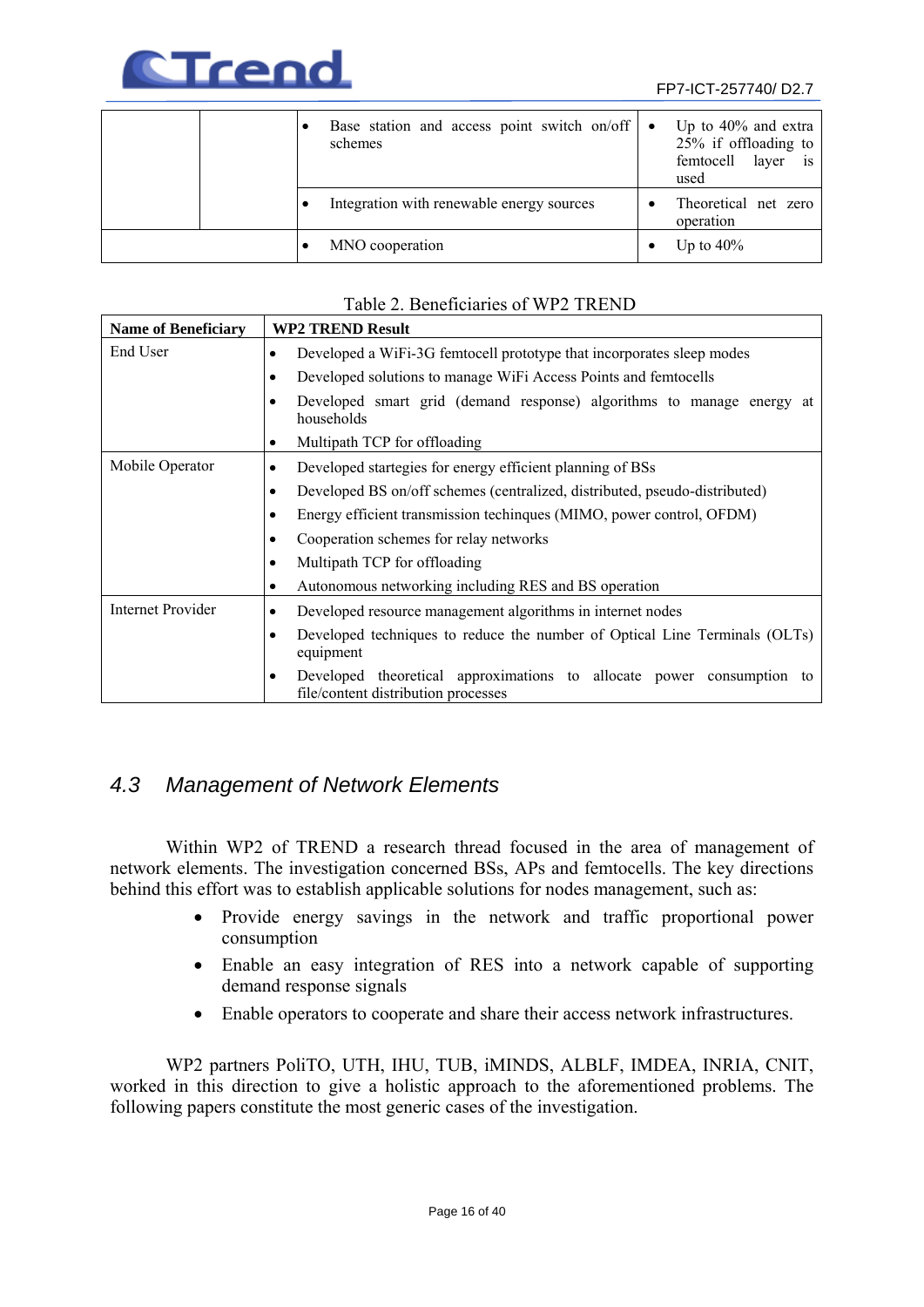

- Y. Zhang (PoliTO), L. Budzisz (TUB), M. Meo (PoliTO), A. Conte (A-LBLF), I. Haratcherev (A-LBLF), G. Koutitas (UTH), L. Tassiulas (UTH), M. A. Marsan (PoliTO), S. Lambert (iMinds), An Overview of Energy-efficient Base Station Management Techniques, 24th Tyrrhenian International Workshop on Digital Communications (TIWDC'13), Genoa, Italy, September 2013
- L. Budzisz (TUB), Ganji Fatemeh, G. Rizzo, B. Lanoo, Mario Pickavet, Y. Zhang (PoliTO), M. Meo (PoliTO), A. Conte (A-LBLF), I. Haratcherev (A-LBLF), G. Koutitas (UTH), L. Tassiulas (UTH), M. A. Marsan (PoliTO), S. Lambert (iMinds), 'Dynamic Resource Provisioning for Energy Efficiency in Wireless Access Networks: a Survey and an Outlook', IEEE Communications Surveys and Tutorials, under second review stage (major corrections), 2013
- G. Koutitas (UTH), G. Iossifidis (UTH), B. Lanoo (iMINDS), M. Tahon (iMINDS), S. Verbrugge (iMINDS), P. Ziridis (IHU), L. Budzisz (TUB), M. Meo (PoliTO), M. Marsan (PoliTO), L. Tassiulas (UTH), A Game Theoretic Approach for Mobile Network Operators Cooperation, to be submitted Journal, 2013
- G. Koutitas (IHU), L. Tassiulas (UTH), Smart Grid Technologies for Future Radio and Data Centre Networks, IEEE Communications Magazine, Vol. in press, No. in press, to be published.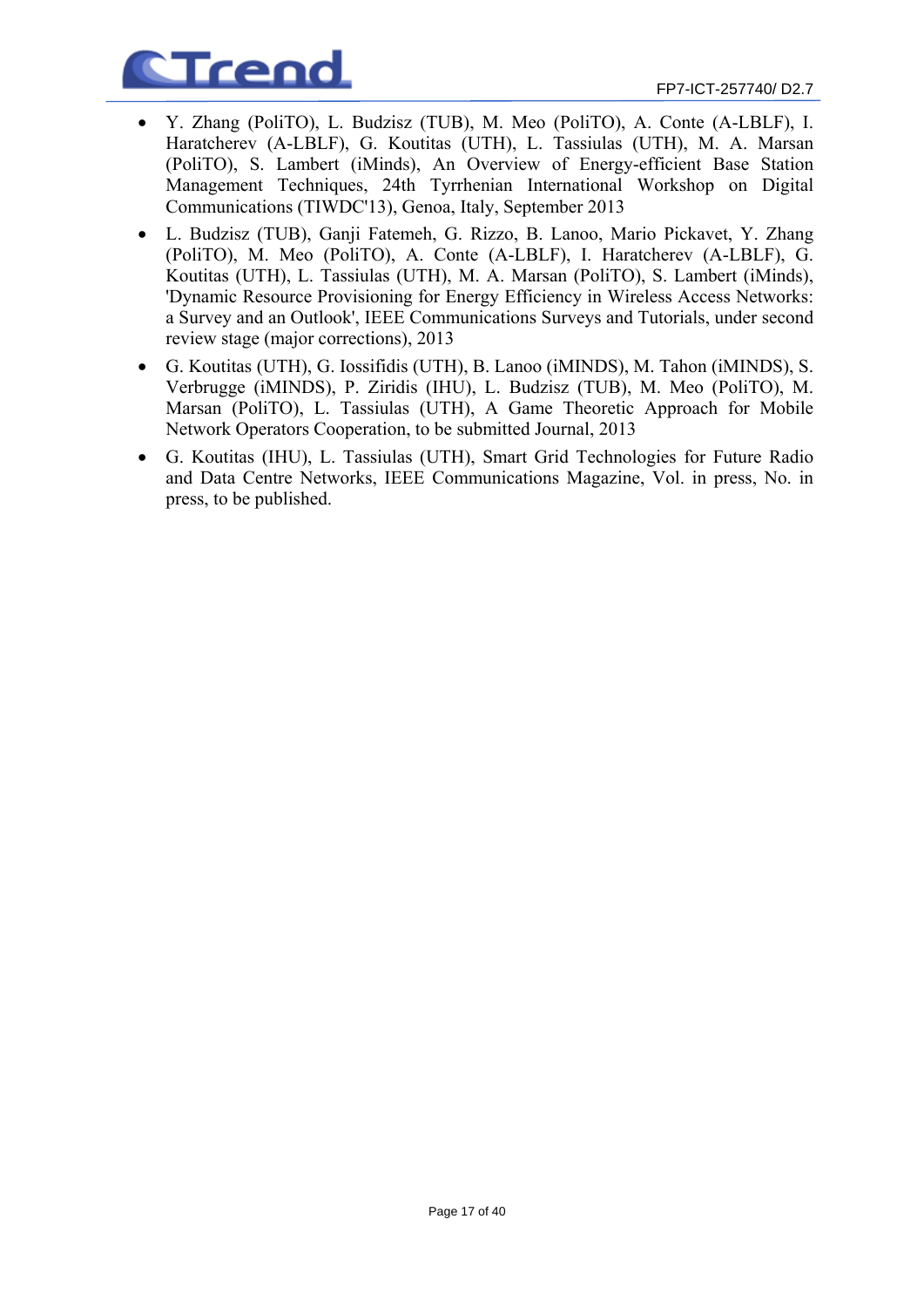



## **5. Summary of the papers and mobility actions**

## *5.1 Published/submitted papers*

| <b>Involved</b><br>partners/Collabor<br>ating Institutions | <b>Authors</b>                                                                                                                  | <b>Title</b>                                                                                                                            | Conf/journal                                                                                         | Date of<br>presentation/<br>publication |
|------------------------------------------------------------|---------------------------------------------------------------------------------------------------------------------------------|-----------------------------------------------------------------------------------------------------------------------------------------|------------------------------------------------------------------------------------------------------|-----------------------------------------|
| <b>CNIT</b>                                                | A. Lombardo (CNIT),<br>C. Panarello (CNIT),<br>G. Schembra (CNIT),                                                              | Analytically Evaluating the Impact of Wireless<br>Channel Behavior on an Energy-Efficient Rate-<br>Controlled Video Transmission System | Conf<br>SustainIT 2013                                                                               | Oct. 2013                               |
| <b>CNIT</b>                                                | A. Lombardo (CNIT),<br>V. Riccobene (CNIT),<br>G. Schembra (CNIT)                                                               | Designing a Governor Policy for Energy Saving and<br>Heat Control in Frequency-Scaling Green Routers                                    | Conf<br>IEEE online Greencomm 2013                                                                   | Oct. 2013                               |
| CNIT/TUD                                                   | L. Venturino (CNIT), C. Risi<br>(CNIT), A. Zappone (TUD),<br>S. Buzzi (CNIT),                                                   | Energy efficient coordinated user scheduling and<br>power control in downlink multicell ofdma<br>networks.                              | Conf<br>Proceedings of PIMRC 2013                                                                    | Sept 2013                               |
| iMINDS, TID                                                | S. Lambert (iMinds), J. Montalvo<br>(TID), J. Torrijos (TID),<br>B. Lanoo (iMinds), D. Colle<br>(iMinds), M. Pickavet (iMinds), | <b>Energy Demand of High-Speed Connectivity</b><br>Services in NG-PON Massive Deployments                                               | Conf<br>39th European Conference and Exhibition on Optical<br>Communication (ECOC 2013)              | Sept 2013                               |
| <b>TUB</b>                                                 | F. Ganji (TUB), L. Budzisz<br>(TUB), A. Wolisz (TUB)                                                                            | Assessment of the Power Saving Potential in Dense<br><i>Enterprise WLANs</i>                                                            | Conf<br>24th annual IEEE Symposium on Personal, Indoor and<br>Mobile Radio Communications (PIMRC'13) | Sept 2013                               |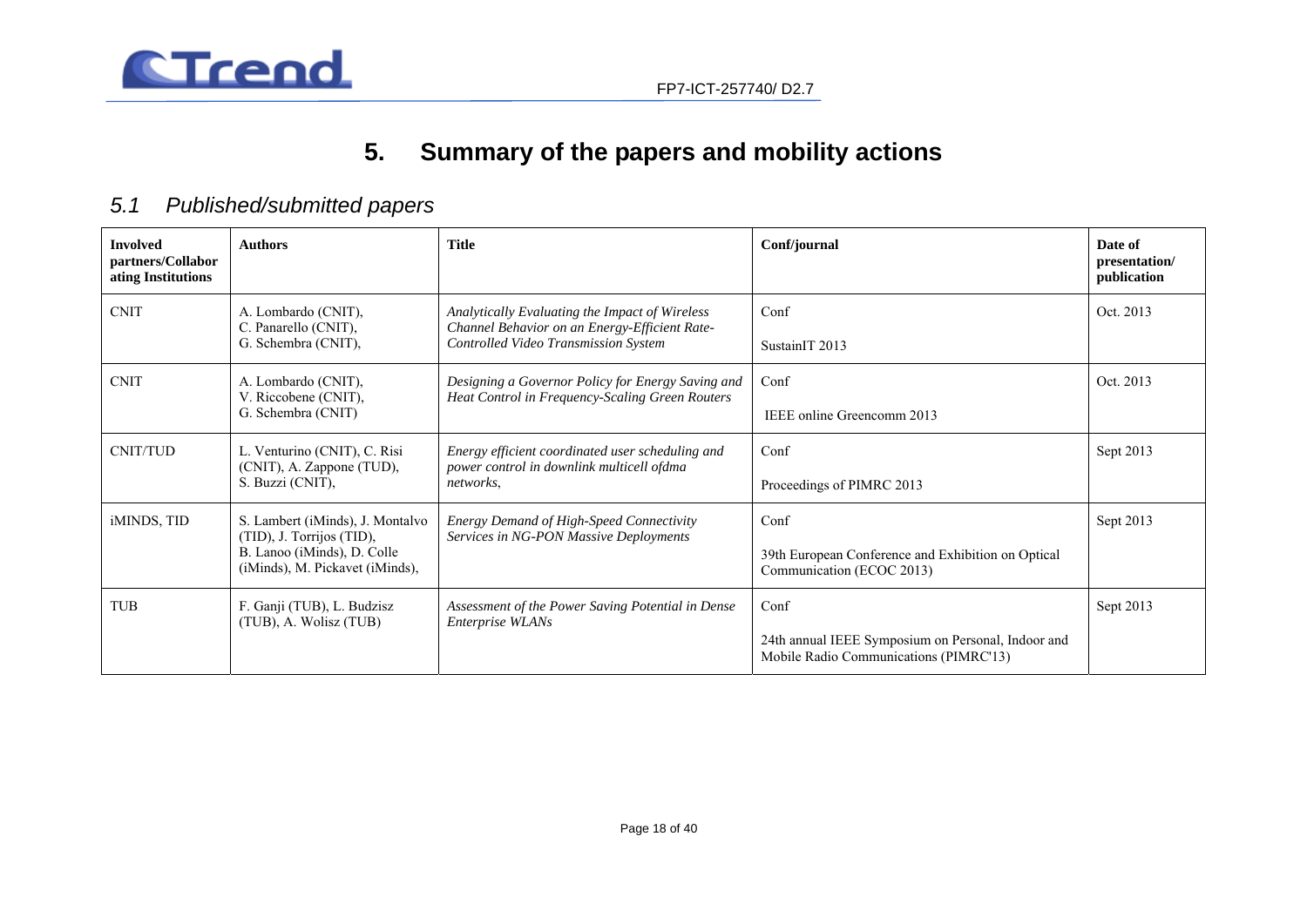

| PoliTO, TUB,<br>ALBLF, UTH,<br><b>iMINDS</b> | Y. Zhang (PoliTO), L. Budzisz<br>(TUB), M. Meo (PoliTO),<br>A. Conte (A-LBLF),<br>I. Haratcherev (A-LBLF),<br>G. Koutitas (UTH), L. Tassiulas<br>(UTH), M. A. Marsan (PoliTO),<br>S. Lambert (iMinds) | An Overview of Energy-efficient Base Station<br>Management Techniques                                                             | Conf<br>24th Tyrrhenian International Workshop on Digital<br>Communications (TIWDC'13)                | Sept 2013 |
|----------------------------------------------|-------------------------------------------------------------------------------------------------------------------------------------------------------------------------------------------------------|-----------------------------------------------------------------------------------------------------------------------------------|-------------------------------------------------------------------------------------------------------|-----------|
| <b>UTH</b>                                   | G. Koutitas (UTH), L. Tassiulas<br>(UTH),                                                                                                                                                             | Periodic Flexible Demand: Optimization and Phase<br>Management in the Smart Grid                                                  | Journal<br>IEEE Transactions Smart Grids, Vol. 4, No. 3, pp. 1305<br>$-1313$                          | Sept 2013 |
| TUD, CNIT,<br>PoliTO                         | A. Zappone (TUD), S. Buzzi<br>(CNIT), E. Jorswieck (TUD),<br>M. Meo (PoliTO)                                                                                                                          | A survey on game-theoretic approaches to energy-<br>efficient relay-assisted communications                                       | Conf<br>Proc. of the 24th Tyrrhenian International Workshop on<br>Digital Communications (TIWDC 2013) | Sept 2013 |
| iMINDS, TID,<br><b>ALBLF</b>                 | S. Lambert (iMinds), B. Lannoo<br>(iMinds), D. Colle (iMinds),<br>M. Pickavet (iMinds),<br>J. Montalvo (TID), J. Torrijos<br>(TID), P. Vetter (ALBLF)                                                 | Power Consumption Evaluation for Next-Generation<br><b>Passive Optical Networks</b>                                               | Conf<br>24th Tyrrhenian International Workshop on Digital<br>Communications (TIWDC '13)               | Sept 2013 |
| iMINDS, TID,                                 | S. Lambert (iMinds), J. Montalvo<br>(TID), J. Torrijos (TID),<br>B. Lanoo (iMinds), D. Colle<br>(iMinds), M. Pickavet (iMinds)                                                                        | Energy efficiency analysis of NGPON technologies<br>in a massive deployment                                                       | Conf<br>International Conference on Transparent Optical<br>Networks (ICTON 2013)                      | June 2013 |
| CNIT, TUD                                    | S. Buzzi (CNIT), A. Zappone<br>(TUD)                                                                                                                                                                  | Potential games for energy-efficient resource<br>allocation in multipoint-to-multipoint CDMA<br>wireless data networks            | Journal<br>Physical Communication, Vol. 7, pp. 1 - 13                                                 | June 2013 |
| TUD, CNIT                                    | A. Zappone (TUD), E. Jorswieck<br>(TUD), S. Buzzi (CNIT)                                                                                                                                              | Competitive Energy-Aware Power Control in Relay-<br>Assisted Interference Channels Considering Circuit<br><b>Dissipated Power</b> | Conf<br>IEEE 77th Vehicular Technology Conference                                                     | June 2013 |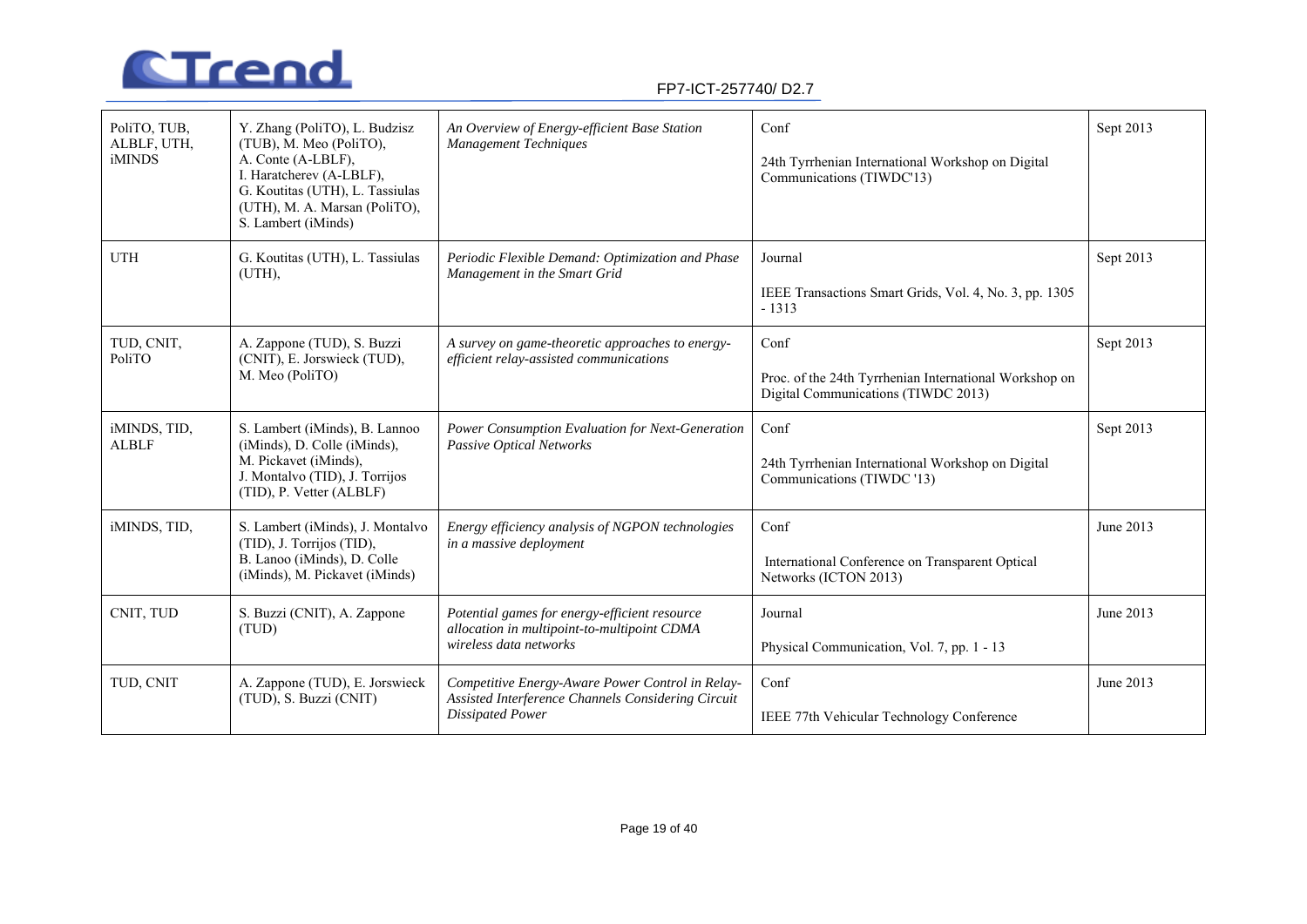

| <b>CNIT</b>                                                    | R. Bruschi (CNIT), A. Lombardo<br>(CNIT), C. Panarello (CNIT),<br>F. Podda (CNIT), E. Santagati<br>(CNIT), G. Schembra (CNIT)                                                                                                                                                                                                                 | Active Window Management: Reducing Energy<br>Consumption of TCP Congestion Control           | Conf<br>IEEE ICC 2013                                                                | June 2013  |
|----------------------------------------------------------------|-----------------------------------------------------------------------------------------------------------------------------------------------------------------------------------------------------------------------------------------------------------------------------------------------------------------------------------------------|----------------------------------------------------------------------------------------------|--------------------------------------------------------------------------------------|------------|
| FT, PoliTO,<br>INRIA, TUB, TID,<br>CNIT, FUB,<br>iMINDS, HWDU, | E. Le Rouzic (Orange),<br>E. Bonetto (PoliTO),<br>L. Chiaraviglio (INRIA),<br>F. Giroire (INRIA), F. Idzikowski<br>(TUB), F. Jiménez (TID),<br>C. Lange (DT), J. Montalvo<br>(TID), F. Musumeci (CNIT),<br>I. Tahiri (INRIA), A. Valenti<br>(FUB), W. Van Heddeghem<br>(iMinds), Y. Ye (HWDU),<br>A. Bianco (PoliTO), A. Pattavina<br>(CNIT), | TREND towards more energy-efficient optical<br>networks                                      | Journal<br>Optical Network Design and Modelling                                      | April 2013 |
| TUD, CNIT                                                      | A. Zappone (TUD), Z. Chong<br>(TUD), E. Jorswieck (TUD),<br>S. Buzzi (CNIT),                                                                                                                                                                                                                                                                  | Energy-aware competitive power control in relay-<br>assisted interference wireless networks, | Journal<br>IEEE Transactions on Wireless Communications, Vol.<br>12, pp. 1860 - 1861 | April 2013 |
| <b>CNIT</b>                                                    | D. Reforgiato (CNIT),<br>V. Riccobene (CNIT)                                                                                                                                                                                                                                                                                                  | <b>FREE</b> - Fast Reroute for Energy Efficiency                                             | Conf<br>IEEE Infocom 2013                                                            | April 2013 |
| <b>TUB</b>                                                     | F. Ganji (TUB), L. Budzisz<br>(TUB), A. Wolisz (TUB)                                                                                                                                                                                                                                                                                          | Assessment of the Power Saving Potential in Dense<br><b>Enterprise WLANs</b>                 | Tech. Report<br>TKN Technical Report Series, Berlin                                  | April 2013 |
| FT, Telecom Paris<br>Tech                                      | Q. Deniel (Orange), F. Saliou<br>(Orange), P. Chanclou (Orange),<br>D. Erasme (Telecom ParisTech)                                                                                                                                                                                                                                             | elf-Seeded RSOA based WDM-PON Transmission<br>Capacities                                     | Conf<br>Optical Fiber Communication Conference and<br>Exposition OFC/NFOEC 2013      | March 2013 |
| <b>EPFL</b>                                                    | M. Popovic (EPFL), P. Gao<br>(EPFL), D. Tomozei (EPFL),<br>J. Le Boudec (EPFL)                                                                                                                                                                                                                                                                | On the Necessity of Traffic Shaping for PMU<br><b>Measurement Data Streams</b>               | Conf<br>Power and Energy Automation Conference                                       | March 2013 |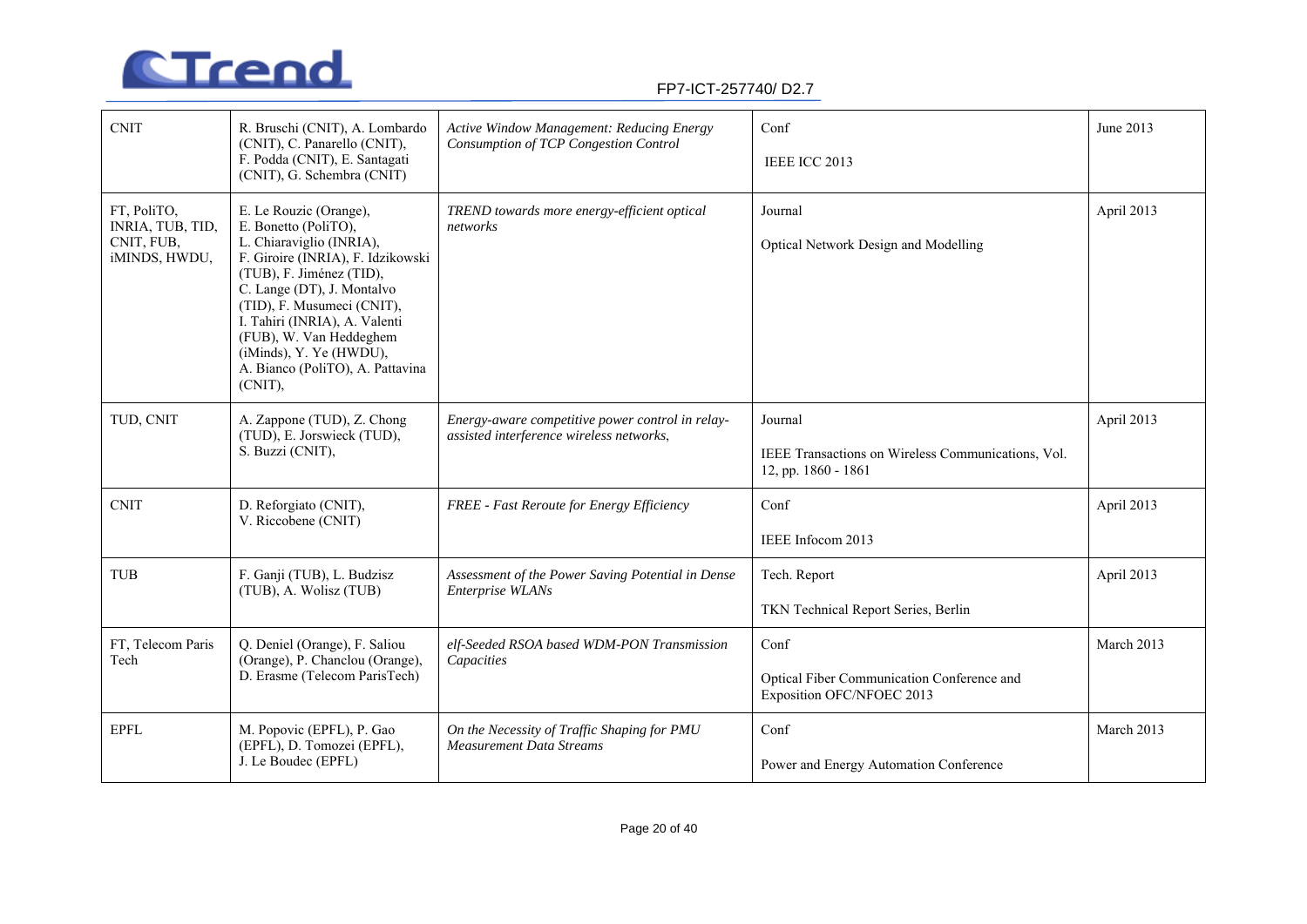

| <b>CNIT</b>                 | A. Lombardo (CNIT),<br>C. Panarello (CNIT),<br>G. Schembra (CNIT)         | EE-ARQ: a Green ARQ-Based Algorithm for the<br>Transmission of Video Streams on Noise Wireless<br>Channels | Journal                                                                                       | March 2013 |
|-----------------------------|---------------------------------------------------------------------------|------------------------------------------------------------------------------------------------------------|-----------------------------------------------------------------------------------------------|------------|
|                             |                                                                           |                                                                                                            | Network Protocols and Algorithms, Vol. 5, No. 1                                               |            |
| <b>EPFL</b>                 | R. Khalili (EPFL), N. Gast<br>(EPFL), M. Popovic (EPFL),                  | Opportunistic Linked-Increases Congestion Control<br>Algorithm for MPTCP                                   | Conf                                                                                          | Febr 2013  |
|                             | J. Le Boudec (EPFL)                                                       |                                                                                                            | INTERNET-DRAFT, MPTCP working group                                                           |            |
| <b>TID</b>                  | J. Montalvo (TID), J. Torrijos<br>(TID), R. Canto (TID),                  | Energy Efficiency and Cost Optimization of OTDR<br>Supervision Systems for Monitoring Optical Fiber        | Conf                                                                                          | Jan 2013   |
|                             | I. Berberana (TID)                                                        | <b>Infrastructures</b>                                                                                     | International Conference on Networks (ICN 2013), pp.<br>75-80                                 |            |
| UTH, IHU,<br><b>UOWM</b>    | S. Kokkinogenis (UOWM),<br>G. Koutitas (UTH),                             | Dynamic and static base station management<br>schemes in cellular networks                                 | Conf                                                                                          | Dec 2012   |
|                             |                                                                           |                                                                                                            | <b>IEEE GlobeComm</b>                                                                         |            |
| <b>EPFL</b>                 | R. Khalili (EPFL), N. Gast<br>(EPFL), M. Popovic (EPFL),                  | MPTCP is not Pareto-Optimal: Performance Issues<br>and a Possible Solution                                 | Conf                                                                                          | Dec 2012   |
|                             | U. Upadhyay (EPFL), J. Le<br>Boudec (EPFL)                                |                                                                                                            | ACM CoNEXT 2012                                                                               |            |
| <b>CNIT</b>                 | A. Lombardo (CNIT),<br>C. Panarello (CNIT),                               | An Adaptive Cross-Layer Approach for Energy-<br>Efficient and QoS-Constrained Multimedia                   | Conf                                                                                          | Oct 2012   |
|                             | G. Schembra (CNIT)                                                        | Transmission over Wireless Channels                                                                        | The Second International Conference on Green<br>Communications and Networking (GreeNets 2012) |            |
| <b>UTH</b>                  | G. Koutitas (UTH),                                                        | Control of Flexible Smart Devices in the Smart Grid                                                        | Journal                                                                                       | Sept 2012  |
|                             |                                                                           |                                                                                                            | IEEE Transactions Smart Grids, Vol. 3, No. 3, pp. 1333<br>$-1343$                             |            |
| ICAR-CNR, Univ.<br>Calabria | C. Comito (ICAR-CNR),<br>D. Falcone (University of                        | A distributed allocation strategy for data mining<br>tasks in mobile environments                          | Conf                                                                                          | Sept 2012  |
|                             | Calabria), D. Talia (ICAR-CNR),<br>P. Trunfio (University of<br>Calabria) |                                                                                                            | Proc. of the 6th International Symposium on Intelligent<br>Distributed Computing (IDC 2012),  |            |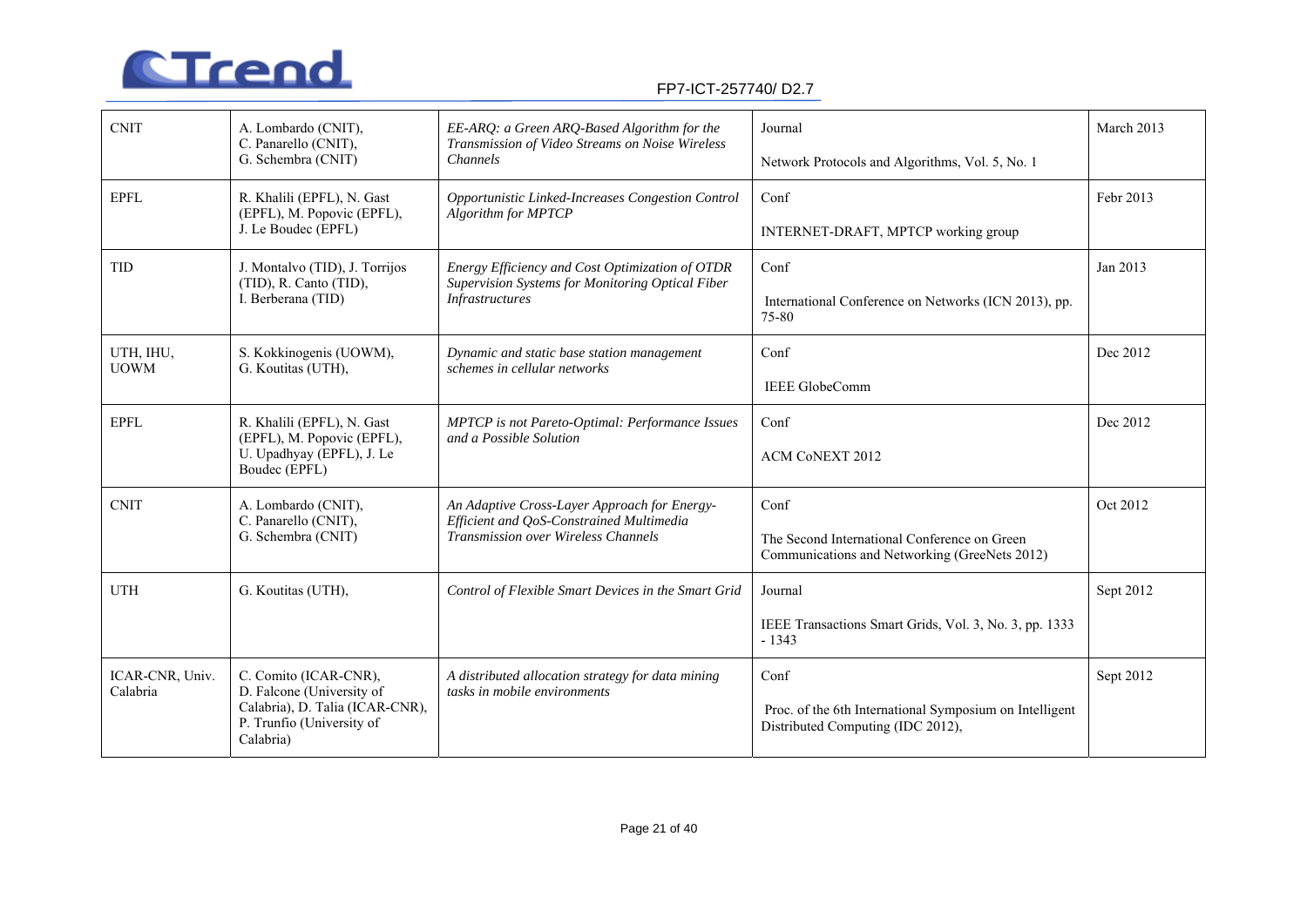

| Polito                                | M. Ajmone Marsan (PoliTO),<br>L. Chiaraviglio (PoliTO),<br>D. Ciullo (PoliTO), M. Meo<br>$(PolITO)$ ,             | Multiple Daily Base Station Switch-Offs in Cellular<br><b>Networks</b>                                                            | Conf<br>4th International Conference on Communications and<br>Electronics (ICCE 2012),              | Aug 2012         |
|---------------------------------------|-------------------------------------------------------------------------------------------------------------------|-----------------------------------------------------------------------------------------------------------------------------------|-----------------------------------------------------------------------------------------------------|------------------|
| CNIT, TUD                             | A. Zappone (CNIT), Z. Chong<br>(TUD), F. Shen (TUD),<br>E. Jorswieck (TUD), S. Buzzi<br>(CNIT)                    | Energy-aware competitive resource allocation in<br>relay-assisted interference channels                                           | Conf<br>Proc. of the 9th International Symposium on Wireless<br>Communication Systems (ISWCS 2012), | Aug 2012         |
| IMDEA, UC3M                           | K. Verma (IMDEA), G. Rizzo<br>(IMDEA), A. Fernandez-Anta<br>(IMDEA), R. Cuevas-Rumin<br>(UC3M), A. Azcorra (UC3M) | Greening the Internet: Energy-Optimal File<br><b>Distribution</b>                                                                 | Conf<br>IEEE 11th International Symposium on Network<br>Computing and Applications,                 | Aug 2012         |
| CNIT, TUD                             | A. Zappone (CNIT), Z. Chong<br>(TUD), E. Jorswieck (TUD),<br>S. Buzzi (CNIT)                                      | Energy-Aware Non-Cooperative Resource<br>Allocation in Relay-Assisted MIMO IC Considering<br><b>Circuit Dissipated Power</b>      | Conf<br>Proc. of the Future Networks and Mobile Summit<br>(FUNEMS 2012)                             | <b>July 2012</b> |
| UTH, AirCom,<br><b>IHU</b>            | G. Koutitas (UTH), A. Karousos<br>(Aircom), L. Tassiulas (UTH),                                                   | Deployment strategies and energy efficiency of<br>cellular networks                                                               | Journal<br>IEEE Transactions Wireless Communications, Vol. 11,<br>No. 7, pp. 2552 - 2563            | <b>July 2012</b> |
| <b>EPFL</b>                           | R. Khalili (EPFL), N. Gast<br>(EPFL), M. Popovic (EPFL),<br>J. Le Boudec (EPFL)                                   | Performance Issues with MPTCP                                                                                                     | Conf<br>INTERNET-DRAFT, MPTCP working group                                                         | <b>July 2012</b> |
| PoliTO, Federal<br>Univ. Juiz de Fora | A. P. Couto da Silva (Federal<br>University of Juiz de Fora),<br>M. Meo (PoliTO), M. Ajmone<br>Marsan (PoliTO),   | Energy-Performance Trade-off in Dense WLANs: a<br>Queuing Study,                                                                  | Journal<br>Elsevier Computer Networks, Vol. 56, No. 10, pp.<br>2522-2537                            | June 2012        |
| TUD, CNIT                             | A. Zappone (TUD), Z. Chong<br>(TUD), E. Jorswieck (TUD),<br>S. Buzzi (CNIT)                                       | Energy-efficient non-cooperative power control in<br>relay-assisted interference channels considering<br>circuit dissipated power | Conf<br>Proc. IEEE ICC 2012 Workshop on Green<br>Communications and Networking                      | June 2012        |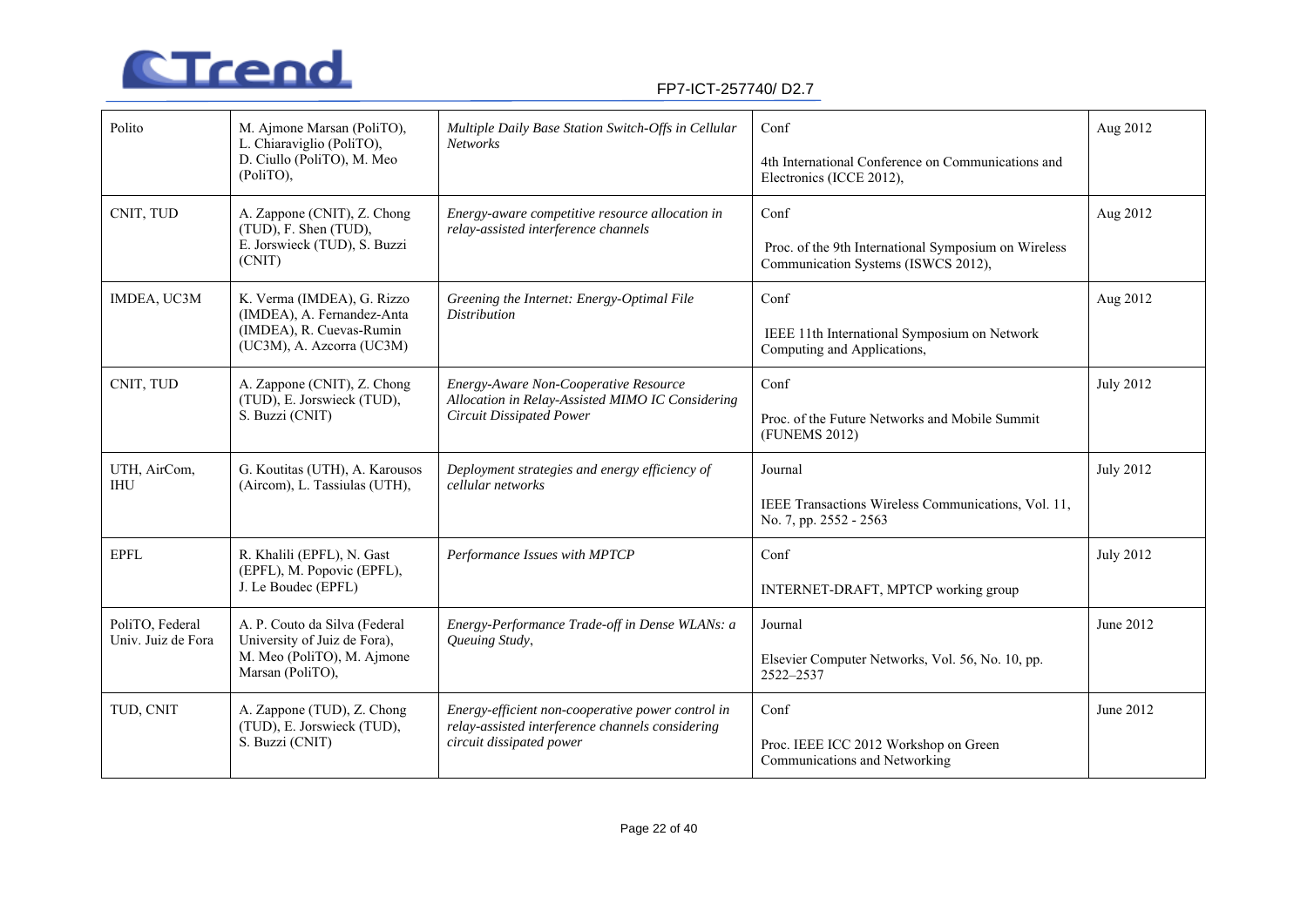

| TUB, Fraunhofer                  | S. Wiethölter (TUB),<br>M. Emmelmann (Fraunhofer<br>FOKUS, Berlin), R. Andersson<br>(TUB), A. Wolisz (TUB)                                                      | Performance evaluation of selection schemes for<br>offloading traffic to IEEE 802.11 hotspots                                                       | Conf<br>Proc. of IEEE ICC 2012 - Wireless Networks<br>Symposium                                                                               | June 2012  |
|----------------------------------|-----------------------------------------------------------------------------------------------------------------------------------------------------------------|-----------------------------------------------------------------------------------------------------------------------------------------------------|-----------------------------------------------------------------------------------------------------------------------------------------------|------------|
| TUB, Fraunhofer                  | S. Wiethölter (TUB),<br>M. Emmelmann (Fraunhofer<br>FOKUS, Berlin), Y. Chen (TUB),<br>A. Wolisz (TUB),                                                          | On the analysis of WiFi communication and WiMAX<br>network entry over single radios                                                                 | Conf<br>Proc. of Workshop on Convergence among<br>Heterogeneous Wireless Systems in Future Internet<br>(ICC)                                  | June 2012  |
| <b>iMINDS</b>                    | W. Vereecken (iMinds),<br>M. Deruyck (iMinds), D. Colle<br>(iMinds), W. Joseph (iMinds),<br>M. Pickavet (iMinds), L. Martens<br>(iMinds), P. Demeester (iMinds) | Evaluation of the Potential for Energy Saving in<br>Macrocell and Femtocell Networks using a<br>Heuristic Introducing Sleep Modes in Base Stations, | May 2012<br>Journal<br>EURASIP Journal on Wireless Communications and<br>Networking, Vol. 2012, No. 170, 10                                   |            |
| CNIT, TUD                        | A. Zappone (CNIT), Z. Chong<br>(TUD), E. Jorswieck (TUD),<br>S. Buzzi (CNIT)                                                                                    | Green resource allocation in relay-assisted<br>multicarrier IC networks considering circuit<br>dissipated power                                     | Conf<br>May 2012<br>Proc. of the 3rd International Conference on Future<br>Energy Systems (e-Energy 2012)                                     |            |
| IHU, UTH                         | G. Koutitas (UTH), L. Tassiulas<br>(UTH),                                                                                                                       | A delay based optimization scheme for peak load<br>reduction in the smart grid,                                                                     | Conf<br>May 2012<br>Future Energy Systems: Where Energy, Computing and<br>Communication Meet (e-Energy), Third International<br>Conference on |            |
| CNIT, Univ.<br>Parma, Univ. Pisa | S. Buzzi (CNIT), G. Colavolpe<br>(University of Parma),<br>D. Saturnino (Scuola Sant'Anna<br>di Pisa), A. Zappone (CNIT)                                        | Potential Games for Energy-Efficient Power Control<br>and Subcarrier Allocation in Uplink Multicell<br><b>OFDMA</b> Systems                         | April 2012<br>Journal<br>IEEE Journal of Selected Topics in Signal Processing,<br>Vol. 6, No. 2, pp. 89 - 103                                 |            |
| CNIT, TUD                        | A. Zappone (CNIT), E. Jorswieck<br>(TUD)                                                                                                                        | Resource Allocation in Amplify-and-Forward Relay-<br>Assisted DS/CDMA Systems                                                                       | Journal<br>IEEE Transactions on Wireless Communications, Vol.<br>11, No. 4, pp. 1271 - 1276                                                   | April 2012 |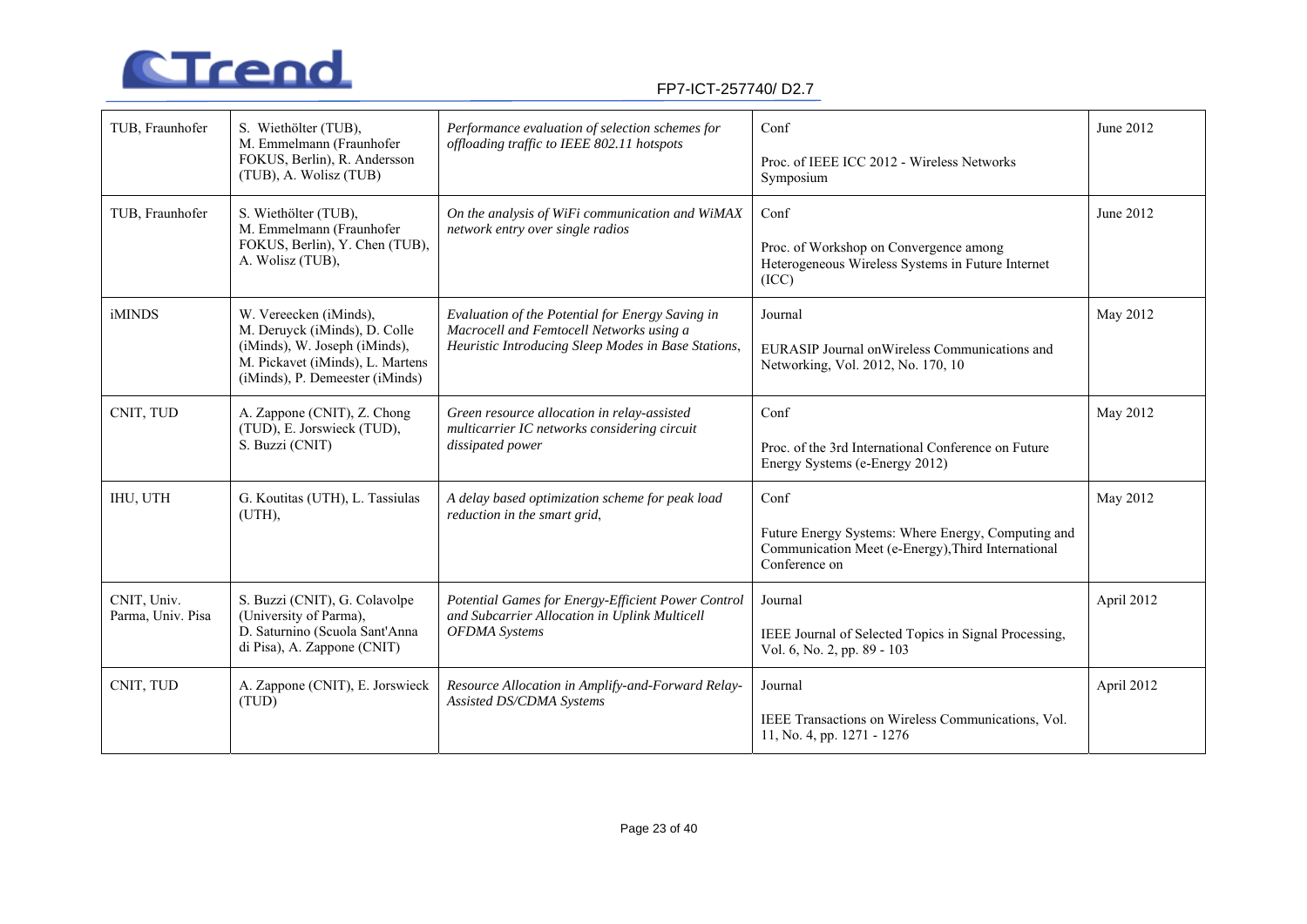

| PoliTO, TUD     | G. Alfano (PoliTO), Z. Chong<br>(TUD), E. Jorswieck (TUD)                                                                                                                | Energy-efficient Power Control for MIMO channels<br>with partial and full CSI                                         | Conf                                                                                                                  | March 2012 |
|-----------------|--------------------------------------------------------------------------------------------------------------------------------------------------------------------------|-----------------------------------------------------------------------------------------------------------------------|-----------------------------------------------------------------------------------------------------------------------|------------|
|                 |                                                                                                                                                                          |                                                                                                                       | WSA 2012, Dresden                                                                                                     |            |
| PoliTO, UTH     | L. Chiaraviglio (PoliTO),<br>D. Ciullo (PoliTO), G. Koutitas                                                                                                             | Energy-Efficient Planning and Management of<br>Cellular Networks                                                      | Conf                                                                                                                  | Jan 2012   |
|                 | (UTH), M. Meo (PoliTO),<br>L. Tassiulas (UTH)                                                                                                                            |                                                                                                                       | 9th International Conference on Wireless On-demand<br>Network Systems and Services (WONS)                             |            |
| iMINDS, ALBLF   | W. Vereecken (iMinds),<br>I. Haratcherev (A-LBLF),<br>M. Deruyck (iMinds), W. Joseph<br>(iMinds), M. Pickavet (iMinds),<br>L. Martens (iMinds),<br>P. Demeester (iMinds) | he Effect of Variable Wake Up Time on the<br>Utilization of Sleep Modes in Femtocell Mobile<br><b>Access Networks</b> | Conf<br>Jan 2012<br>Wireless On-demand Network Systems and Services<br>(WONS), 2012 9th Annual Conference on          |            |
| ICAR-CNR, Univ. |                                                                                                                                                                          |                                                                                                                       | Journal                                                                                                               | Jan 2012   |
| Calabria        | C. Comito (ICAR-CNR), D. Talia<br>(ICAR-CNR), P. Trunfio<br>(University of Calabria)                                                                                     | An Energy Aware Framework for Mobile Data<br>Mining,                                                                  | Energy Efficient Distributed Computing Systems, vol 23                                                                |            |
| CNIT, PoliTO    | A. Zappone (CNIT), G. Alfano<br>(PoliTO), S. Buzzi (CNIT),<br>M. Meo (PoliTO)                                                                                            | Non-cooperative resource allocation in multi-cell<br>OFDMA systems with multiple base station antennas                | Proc. of the 8th International Symposium on Wireless<br>Nov 2011<br>Communication Systems (ISWCS 2011),               |            |
| EPFL, TUD       | T. T. Tesfay (EPFL), R. Khalili                                                                                                                                          | Energy Saving and Capacity Gain of Micro Sites in                                                                     | Conf                                                                                                                  | Oct 2011   |
|                 | (EPFL), J. Y. Le Boudec (EPFL),<br>F. Richter (TUD), A. J. Fehske<br>(TUD)                                                                                               | Regular LTE Networks: Downlink Traffic Layer<br>Analysis                                                              | 6-th ACM Workshop on Performance Monitoring and<br>Measurement of Heterogeneous Wireless and Wired<br><b>Networks</b> |            |
| ALBLF, PoliTO   | A. Conte (A-LBLF), A. Feki (A-<br>LBLF), L. Chiaraviglio (PoliTO),<br>D. Ciullo (PoliTO), M. Meo                                                                         | Cell Wilting and Blossoming for Energy Efficiency                                                                     | Journal<br>IEEE Wireless Communications Magazine, Vol. 18, No.                                                        | Oct 2011   |
|                 | (PoliTO), M. Ajmone Marsan<br>(PoliTO)                                                                                                                                   |                                                                                                                       | 5, pp. 50-57                                                                                                          |            |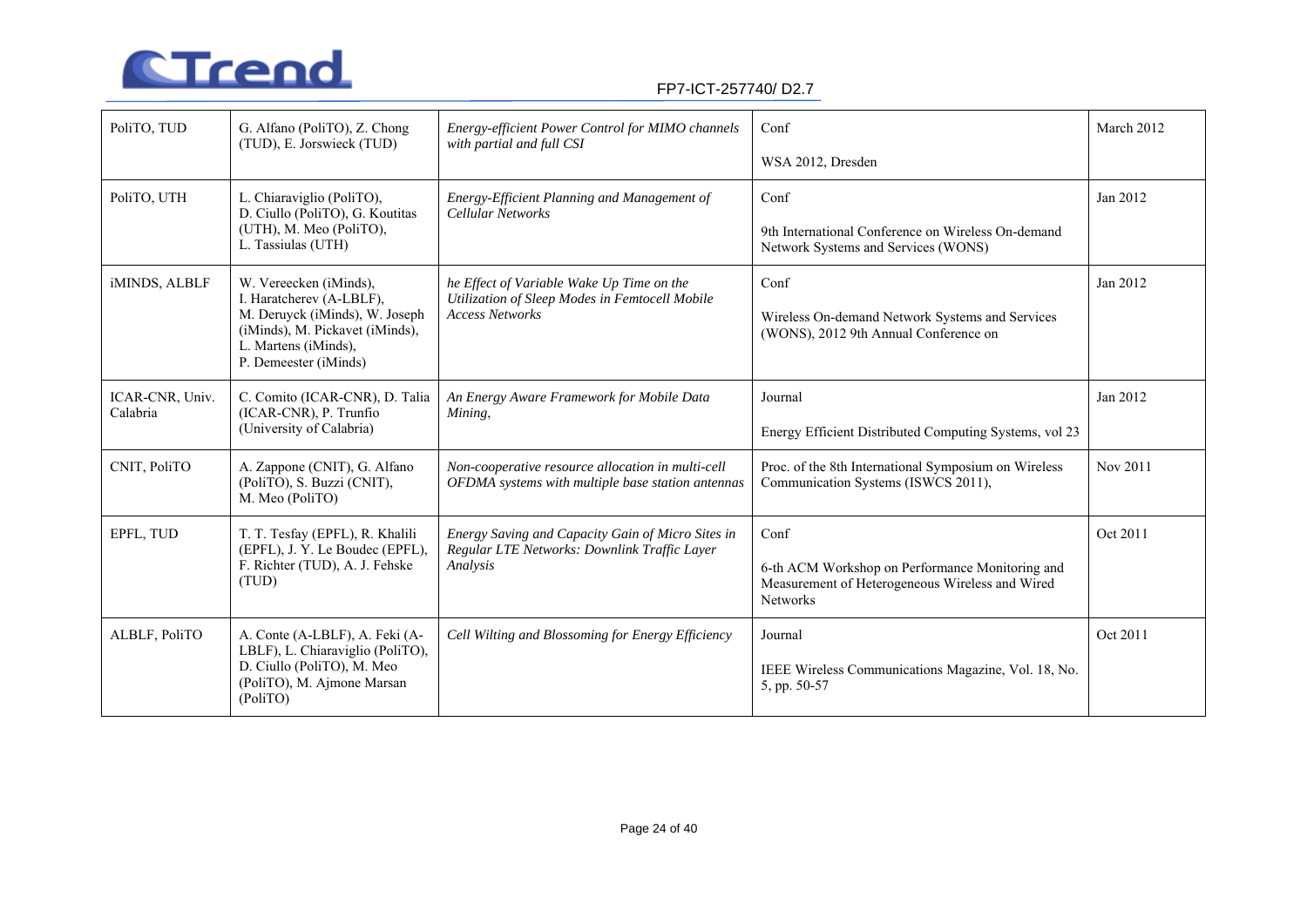

| CNIT, TUD     | A. Zappone (CNIT), S. Buzzi<br>(CNIT), E. Jorswieck (TUD)                                         | Conf<br>Green power control and receiver design in relay-<br>assisted interference channel wireless networks: A<br>game-theoretic approach<br>Proc. of the 4th International Symposium on Applied<br>Sciences in Biomedical and Communication<br>Technologies (ISABEL 2011), |                                                                                                    | Oct 2011  |
|---------------|---------------------------------------------------------------------------------------------------|------------------------------------------------------------------------------------------------------------------------------------------------------------------------------------------------------------------------------------------------------------------------------|----------------------------------------------------------------------------------------------------|-----------|
| IMDEA, PoliTO | B. Rengarajan (IMDEA),<br>G. Rizzo (IMDEA), M. Ajmone<br>Marsan (PoliTO),                         | Bounds on QoS-Constrained Energy Savings in<br>Cellular Access Networks with Sleep Modes,                                                                                                                                                                                    | Conf<br>Sept 2011<br>The 23rd International Teletraffic Congress (ITC 2011)                        |           |
| CNIT, PoliTO  | A. Zappone (CNIT), G. Alfano<br>(PoliTO), S. Buzzi (CNIT),<br>M. Meo (PoliTO)                     | Energy-Efficient Non-cooperative Resource<br>Allocation in Multi-Cell OFDMA Systems with<br><b>Multiple Base Station Antennas</b>                                                                                                                                            | Sept 2011<br>Conf<br>Proceedings of the 2011 IEEE Online Green<br><b>Communications Conference</b> |           |
| CNIT, PoliTO  | A. Zappone (CNIT), G. Alfano<br>(PoliTO), S. Buzzi (CNIT),<br>M. Meo (PoliTO),                    | Impact of Incomplete CSI on Energy Efficiency for<br>Conf<br>Multi-cell OFDMA Wireless Uplink<br>Proc. of the 17th EUNICE 2011 Workshop on "Energy-<br>Aware Communications"                                                                                                 |                                                                                                    | Sept 2011 |
| <b>TID</b>    | L. M. Apio (TID), E. Mino<br>(TID), L. Cucala (TID),<br>O. Moreno (TID), I. Berberana<br>(TID)    | Energy Efficiency and Performance in mobile<br>networks deployments with femtocells                                                                                                                                                                                          | Sept 2011<br>Conf<br>Personal indoor and Mobile Radio Communications<br>(PIMRC) 2011               |           |
| <b>UTH</b>    | I. Koutsopoulos (UTH),<br>L. Tassiulas (UTH)                                                      | Challenges Demand load control for the Smart Grid                                                                                                                                                                                                                            | Sept 2011<br>Journal<br><b>IEEE Network Magazine</b>                                               |           |
| <b>TUB</b>    | S. Chiaravalloti (TUB),<br>F. Idzikowski (TUB), L. Budzisz<br>(TUB)                               | Power consumption of WLAN network elements                                                                                                                                                                                                                                   | Tech. Report<br>Aug 2011<br>TKN Technical Reports Series, Vol. TKN-11-002                          |           |
| PoliTO        | M. Ajmone Marsan (PoliTO),<br>L. Chiaraviglio (PoliTO),<br>D. Ciullo (PoliTO), M. Meo<br>(PoliTO) | Switch-Off Transients in Cellular Access Networks<br>Conf<br>with Sleep Modes<br>4th IEEE ICC 2011 Workshop on Green<br>Communications (GreenComm4)                                                                                                                          |                                                                                                    | June 2011 |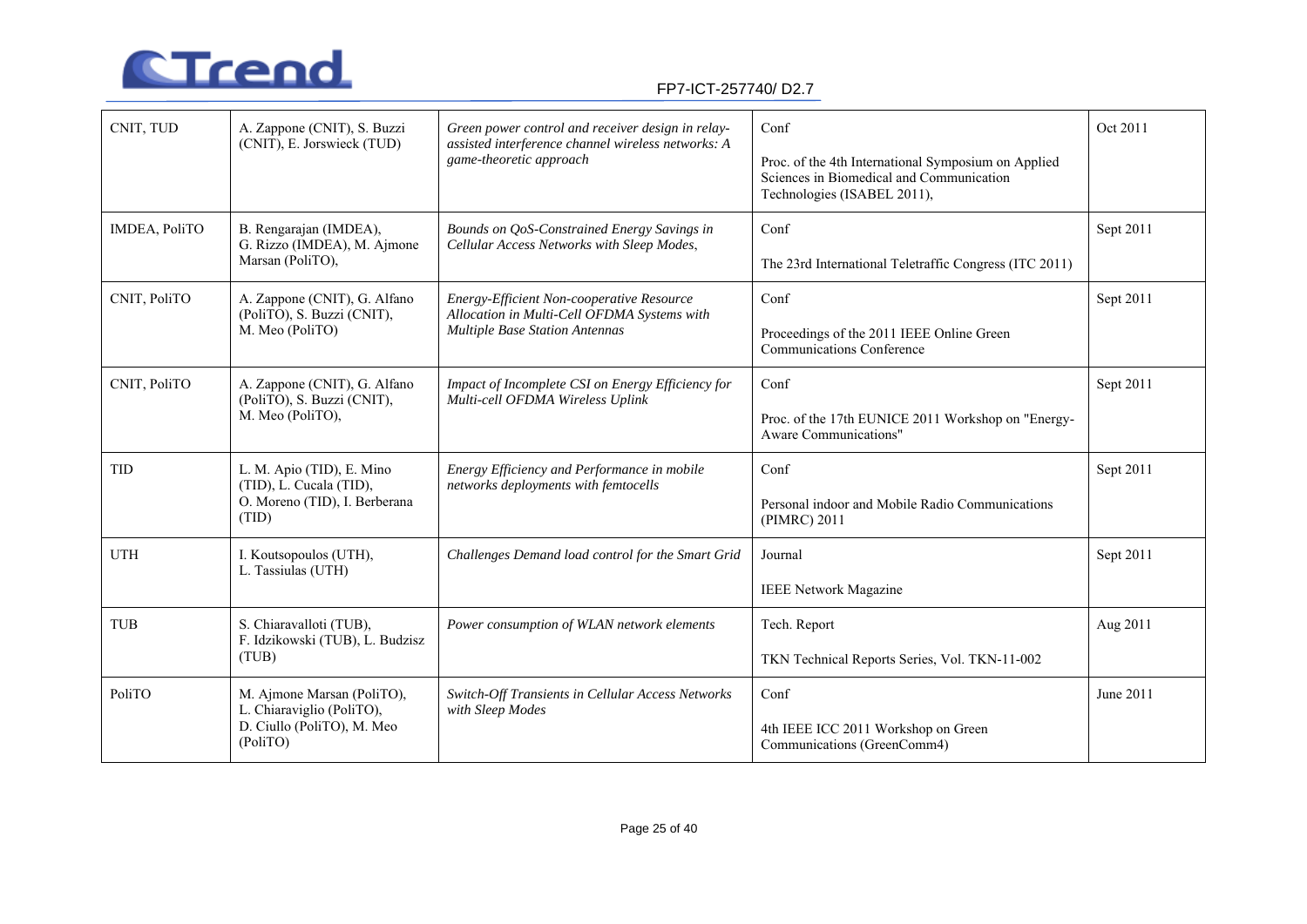

| CNIT, PoliTO                             | A. Zappone (CNIT), G. Alfano<br>(PoliTO), S. Buzzi (CNIT),<br>M. Meo (PoliTO)                                                                                                                                                                                 | Energy-efficient non-cooperative resource<br>allocation in multicell OFDMA systems with<br>multiple base station antennas and MRC combining | Conf<br>Annual Meeting of the Italian Telecommunication<br>Group                                    | June 2011  |
|------------------------------------------|---------------------------------------------------------------------------------------------------------------------------------------------------------------------------------------------------------------------------------------------------------------|---------------------------------------------------------------------------------------------------------------------------------------------|-----------------------------------------------------------------------------------------------------|------------|
| EPFL, Univ.<br>Belgrade, Univ.<br>Prague | K. Dufkova (Czech Technical<br>University in Prague),<br>M. Popovic (EPFL), R. Khalili<br>(EPFL), J. Y. Le Boudec (EPFL),<br>M. Bjelica (Faculty of Electrical<br>Engineering, University of<br>Belgrade), L. Kencl (Czech<br>Technical University in Prague) | <b>Energy Consumption Comparison Between Macro-</b><br>Micro and Public Femto Deployment in a Plausible<br><b>LTE</b> Network               | Conf<br>e-Energy 2011: 2nd International Conference on<br>Energy-Efficient Computing and Networking | June 2011  |
| PoliTO                                   | M. Ajmone Marsan (PoliTO),<br>M. Meo (PoliTO)                                                                                                                                                                                                                 | Green Wireless Networking: Three Questions                                                                                                  | Conf<br>10th IEEE IFIP Annual Mediterranean Ad Hoc<br>Networking Workshop                           | June 2011  |
| PoliTO, IMDEA                            | M. Ajmone Marsan (PoliTO),<br>A. Fernández Anta (IMDEA<br>NETWORKS), V. Mancuso<br>(IMDEA NETWORKS),<br>B. Rengarajan (IMDEA<br>NETWORKS), P. Reviriego<br>Vasallo (University Antonio de<br>Nebrija), G. Rizzo (IMDEA<br>NETWORKS)                           | A Simple Analytical Model for Energy Efficient<br>Ethernet                                                                                  | Journal<br>IEEE Communication letters, No. 99, pp. 1-3,                                             | June 2011  |
| <b>CNIT</b>                              | S. Buzzi (CNIT), G. Colavolpe<br>(University of Parma),<br>D. Saturnino (Scuola Superiore<br>Sant'Anna di Pisa), A. Zappone<br>(CNIT)                                                                                                                         | Potential Games for Power Control and Subcarrier<br>Allocation in Uplink Multicell OFDMA Systems                                            | Conf<br>2nd International ICST Conference on Game Theory for<br><b>Networks</b>                     | April 2011 |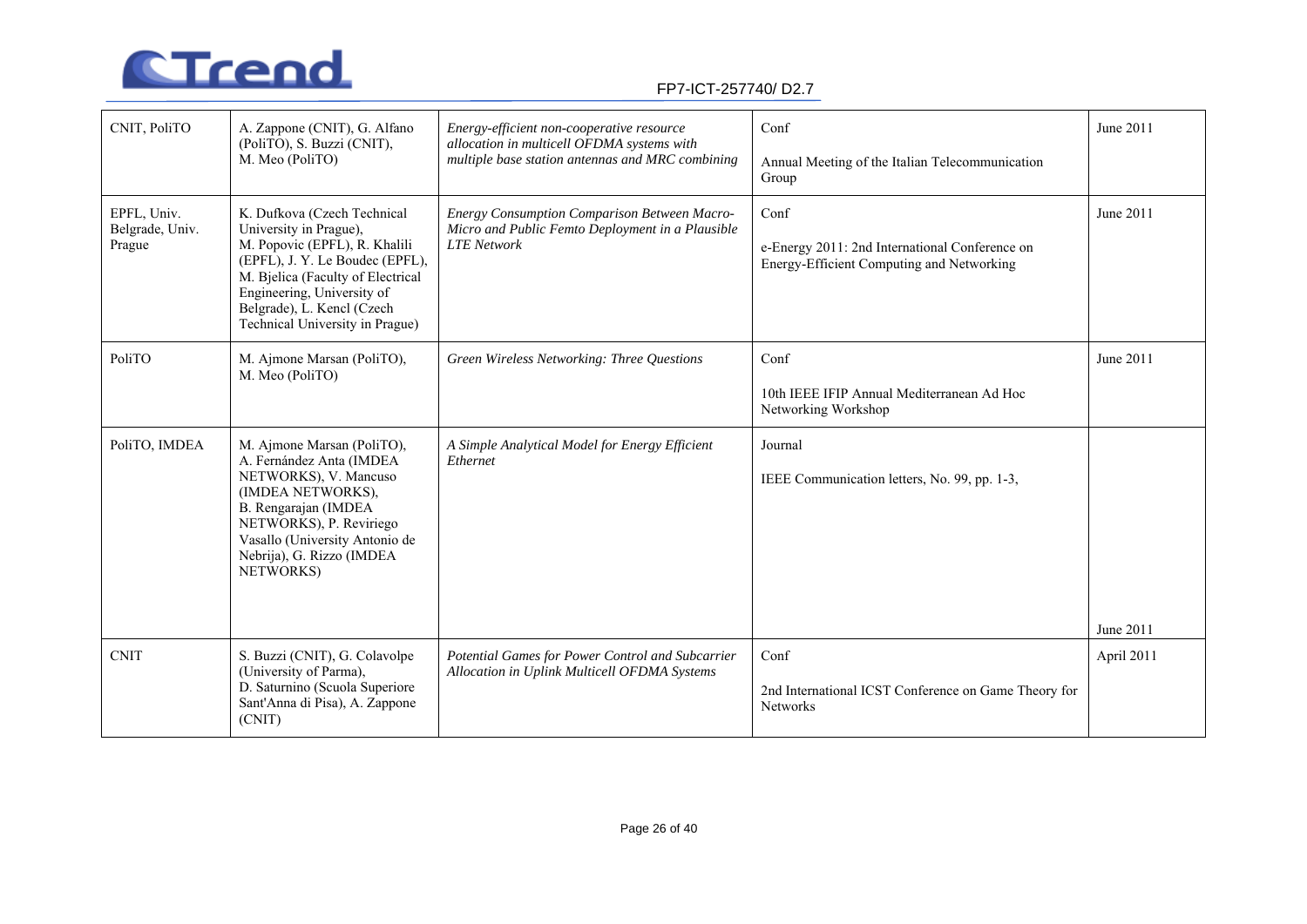

| PoliTO,                     | G. Alfano (PoliTO), M. Garetto<br>(Università di Torino),<br>E. Leonardi (PoliTO),                                                          | New Insights into the Stochastic Geometry Analysis<br>of Dense CSMA Networks,                                                    | Conf<br>IEEE INFOCOM 2011                                                                                               | April 2011 |
|-----------------------------|---------------------------------------------------------------------------------------------------------------------------------------------|----------------------------------------------------------------------------------------------------------------------------------|-------------------------------------------------------------------------------------------------------------------------|------------|
| <b>FT</b>                   | F. Saliou (Orange), P. Chanclou<br>(Orange), N. Genay (Orange),<br>F. Laurent (Orange), F. Bourgart<br>(Orange), B. Charbonnier<br>(Orange) | Energy efficiency scenarios for long reach PON<br>Central Offices                                                                | Conf<br>OFC/NFOEC 2011, Los Angeles, CA                                                                                 | Mar 2011   |
| <b>CNIT</b>                 | S. Buzzi (CNIT), D. Saturnino<br>(University of Cassino),                                                                                   | A Game-Theoretic Approach to Energy-Efficient<br>Power Control and Receiver Design in Cognitive<br><b>CDMA Wireless Networks</b> | Journal<br>IEEE Journal of Selected Topics in Signal Processing,<br>Vol. 5, No. 1, pp. 137 - 150                        | Febr 2011  |
| PoliTO                      | M. Ajmone Marsan (PoliTO),<br>M. Meo (PoliTO)                                                                                               | Energy efficient wireless Internet access with<br>cooperative cellular networks                                                  | Journal<br>Computer Networks Journal, Special Issue: Wireless for<br>the Future Internet, Vol. 55, No. 2                | Febr 2011  |
| <b>ALBLF</b>                | C. S. Chen (A-LBLF)                                                                                                                         | An Energy-Aware Protocol for Self-Organizing<br>Heterogeneous LTE Systems                                                        | Journal<br>IEEE Journal on Selected Areas in Communications<br>(JSAC)                                                   |            |
| <b>UTH</b>                  | I. Koutsopoulos (UTH),<br>L. Tassiulas (UTH)                                                                                                | Control and Optimization meet the Smart Power<br>Grid: Scheduling of power demands for optimal<br>energy management              | Conf<br>2011<br>Proceedings of 2nd International Conference on Energy-<br>Efficient Computing and Networking (E-Energy) |            |
| <b>CNIT</b>                 | A. Lombardo (CNIT),<br>D. Reforgiato (CNIT),<br>V. Riccobene (CNIT),<br>G. Schembra (CNIT)                                                  | Design of a Temperature-Constrained Governor to<br>Save Energy in an Open Multi-Frequency Green<br>Router                        | Jounral<br>IJBDCN (Special Issue on Green Networking and<br>Computing)                                                  | 2013       |
| TUD, PoliTO,<br><b>CNIT</b> | A. Zappone (TUD), G. Alfano<br>(PoliTO), S. Buzzi (CNIT),<br>M. Meo (PoliTO)                                                                | Distributed energy-aware resource allocation in<br>multi-antenna multi-carrier interference networks<br>with statistical CSI,    | 2013<br>Journal<br>EURASIP Journal on Wireless Communications and<br>Networking                                         |            |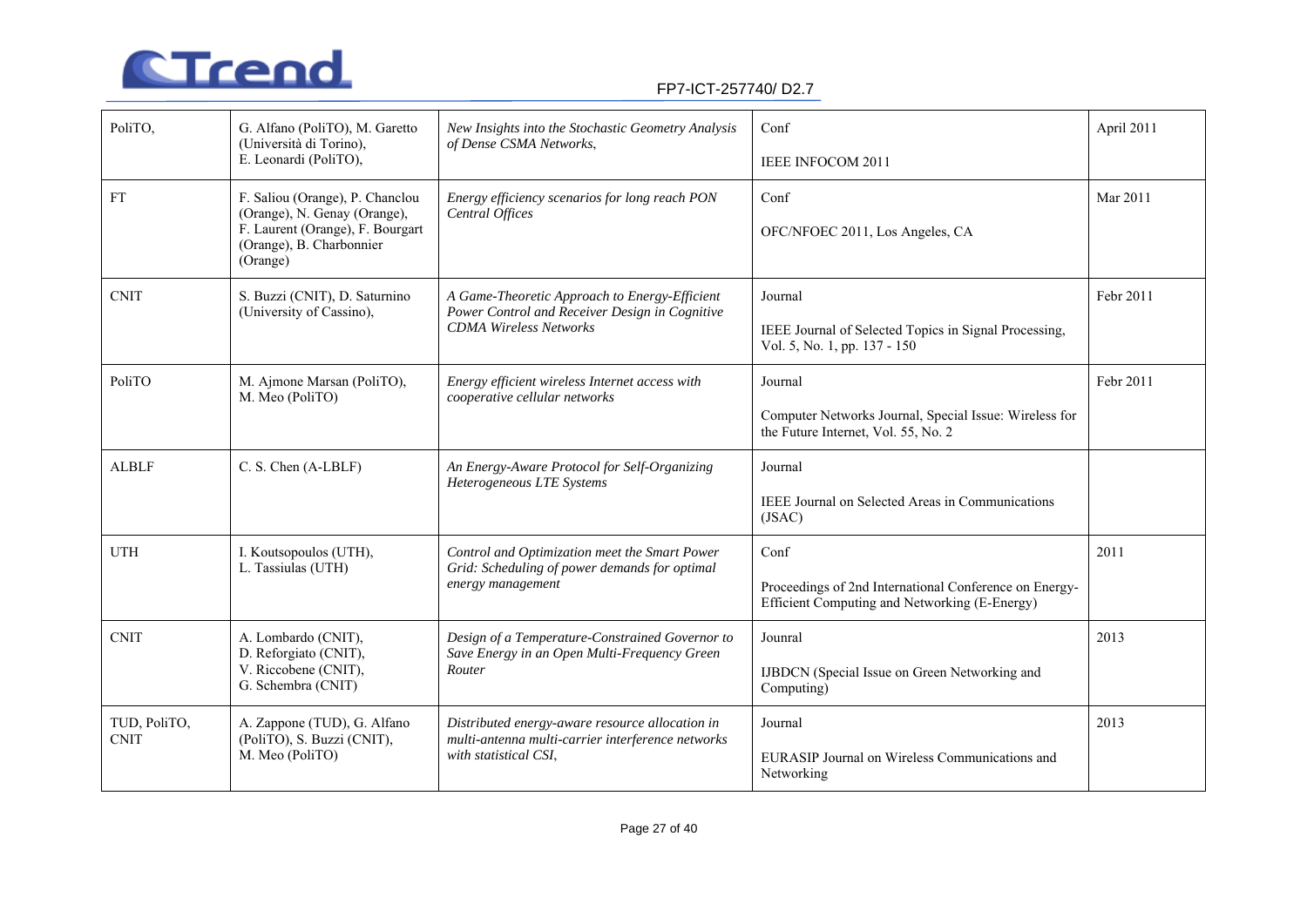

| TID, HWDU                                    | J. Montalvo (TID), J. Torrijos<br>(TID), J. Xia (HWDU), Y. Ye<br>(HWDU)                                                                                                                                                                                     | Energy Efficiency in PON Home Network Scenarios<br>With Network Enhanced Residential Gateways                   | Conf<br>IEEE Conference of Networking, Sensing and Control                              |          |
|----------------------------------------------|-------------------------------------------------------------------------------------------------------------------------------------------------------------------------------------------------------------------------------------------------------------|-----------------------------------------------------------------------------------------------------------------|-----------------------------------------------------------------------------------------|----------|
| iMINDS, TID, Bell<br>Labs                    | S. Lambert (iMinds), B. Lannoo<br>(iMinds), D. Colle (iMinds),<br>M. Pickavet (iMinds),<br>J. Montalvo (TID), J. Torrijos<br>(TID), P. Vetter (Bell Labs USA)                                                                                               | Energy efficient high speed triple play services in a<br>major city PON deployment,                             | Journal<br>Journal of Selected Areas in Communications (JSAC),                          |          |
| <b>UTH</b>                                   | L. Gkatzikis (UTH), G. Paschos<br>(UTH), I. Koutsopoulos (UTH)                                                                                                                                                                                              | Medium Access Games: The Impact of Energy<br>Constraints                                                        | Conf<br>2011<br><b>NETGCOOP</b>                                                         |          |
| <b>EPFL</b>                                  | R. Khalili (EPFL), N. Gast<br>(EPFL), M. Popovic (EPFL),<br>J. Le Boudec (EPFL),                                                                                                                                                                            | <b>MPTCP</b> Is Not Pareto-Optimal: Performance Issues<br>and a Possible Solution                               | 2013<br>Journal<br>IEEE/ACM TRANSACTIONS ON NETWORKING                                  |          |
| <b>ALBLF</b>                                 | I. Haratcherev (A-LBLF),<br>A. Conte (A-LBLF)                                                                                                                                                                                                               | Practical energy-saving in 3G femtocells                                                                        | Conf<br>IEEE ICC'13 - Workshop on Green Broadband access                                |          |
| IHU, UTH                                     | G. Koutitas (IHU), L. Tassiulas<br>(UTH)                                                                                                                                                                                                                    | Smart Grid Technologies for Future Radio and Data<br><b>Centre Networks</b>                                     | Exp. 2014<br>Journal<br>IEEE Communications Magazine, in press                          |          |
| UTH, PoliTO,<br><b>INRIA, CNIT</b>           | G. Koutitas (UTH), L.<br>Chiaraviglio (Univ. Rome), D.<br>Ciullo (INRIA), M. Meo<br>(PoliTO), and L. Tassiulas (UTH)                                                                                                                                        | Energy Aware Base Stations: the Effect of Planning,<br>Management and Femto Layers                              | Journal<br>Int. Journal of Electrical Engineering, Hindawi<br>(accepted minor revision) | Exp 2014 |
| TUB, IMDEA,<br>PoliTO, iMINDS,<br>ALBLF, UTH | L. Budzisz (TUB), Ganji<br>Fatemeh, G. Rizzo, B. Lanoo,<br>Mario Pickavet, Y. Zhang<br>(PoliTO), M. Meo (PoliTO), A.<br>Conte (A-LBLF), I. Haratcherev<br>(A-LBLF), G. Koutitas (UTH), L.<br>Tassiulas (UTH), M. A. Marsan<br>(PoliTO), S. Lambert (iMinds) | 'Dynamic Resource Provisioning for Energy<br>Efficiency in Wireless Access Networks: a Survey<br>and an Outlook | Journal<br>IEEE Communications Surveys and Tutorials (Major<br>revision)                | Exp 2014 |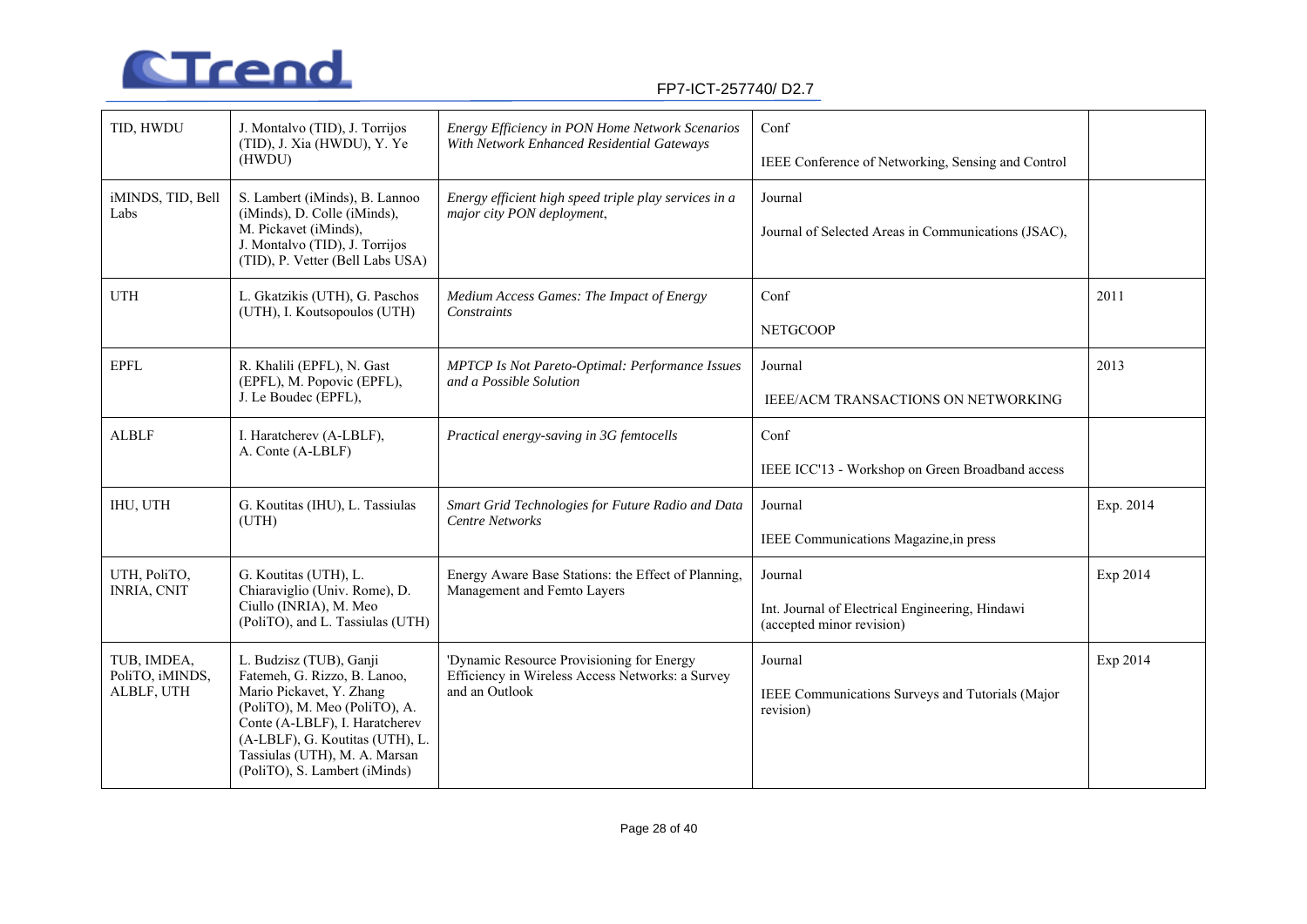

| TUB, IMDEA,<br>PoliTO, iMINDS, | G. Koutitas (UTH), G. Iossifidis<br>(UTH), B. Lanoo (iMINDS), M.                                                                                    | A Game Theoretic Approach for Mobile Network<br><b>Operators Cooperation</b> | Journal                      | Exp 2014 |
|--------------------------------|-----------------------------------------------------------------------------------------------------------------------------------------------------|------------------------------------------------------------------------------|------------------------------|----------|
| UTH, IHU                       | Tahon (iMINDS), S. Verbrugge<br>$(iMINDS)$ , P. Ziridis $(HU)$ , L.<br>Budzisz (TUB), M. Meo<br>(PoliTO), M. Marsan (PoliTO),<br>L. Tassiulas (UTH) |                                                                              | To be submitted January 2014 |          |

Collaboration graphs, amount of joint papers and nb of partners per joint papers

## *5.2 Mobility actions*

| <b>Involved partners</b> | Person                | <b>Topic</b>                                                                                   | Period                            |
|--------------------------|-----------------------|------------------------------------------------------------------------------------------------|-----------------------------------|
| UTH-EPFL                 | Iordanis Koutsopoulos | User association to base stations and femtocell fairness issues                                | from $15/12/2010$ to $16/12/2010$ |
| PoliTO-ALBLF             | Delia Ciullo          | Sleep modes adoption for base stations in cellular access networks                             | from $28/02/2011$ to $28/02/2011$ |
| PoliTO-CNIT              | Alessio Zappone       | Energy-efficient resource allocation in multiuser multicell MIMO<br>networks                   | from $07/03/2011$ to $12/03/2011$ |
| PoliTO-CNIT              | Giusi Alfano          | Energy-efficient resource allocation in multiuser multicell MIMO<br>networks                   | from $11/04/2011$ to $15/04/2011$ |
| UTH-PoliTO               | George Koutitas       | Energy Management of Base Stations in Deterministic Cellular Networks                          | from $06/06/2011$ to $10/06/2011$ |
| PoliTO-CNIT              | Giusi Alfano          | Energy-efficient resource allocation in multiuser multicell MIMO<br>networks                   | from $28/06/2011$ to $01/07/2011$ |
| <b>CNIT-TUD</b>          | Alessio Zappone       | Energy Efficient Resource Allocation in Relay-Assisted Wireless Networks                       | from $30/09/2011$ to $12/11/2011$ |
| PoliTO-ALBLF             | Giusi Alfano          | Energy-efficient rate-maximization in single and multi-user MIMO<br>channels in absence of CSI | from $17/10/2011$ to $17/10/2011$ |
| PoliTO-TUD               | Giusi Alfano          | Energy-efficient power allocation in MIMO networks under different<br>fading scenarios         | from $20/12/2011$ to $23/12/2011$ |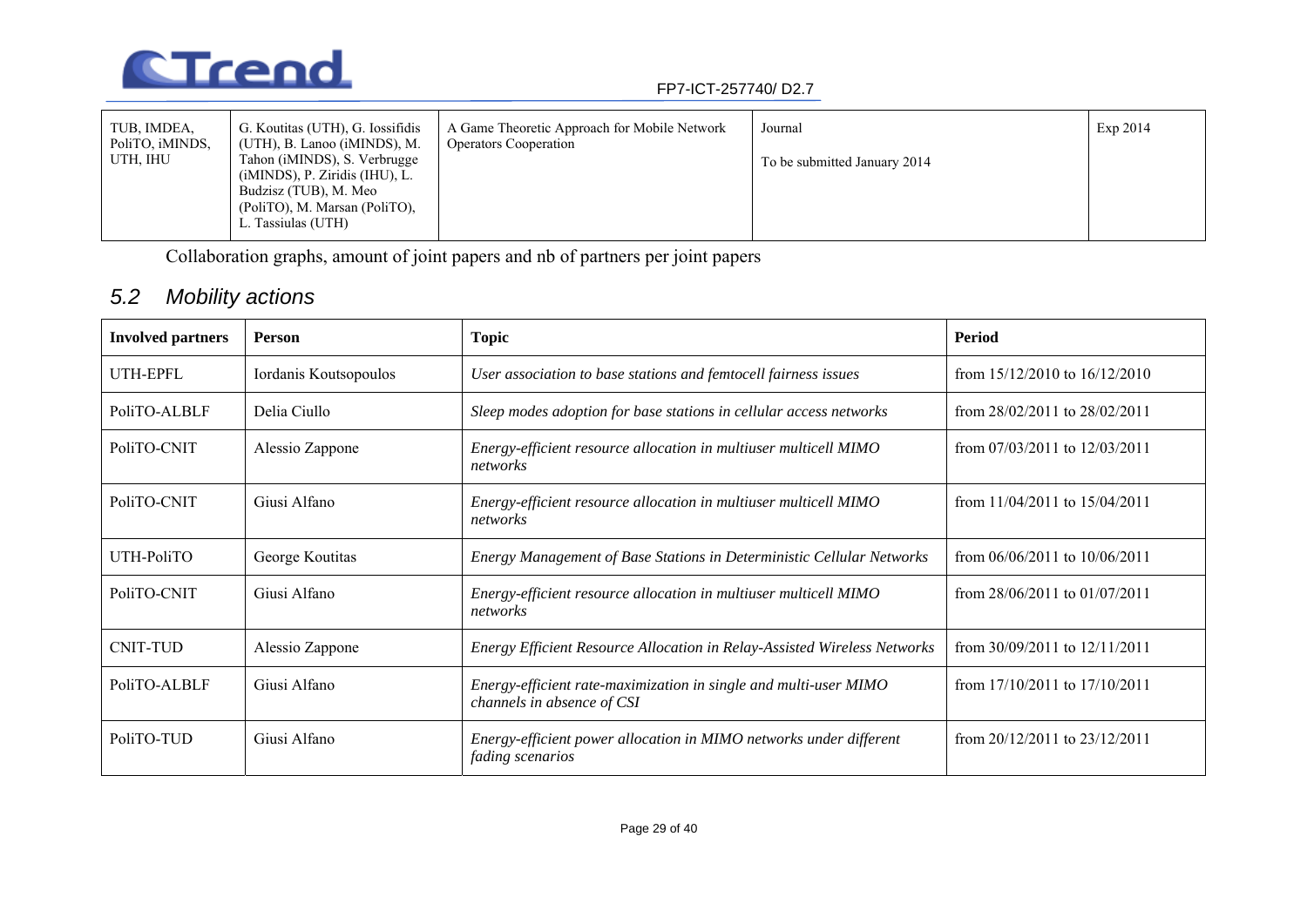

| <b>CNIT-TUD</b>     | Alessio Zappone,  | Energy efficient resource allocation for the relay-assisted interference<br>channel        | from $11/04/2012$ to $06/05/2012$ |
|---------------------|-------------------|--------------------------------------------------------------------------------------------|-----------------------------------|
| <b>INRIA-PoliTO</b> | Delia Ciullo      | Energy-efficient cellular networks: the effect of planning, management<br>and femto layers | from $23/07/2012$ to $27/07/2012$ |
| <b>INRIA-EPFL</b>   | Delia Ciullo      | Energy optimization in sustainable wireless networks                                       | from $05/11/2012$ to $09/11/2012$ |
| <b>INRIA-CNIT</b>   | Luca Chiaraviglio | Energy Efficiency Across the Network Layers                                                | from $14/11/2012$ to $16/11/2012$ |
| <b>IMDEA-PoliTO</b> | Balaji Rengarajan | Quantifying and optimizing energy consumption in wireless access<br>networks               | from $24/11/2012$ to $29/11/2012$ |
| <b>IMDEA-PoliTO</b> | Gianluca Rizzo    | Quantifying and optimizing energy consumption in wireless access<br>networks               | from $24/11/2012$ to $29/11/2012$ |
| <i>iMINDS-TID</i>   | Sofie Lambert     | Energy efficiency in NGPON deployments                                                     | from $08/01/2013$ to $18/01/2013$ |
| TUB-PoliTO          | Fatemeh Ganji     | Collection of WLAN traces in dense WLAN to verify on/off strategies<br>proposed in WP2     | from $21/05/2013$ to $31/05/2013$ |
| TUB-PoliTO          | Fatemeh Ganji     | Extraction of usage and mobility patterns of campus WLAN users                             | from $30/06/2013$ to $12/07/2013$ |
| ALBLF-PoliTO        | Alberto Conte     | Green BS - Architectures and solutions                                                     | from $02/07/2013$ to $04/07/2013$ |
| <b>UTH-CNIT</b>     | George Koutitas   | Dynamic Energy Management of Radio Networks                                                | from $24/09/2013$ to $29/09/2013$ |
| PoliTO-TUD          | Giusi Alfano      | Energy efficiency in presence of phase noise                                               | from $01/10/2013$ to $07/10/2013$ |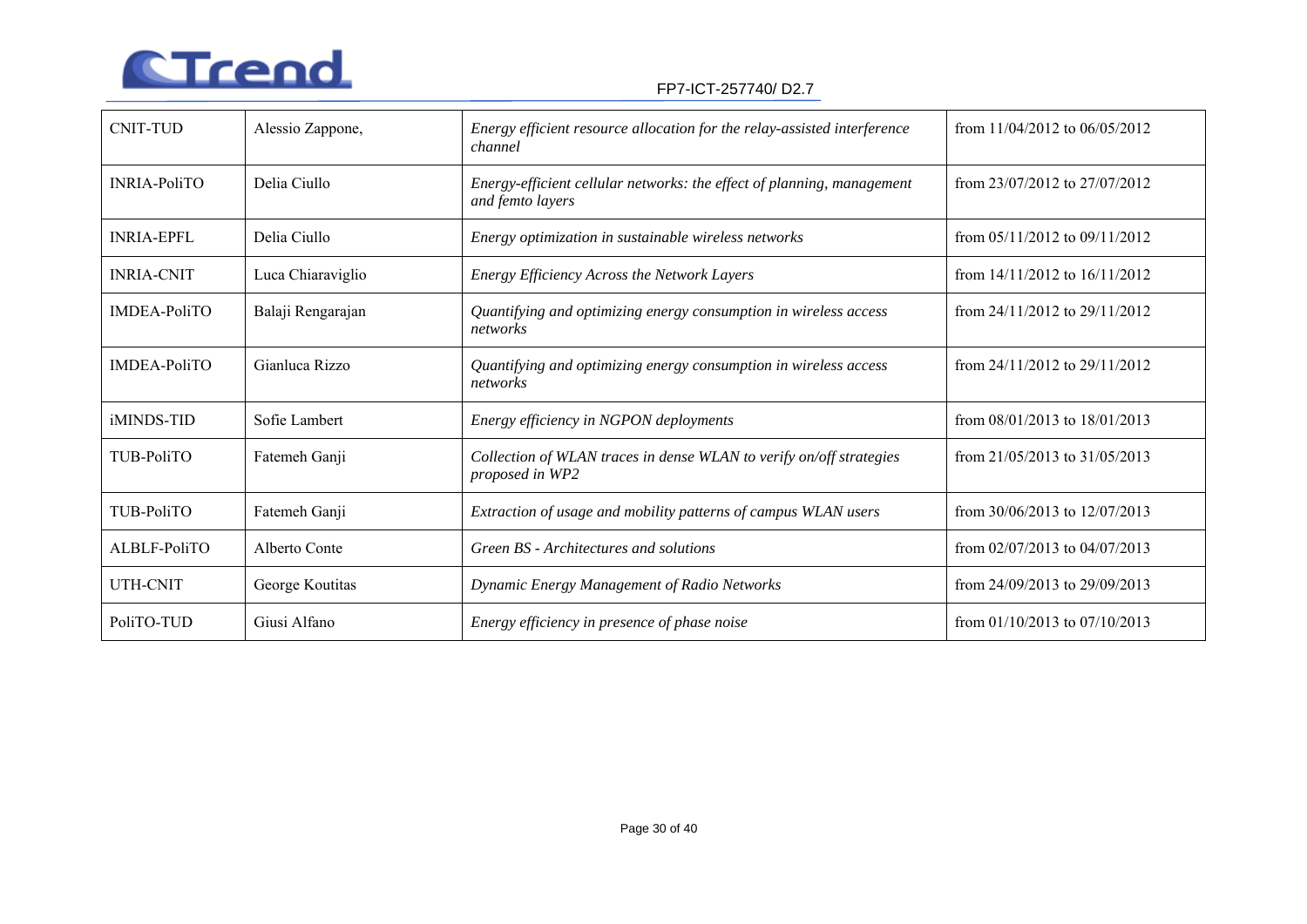

## **6. Conclusions**

## *6.1 Global view*

During the 3 years of activity of WP2, 77 papers were published in international Journals or conferences, and 21 mobility actions were organized between the WP2 partners. The general statistics for the published papers are



Total Number of Papers ~ 77 *Figure 6. Statistics of WP2 TREND papers* 

## *6.2 Project integration (factual results in terms of collaboration)*

This section describes the integration of WP2 TREND partners. It presents the mobility actions that were performed during TREND, in order to achieve the joint publications and results of WP2. The graph presented below does not include collaborations over teleconference meetings, but includes only mobility actions in the form of real travels.

### *Integration Graph for Mobility Actions*

The total number of mobility actions was 21.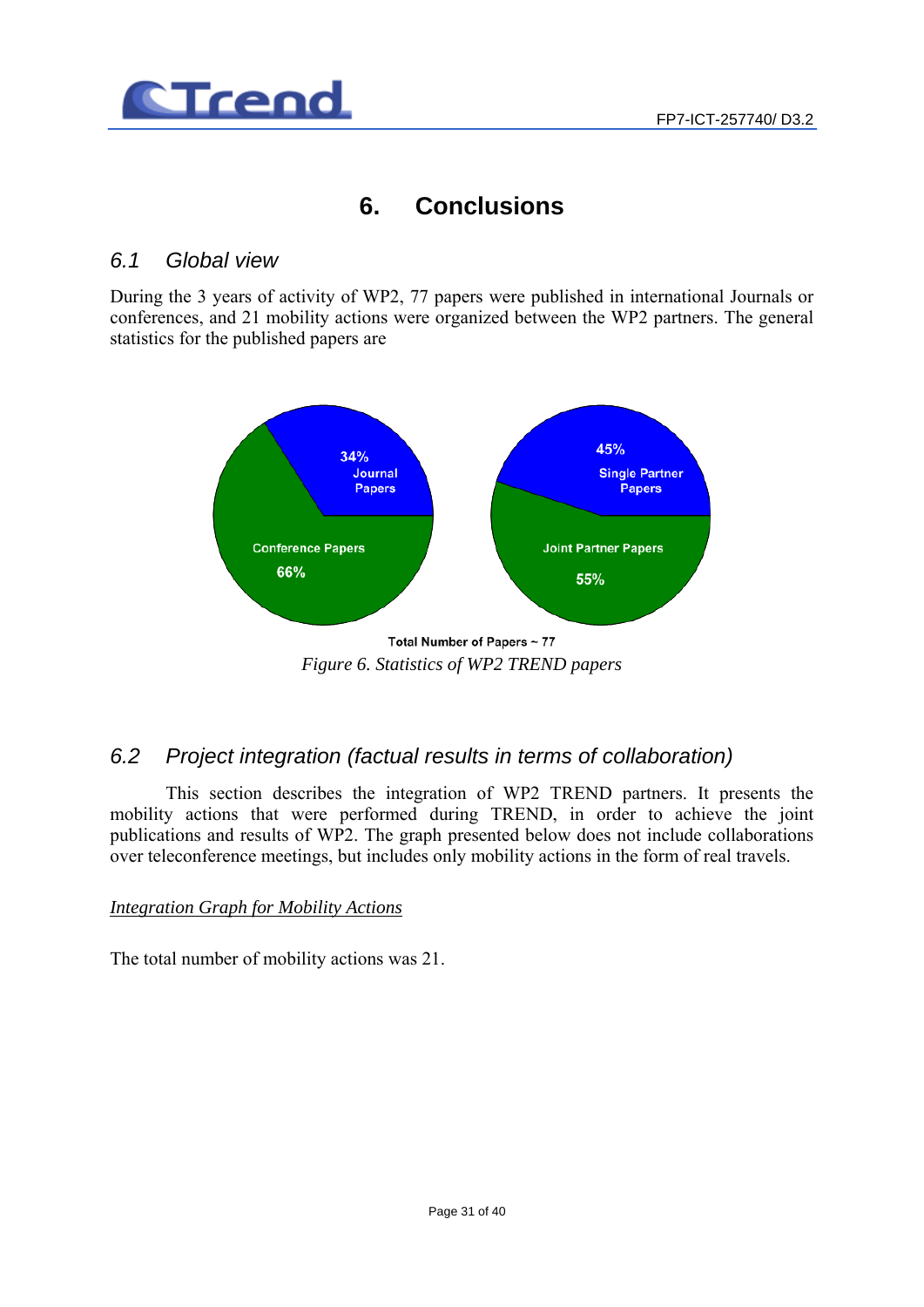



*Figure 7. Mobility actions of WP2 TREND. 21 mobility actions. Non colored circles indicate collaborating institutions.* 

*Integration Graph for Joint Papers*



*Figure 8. Joint Papers cooperation of WP2 TREND. Non colored circles indicate collaborating institutions.*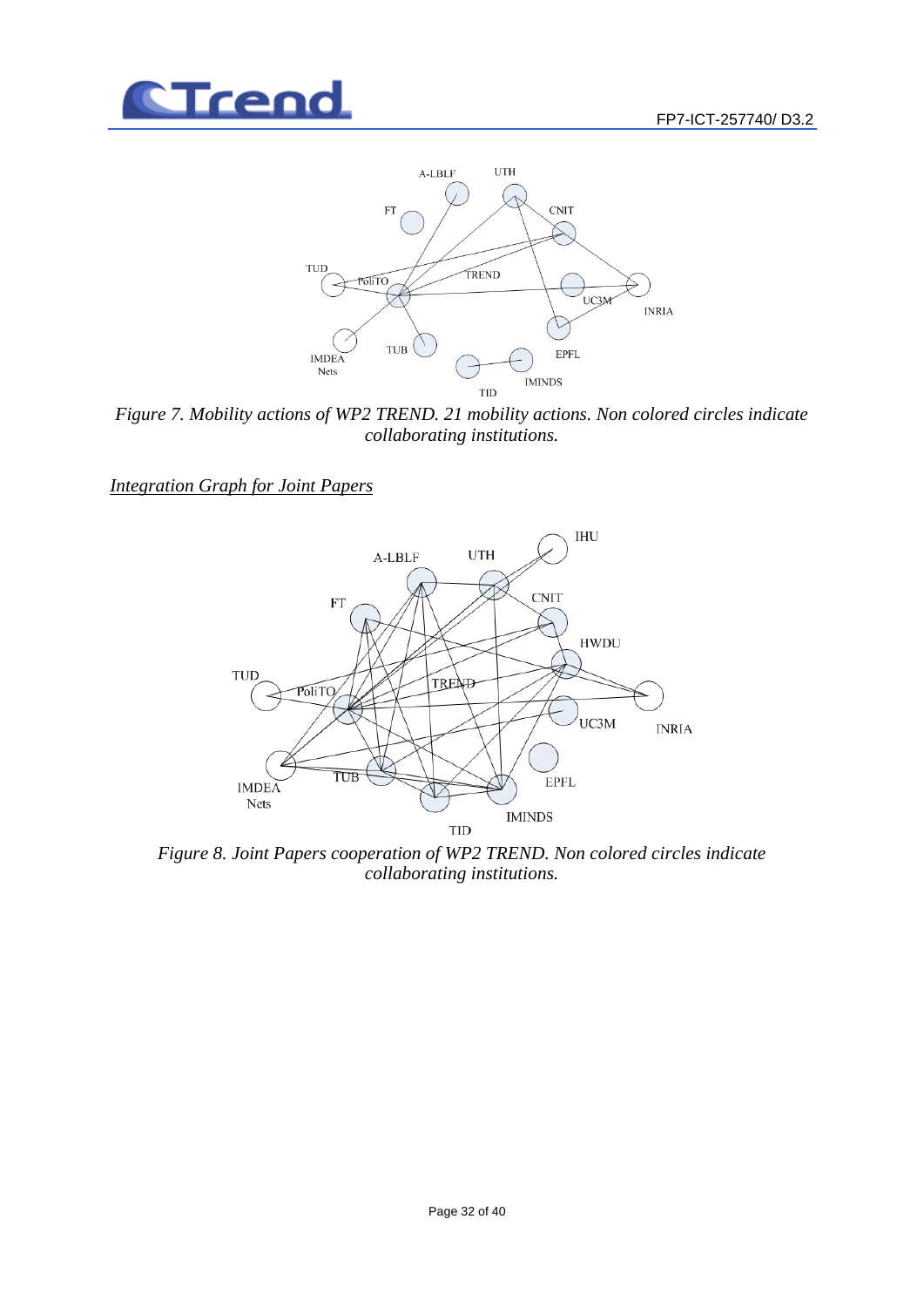

## **7. References**

#### **List of all papers from WP2**

- [1] I. Haratcherev, A. Conte, "Practical energy efficiency in 3G femtocells"- International Conference INFOCOM, 2013
- [2] Patent Application P201130693
- [3] Iordanis Koutsopoulos and Leandros Tassiulas, 'Challenges in demand load control for the smart grid', IEEE Networks, vol. 15, no. 5, 2011
- [4] I. Koutsopoulos and L. Tassiulas, 'Optimal control policies for power demand scheduling in the smart grid', IEEE Selected Areas on Communic., vol. 30, no.6 ,pp. 1049-1060, 2012
- [5] Iordanis Koutspoulos and Leandros Tassiulas 'Optimization and Control meet the Smart Power Grid', e Energy 2011 (New York)
- [6] G. Koutitas (UTH), Control of Flexible Smart Devices in the Smart Grid, IEEE Transactions Smart Grids, Vol. 3, No. 3, pp. 1333- 1343, September 201
- [7] G. Koutitas (UTH), L. Tassiulas (UTH), A delay based optimization scheme for peak load reduction in the smart grid, Future Energy Systems: Where Energy, Computing and Communication Meet (e-Energy),Third International Conference on, pp. 1-4, Spain, May 2012.
- [8] G. Koutitas (UTH), L. Tassiulas (UTH), Periodic Flexible Demand: Optimization and Phase Management in the Smart Grid, IEEE Transactions Smart Grids, Vol. 4, No. 3, pp. 1305- 1313, September 2013
- [9] T. Ayar, B. Rathke, Ł. Budzisz, and A. Wolisz, "A Transparent Performance Enhancing Proxy Architecture To Enable TCP over Multiple Paths for Single-Homed Hosts," draft-ayar-transparent-sca-proxy-00 (http://tools.ietf.org/html/draft-ayartransparent-sca-proxy-00.txt), work in progress, February 2012.
- [10] R. Khalili (EPFL), N. Gast (EPFL), M. Popovic (EPFL), J. Le Boudec (EPFL), MPTCP Is Not Pareto-Optimal: Performance Issues and a Possible Solution, IEEE/ACM TRANSACTIONS ON NETWORKING, vol 21., no. 5, 2012.
- [11] R. Khalili (EPFL), N. Gast (EPFL), M. Popovic (EPFL), J. Le Boudec (EPFL), Performance Issues with MPTCP, INTERNET-DRAFT, MPTCP working group, July 2012.
- [12] R. Khalili (EPFL), N. Gast (EPFL), M. Popovic (EPFL), U. Upadhyay (EPFL), J. Le Boudec (EPFL), MPTCP is not Pareto-Optimal: Performance Issues and a Possible Solution, ACM CoNEXT 2012, December 2012.
- [13] R. Khalili (EPFL), N. Gast (EPFL), M. Popovic (EPFL), J. Le Boudec (EPFL), Opportunistic Linked-Increases Congestion Control Algorithm for MPTCP, INTERNET-DRAFT, MPTCP working group, February 2013
- [14] S. Wiethölter (TUB), M. Emmelmann (Fraunhofer FOKUS, Berlin), R. Andersson (TUB), A. Wolisz (TUB), Performance evaluation of selection schemes for offloading traffic to IEEE 802.11 hotspots, Proc. of IEEE ICC 2012 - Wireless Networks Symposium, Ottawa, Canada, June 2012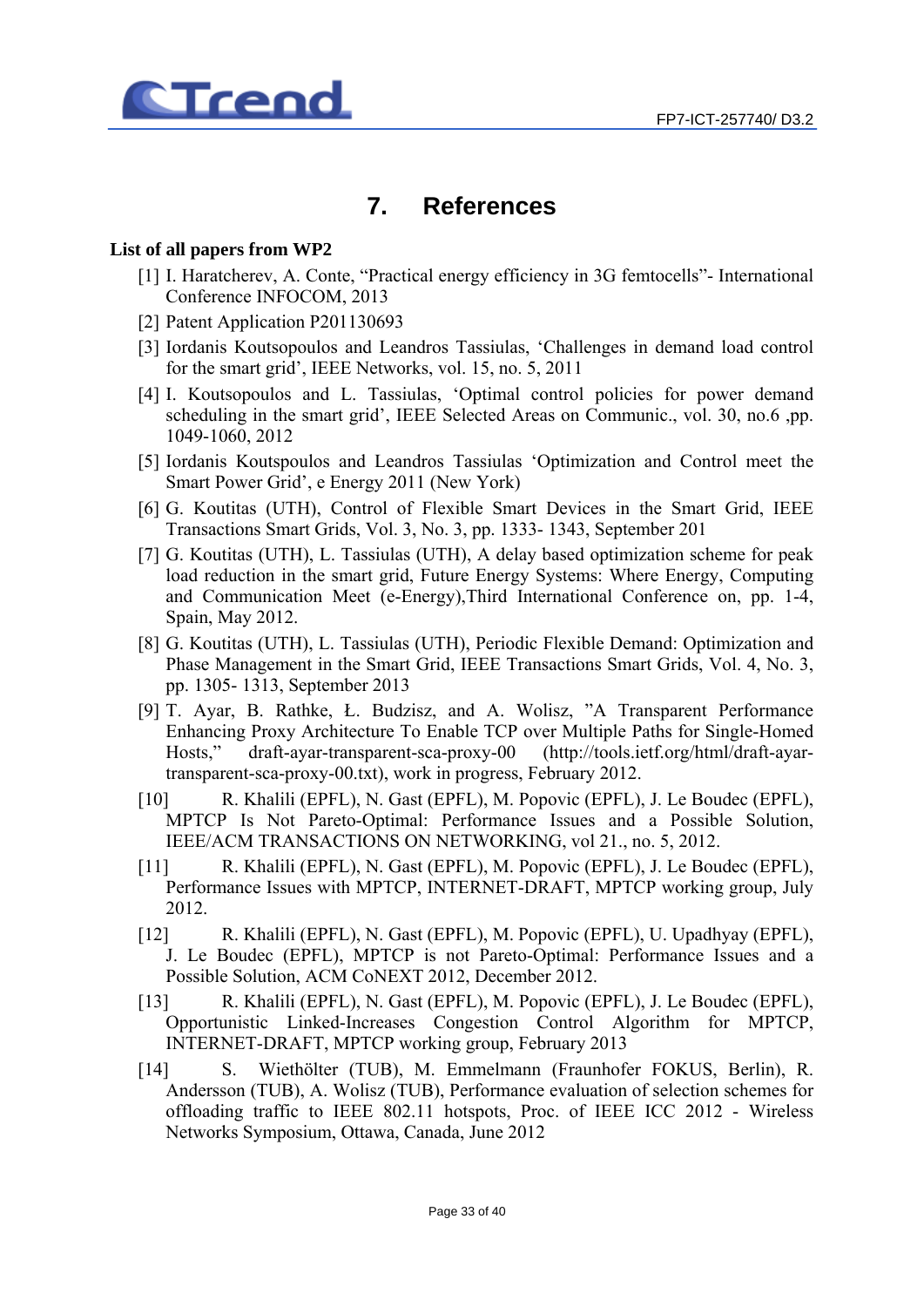

- [15] I. Haratcherev (A-LBLF), A. Conte (A-LBLF), Practical energy-saving in 3G femtocells, IEEE ICC'13 - Workshop on Green Broadband access, to be published
- [16] C. S. Chen (A-LBLF), An Energy-Aware Protocol for Self-Organizing Heterogeneous LTE Systems, IEEE Journal on Selected Areas in Communications (JSAC), to be published
- [17] G. Koutitas (UTH), A. Karousos (Aircom), L. Tassiulas (UTH), Deployment strategies and energy efficiency of cellular networks, IEEE Transactions Wireless Communications, Vol. 11, No. 7, pp. 2552- 2563, July 2012.
- [18] T. T. Tesfay (EPFL), R. Khalili (EPFL), J. Y. Le Boudec (EPFL), F. Richter (TUD), A. J. Fehske (TUD), Energy Saving and Capacity Gain of Micro Sites in Regular LTE Networks: Downlink Traffic Layer Analysis, 6-th ACM Workshop on Performance Monitoring and Measurement of Heterogeneous Wireless and Wired Networks, October 2011.
- [19] K. Dufkova (Czech Technical University in Prague), M. Popovic (EPFL), R. Khalili (EPFL), J. Y. Le Boudec (EPFL), M. Bjelica (Faculty of Electrical Engineering, University of Belgrade), L. Kencl (Czech Technical University in Prague), Energy Consumption Comparison Between Macro-Micro and Public Femto Deployment in a Plausible LTE Network, e-Energy 2011: 2nd International Conference on Energy-Efficient Computing and Networking 2011, June 2011.
- [20] G. Koutitas, L. Chiaraviglio, D. Ciullo, M. Meo, and L. Tassiulas, 'Energy-Aware Base Stations: the Effect of Planning, Management and Femto Layers', Int. Journal of Electrical Engineering, Hindawi, accepted (minor revisions), 2013
- [21] Energy-efficient Power Control for MIMO channels with partial or full CSI, IEEE/ITG WSA 2012, Dresden, Germany, March 7,8 2012.
- [22] A. Zappone (TUD), G. Alfano (PoliTO), S. Buzzi (CNIT), M. Meo (PoliTO), Distributed energy-aware resource allocation in multi-antenna multi-carrier interference networks with statistical CSI, EURASIP Journal on Wireless Communications and Networking, Vol. 2013, to be published
- [23] S. Wiethölter, M. Emmelmann, R. Andersson, and A. Wolisz, "On the analysis of WiFi communication and WiMAX network entry over single radios", in the Proc. of CONWIRE workshop (co-located with IEEE ICC conference), Ottawa, Canada, June 2012
- [24] A. Lombardo (CNIT), C. Panarello (CNIT), G. Schembra (CNIT), EE-ARQ: a Green ARQ-Based Algorithm for the Transmission of Video Streams on Noise Wireless Channels, Network Protocols and Algorithms, Vol. 5, No. 1, March 2013.
- [25] A. Lombardo (CNIT), C. Panarello (CNIT), G. Schembra (CNIT), An Adaptive Cross-Layer Approach for Energy-Efficient and QoS-Constrained Multimedia Transmission over Wireless Channels, The Second International Conference on Green Communications and Networking (GreeNets 2012), Gandia, Spain, October 2012.
- [26] A. Lombardo (CNIT), C. Panarello (CNIT), G. Schembra (CNIT), Analytically Evaluating the Impact of Wireless Channel Behavior on an Energy-Efficient Rate-Controlled Video Transmission System, SustainIT 2013, October 2013
- [27] Zappone, G. Alfano, S. Buzzi, and M. Meo, "Energy-Efficient Noncooperative Resource Allocation in Multi-Cell OFDMA Systems with Multiple Base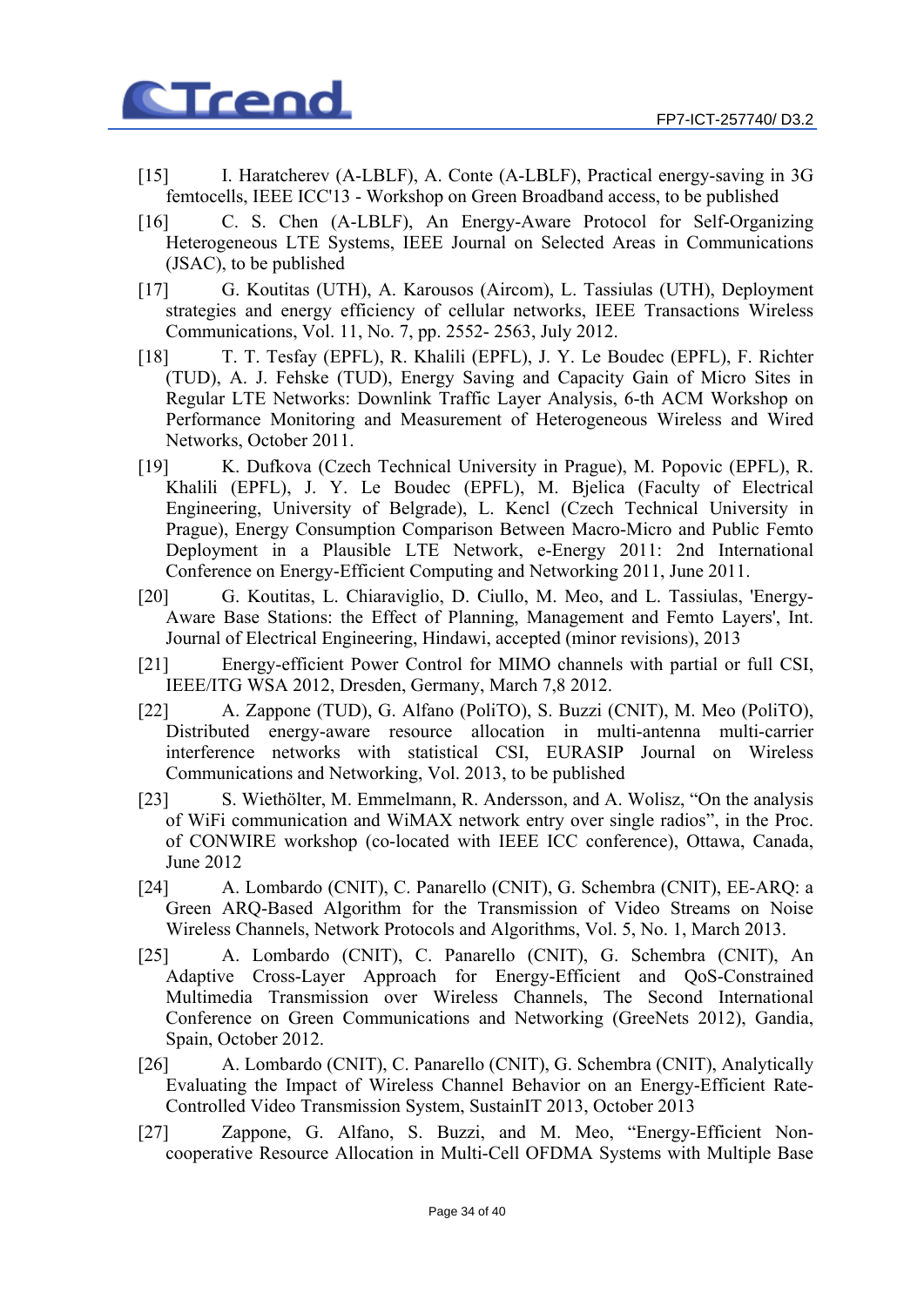

Station Antennas", IEEE Online Green Communications Conference, Greencom 2011, September 26-29, 2011.

- [28] Zappone, G. Alfano, S. Buzzi, and M. Meo, "Impact of Incomplete CSI on Energy Efficiency for Multi-cell OFDMA Wireless Uplink", 17th Workshop on Energy-aware communications, EUNICE 2011, September 5-7, 2011, Dresden.
- [29] A. Zappone, G. Alfano, S. Buzzi, and M. Meo, "Non-cooperative Resource Allocation in Multi-Cell OFDMA Systems with Multiple Base Station Antennas", 8-th International Symposium on Wireless Communication Systems, ISWCS 2011, November 6-9, 2011, Aachen.
- [30] L. Venturino (CNIT), C. Risi (CNIT), A. Zappone (TUD), S. Buzzi (CNIT), Energy efficient coordinated user scheduling and power control in downlink multicell ofdma networks, Proceedings of PIMRC 2013, pp. 1 - 5, September 2013
- [31] S. Buzzi (CNIT), G. Colavolpe (University of Parma), D. Saturnino (Scuola Sant'Anna di Pisa), A. Zappone (CNIT), Potential Games for Energy-Efficient Power Control and Subcarrier Allocation in Uplink Multicell OFDMA Systems, IEEE Journal of Selected Topics in Signal Processing, Vol. 6, No. 2, pp. 89 - 103, USA, April 2012
- [32] S. Buzzi (CNIT), G. Colavolpe (University of Parma), D. Saturnino (Scuola Superiore Sant'Anna di Pisa), A. Zappone (CNIT), Potential Games for Power Control and Subcarrier Allocation in Uplink Multicell OFDMA Systems, 2nd International ICST Conference on Game Theory for Networks, pp. 1 - 8, April 2011
- [33] Zappone (CNIT), G. Alfano (PoliTO), S. Buzzi (CNIT), M. Meo (PoliTO), Energy-efficient non-cooperative resource allocation in multicell OFDMA systems with multiple base station antennas and MRC combining, Annual Meeting of the Italian Telecommunication Group, pp. 8, June 2011
- [34] A. Zappone and E. Jorswieck, "Resource Allocation in Amplify-and-Forward Relay-Assisted DS/CDMA Channels," IEEE Transactions on Wireless Communications, Vol. 11, pp. 1271-1276, April 2012
- [35] A. Zappone, S. Buzzi, and E. Jorswieck, "Green Power Control and Receiver Design in Relay-Assisted Interference Channel Wireless Networks: A Game-Theoretic Approach", 4th International Symposium on Applied Sciences in Biomedical and Communication Technologies, ISABEL 2011, October 26-29, 2011, Barcelona.
- [36] S. Buzzi (CNIT), A. Zappone (TUD), Potential games for energy-efficient resource allocation in multipoint-to-multipoint CDMA wireless data networks, Physical Communication, Vol. 7, pp. 1 - 13, June 2013.
- [37] S. Buzzi (CNIT), H. V. Poor (Princeton University), A. Zappone (CNIT), Transmitter waveform and widely linear receiver design: noncooperative games for wireless multiple-access networks, IEEE Transactions on Information Theory, Vol. 56, No. 10, pp. 4874 - 4892, USA, October 2010
- [38] A. Zappone, Z. Chong, E. Jorswieck, and S. Buzzi, "Green Resource Allocation in Relay-Assisted Multicarrier IC Networks Considering Circuit Dissipated Power," Third International Conference on Future Energy Systems, e-Energy 2012, 9- 11 May, 2012, Madrid.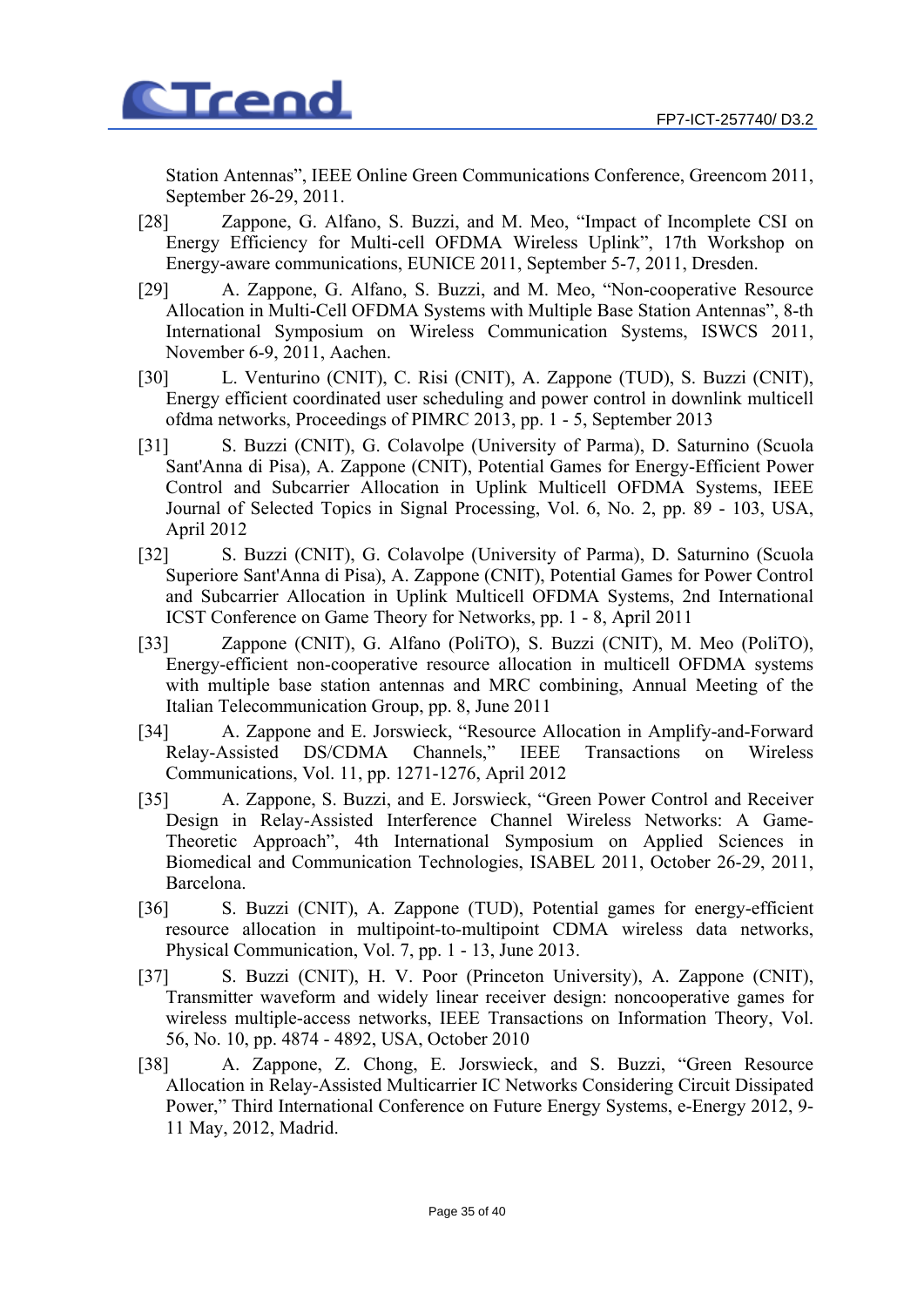

- [39] A. Zappone, Z. Chong, E. Jorswieck, and S. Buzzi,"Energy-Efficient Noncooperative Power Control in Relay-Assisted Interference Channels Considering Circuit Dissipated Power," IEEE International Conference on Communications ICC 2012, 10-15 June 2012, Ottawa.
- [40] A. Zappone, Z. Chong, E. Jorswieck, and S. Buzzi, "Energy-Aware Non-Cooperative Resource Allocation in Relay-Assisted MIMO IC Considering Circuit Dissipated Power," Future Network and Mobile Summit, 4-6 July 2012, Berlin.
- [41] A. Zappone, Z. Chong, F. Shen, E. Jorswieck, and S .Buzzi, "Energy-Aware Competitive Resource Allocation in Relay-Assisted Interference Channels," to be presented at the Ninth International Symposium on Wireless Communication Systems, ISWCS 2012, 28-31 August 2012, Paris.
- [42] A. Zappone (TUD), S. Buzzi (CNIT), E. Jorswieck (TUD), M. Meo (PoliTO), A survey on game-theoretic approaches to energy-efficient relay-assisted communications, Proc. of the 24th Tyrrhenian International Workshop on Digital Communications (TIWDC 2013), Italy, September 2013.
- [43] A. Zappone (TUD), E. Jorswieck (TUD), S. Buzzi (CNIT), Competitive Energy-Aware Power Control in Relay-Assisted Interference Channels Considering Circuit Dissipated Power, 2013 IEEE 77th Vehicular Technology Conference, June 2013
- [44] A. Zappone (TUD), Z. Chong (TUD), E. Jorswieck (TUD), S. Buzzi (CNIT), Energy-aware competitive power control in relay-assisted interference wireless networks, IEEE Transactions on Wireless Communications, Vol. 12, pp. 1860 - 1861, USA, April 2013
- [45] A. Zappone (CNIT), Z. Chong (TUD), F. Shen (TUD), E. Jorswieck (TUD), S. Buzzi (CNIT), Energy-aware competitive resource allocation in relay-assisted interference channels, Proc. of the 9th International Symposium on Wireless Communication Systems (ISWCS 2012), August 2012
- [46] A. Zappone (CNIT), E. Jorswieck (TUD), Resource Allocation in Amplifyand-Forward Relay-Assisted DS/CDMA Systems, IEEE Transactions on Wireless Communications, Vol. 11, No. 4, pp. 1271 - 1276, USA, April 2012
- [47] A. Zappone (CNIT), S. Buzzi (CNIT), E. Jorswieck (TUD), Green power control and receiver design in relay-assisted interference channel wireless networks: A game-theoretic approach, Proc. of the 4th International Symposium on Applied Sciences in Biomedical and Communication Technologies (ISABEL 2011), Barcelona, October 2011
- [48] Y. Zhang (PoliTO), L. Budzisz (TUB), M. Meo (PoliTO), A. Conte (A-LBLF), I. Haratcherev (A-LBLF), G. Koutitas (UTH), L. Tassiulas (UTH), M. A. Marsan (PoliTO), S. Lambert (iMinds), An Overview of Energy-efficient Base Station Management Techniques, 24th Tyrrhenian International Workshop on Digital Communications (TIWDC'13), Genoa, Italy, September 2013
- [49] L. Budzisz (TUB), Ganji Fatemeh, G. Rizzo, B. Lanoo, Mario Pickavet, Y. Zhang (PoliTO), M. Meo (PoliTO), A. Conte (A-LBLF), I. Haratcherev (A-LBLF), G. Koutitas (UTH), L. Tassiulas (UTH), M. A. Marsan (PoliTO), S. Lambert (iMinds), 'Dynamic Resource Provisioning for Energy Efficiency in Wireless Access Networks: a Survey and an Outlook', IEEE Communications Surveys and Tutorials, under review, 2013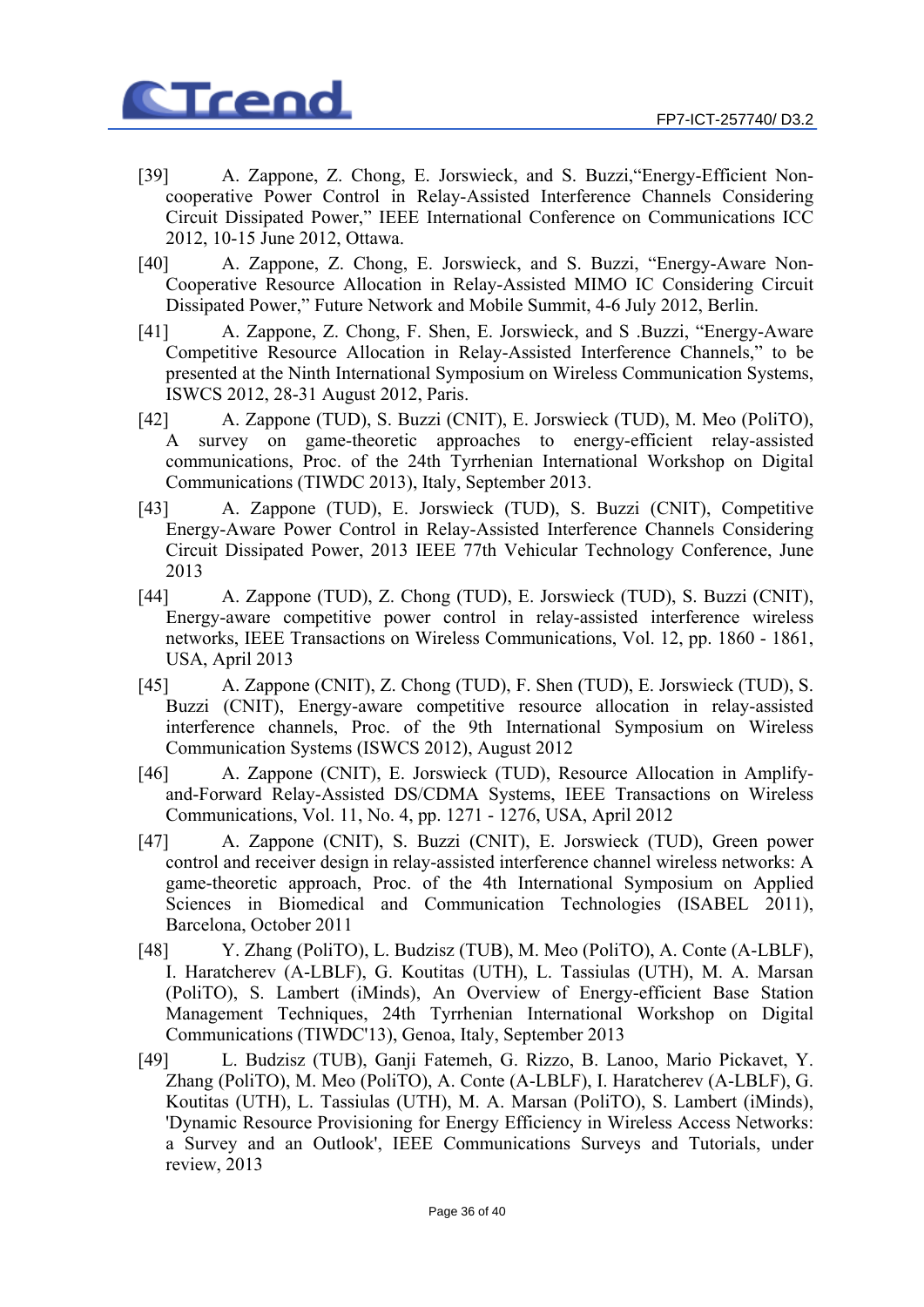

- [50] M. Ajmone Marsan, L. Chiaraviglio, D. Ciullo, M. Meo, Multiple Daily Base Station Switch-Offs in Cellular Networks, 4th International Conference on Communications and Electronics (ICCE 2012), Hue, Vietnam, August 2012.
- [51] S. Kokkinogenis and G. Koutitas, 'Base station management schemes in Cellular networks', IEEE Globecom, Aneheim, USA, 2012.
- [52] L. Chiaraviglio, D. Ciullo, G. Koutitas, M. Meo, L. Tassiulas, Energy-Efficient Planning and Management of Cellular Networks, 9th International Conference on Wireless On-demand Network Systems and Services (WONS), Courmayeur, Italy, January 2012.
- [53] B. Rengarajan, G. Rizzo, M. Ajmone Marsan, Bounds on QoS-Constrained Energy Savings in Cellular Access Networks with Sleep Modes, The 23rd International Teletraffic Congress (ITC 2011), San Francisco, USA, September 2011
- [54] M. Ajmone Marsan (PoliTO), L. Chiaraviglio (PoliTO), D. Ciullo (PoliTO), M. Meo (PoliTO), Multiple Daily Base Station Switch-Offs in Cellular Networks, 4th International Conference on Communications and Electronics (ICCE 2012), Hue, Vietnam, August 2012
- [55] A. Conte (A-LBLF), A. Feki (A-LBLF), L. Chiaraviglio (PoliTO), D. Ciullo (PoliTO), M. Meo (PoliTO), M. Ajmone Marsan (PoliTO), Cell Wilting and Blossoming for Energy Efficiency, IEEE Wireless Communications Magazine, Vol. 18, No. 5, pp. 50-57, IEEE Communications Society, October 2011
- [56] M. Ajmone Marsan (PoliTO), L. Chiaraviglio (PoliTO), D. Ciullo (PoliTO), M. Meo (PoliTO), Switch-Off Transients in Cellular Access Networks with Sleep Modes, 4th IEEE ICC 2011 Workshop on Green Communications (GreenComm4), Kyoto, Japan , June 2011
- [57] M. Ajmone Marsan (PoliTO), M. Meo (PoliTO), Green Wireless Networking: Three Questions, he 10th IEEE IFIP Annual Mediterranean Ad Hoc Networking Workshop (Med-Hoc-Net 2011), Favignana island, Sicily, Italy, June 2011.
- [58] M. Ajmone Marsan (PoliTO), M. Meo (PoliTO), Energy efficient wireless Internet access with cooperative cellular networks, Computer Networks Journal, Special Issue: Wireless for the Future Internet, Vol. 55, No. 2, February 2011
- [59] W. Vereecken (IBBT/iMinds), M. Deruyck (IBBT/iMinds), D. Colle (IBBT/iMinds), W. Joseph (IBBT/iMinds), M. Pickavet (IBBT/iMinds), L. Martens (IBBT/iMinds), P. Demeester (IBBT/iMinds), Evaluation of the Potential for Energy Saving in Macrocell and Femtocell Networks using a Heuristic Introducing Sleep Modes in Base Stations, EURASIP Journal onWireless Communications and Networking, Vol. 2012, No. 170, 10.1186/1687-1499-2012-170, May 2012.
- [60] W. Vereecken (IBBT), I. Haratcherev (A-LBLF), M. Deruyck (IBBT), W. Joseph (IBBT), M. Pickavet (IBBT), L. Martens (IBBT), P. Demeester (IBBT), The Effect of Variable Wake Up Time on the Utilization of Sleep Modes in Femtocell Mobile Access Networks., Wireless On-demand Network Systems and Services (WONS), 2012 9th Annual Conference on , No. 9-11 Jan 2012, pp. 63-66, Courmayeur, Italy, January 2012.
- [61] F.Ganji, Ł.Budzisz, and A.Wolisz, "Assessment of the power saving potential in dense enterprise WLANs" to be submitted to IEEE Wireless Communications and Networking Conference (WCNC) 2013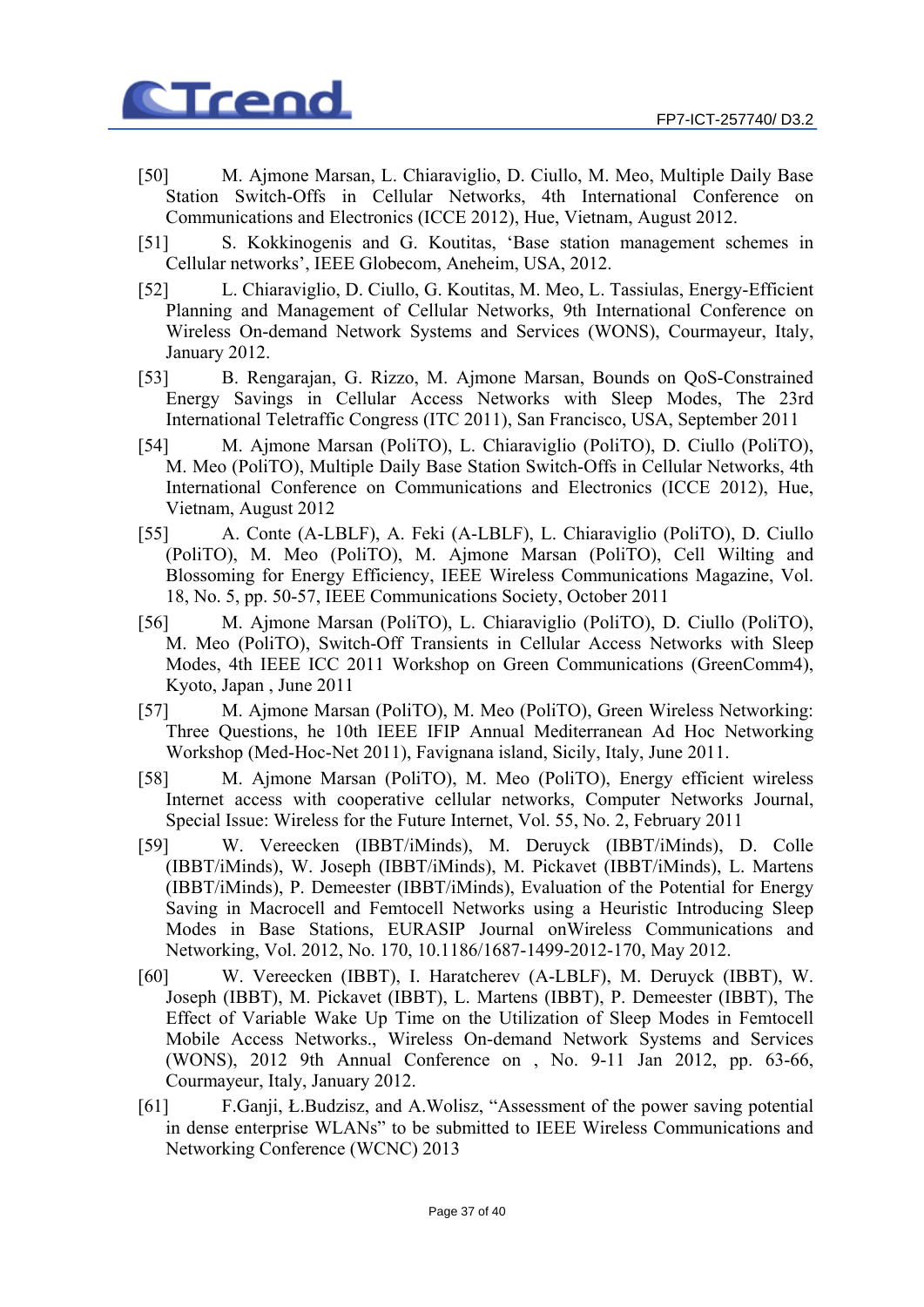

- [62] F. Ganji (TUB), L. Budzisz (TUB), A. Wolisz (TUB), Assessment of the Power Saving Potential in Dense Enterprise WLANs, 24th annual IEEE Symposium on Personal, Indoor and Mobile Radio Communications (PIMRC'13), London, Great Britain, September 2013.
- [63] F. Ganji (TUB), L. Budzisz (TUB), A. Wolisz (TUB), Assessment of the Power Saving Potential in Dense Enterprise WLANs, TKN Technical Report Series, Berlin, April 2013
- [64] S. Chiaravalloti (TUB), F. Idzikowski (TUB), L. Budzisz (TUB), Power consumption of WLAN network elements, TKN Technical Reports Series, Vol. TKN-11-002, Berlin, Germany, August 2011
- [65] A. P. Couto da Silva (Federal University of Juiz de Fora), M. Meo (PoliTO), M. Ajmone Marsan (PoliTO), Energy-Performance Trade-off in Dense WLANs: a Queuing Study, Elsevier Computer Networks, Vol. 56, No. 10, pp. 2522–2537, Elsevier Computer Networks, June 2012.
- [66] G. Koutitas (IHU), L. Tassiulas (UTH), Smart Grid Technologies for Future Radio and Data Centre Networks, IEEE Communications Magazine, Vol. in press, No. in press, to be published
- [67] G. Koutitas (UTH), G. Iossifidis (UTH), B. Lanoo (iMINDS), M. Tahon (iMINDS), S. Verbrugge (iMINDS), P. Ziridis (IHU), L. Budzisz (TUB), M. Meo (PoliTO), M. Marsan (PoliTO), L. Tassiulas (UTH), A Game Theoretic Approach for Mobile Network Operators Cooperation, to be submitted Journal, 2013.
- [68] S. Lambert (iMinds), B. Lannoo (iMinds), D. Colle (iMinds), M. Pickavet (iMinds), J. Montalvo (TID), J. Torrijos (TID), P. Vetter (Alcatel-Lucent, Murray Hill, NJ, US), Power Consumption Evaluation for Next-Generation Passive Optical Networks, 24th Tyrrhenian International Workshop on Digital Communications (TIWDC '13), Genoa, Italy, September 2013.
- [69] S. Lambert (iMinds), J. Montalvo (TID), J. Torrijos (TID), B. Lannoo (iMinds), D. Colle (iMinds), M. Pickavet (iMinds), Energy efficiency analysis of nextgeneration passive optical network (NG-PON) technologies in a major city network, International Conference on Transparent Optical Networks (ICTON 2013), Cartagena, Spain, June 2013.
- [70] S. Lambert (iMinds), J. Montalvo (TID), J. Torrijos (TID), B. Lannoo (iMinds), D. Colle (iMinds), M. Pickavet (iMinds), Energy Demand of High-Speed Connectivity Services in NG-PON Massive Deployments, 39th European Conference and Exhibition on Optical Communication (ECOC 2013), London, United Kingdom, September 2013
- [71] S. Lambert (iMinds), B. Lannoo (iMinds), D. Colle (iMinds), M. Pickavet (iMinds), J. Montalvo (TID), J. Torrijos (TID), P. Vetter (Alcatel-Lucent, Murray Hill, NJ, US), Energy Efficient High Speed Triple-Play Services in a Major City PON Deployment, IEEE Journal of Selected Areas in Communications (JSAC), under review, 2014.
- [72] K. Verma (IMDEA), G. Rizzo (IMDEA), A. Fernandez-Anta (IMDEA), R. Cuevas-Rumin (UC3M), A. Azcorra (UC3M), Greening the Internet: Energy-Optimal File Distribution, 2012 IEEE 11th International Symposium on Network Computing and Applications, August 2012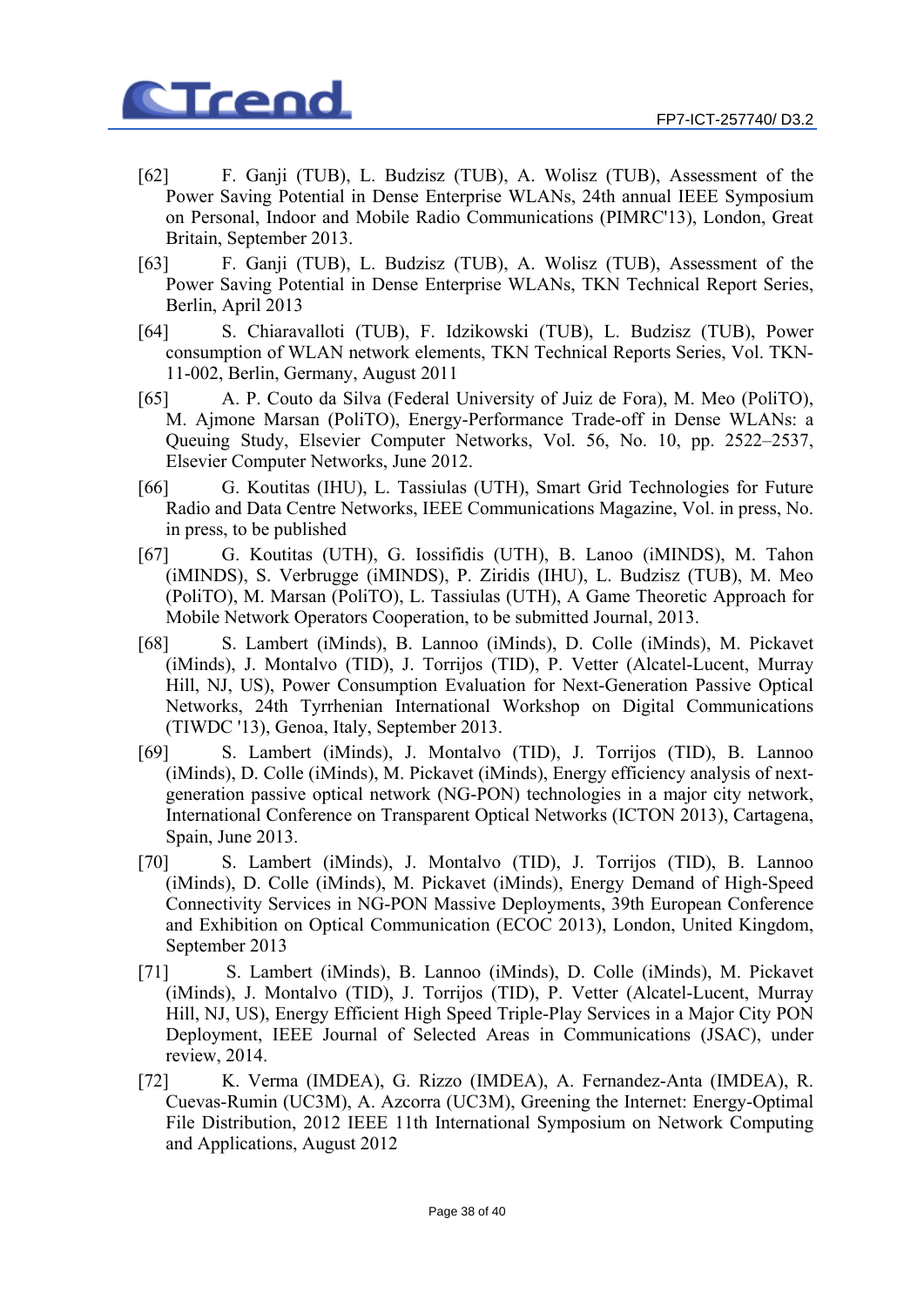

- [73] J. Montalvo (TID), J. Torrijos (TID), J. Xia (HWDU), Y. Ye (HWDU), Energy Efficiency in PON Home Network Scenarios With Network Enhanced Residential Gateways, IEEE Conference of Networking, Sensing and Control, to be published
- [74] G. Koutitas (UTH), G. Iossifidis (UTH), B. Lanoo (iMINDS), M. Tahon (iMINDS), S. Verbrugge (iMINDS), P. Ziridis (IHU), L. Budzisz (TUB), M. Meo (PoliTO), M. Marsan (PoliTO), L. Tassiulas (UTH), A Game Theoretic Approach for Mobile Network Operators Cooperation, to be submitted Journal, 2013